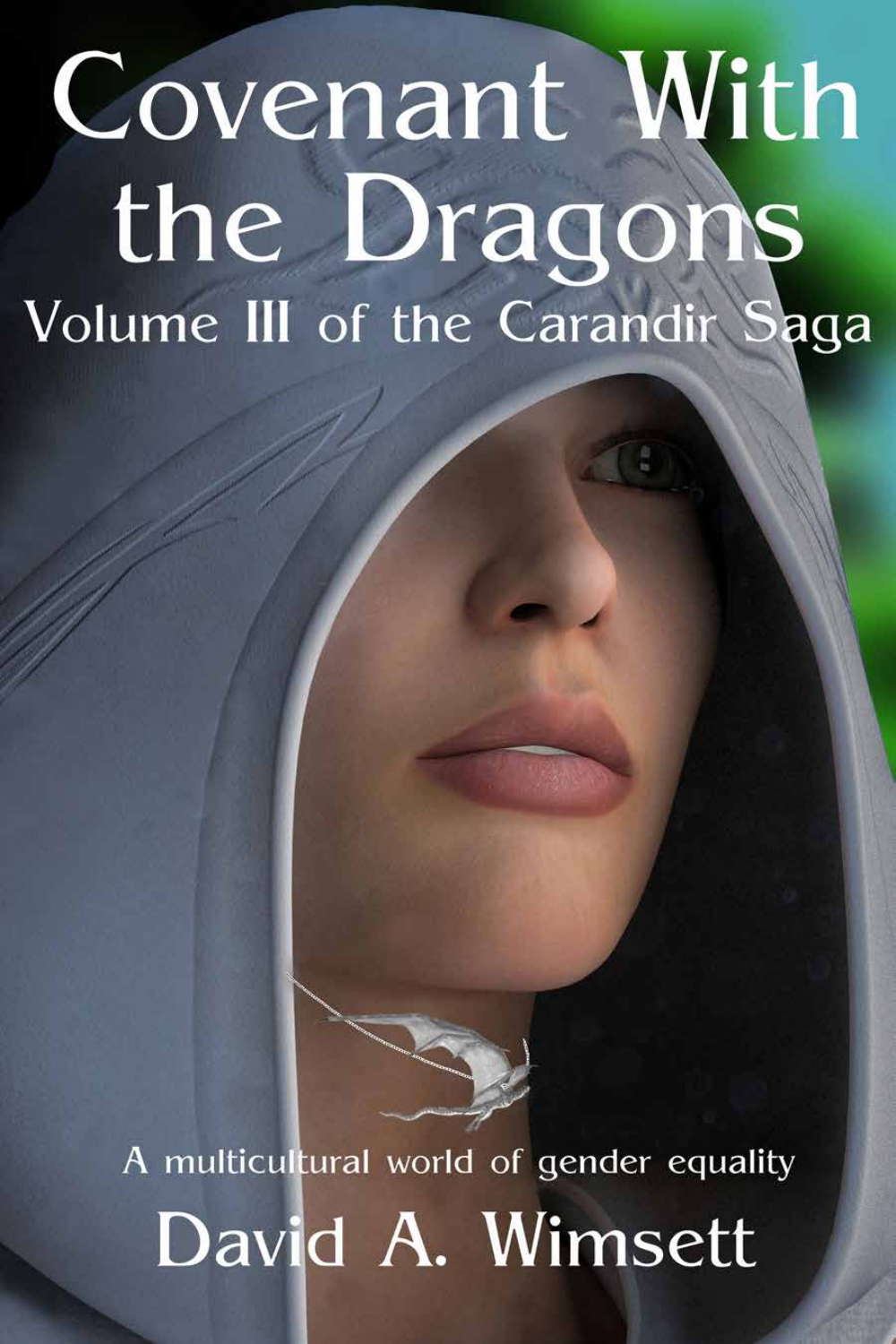## **The Conclusion of The Carandir Saga**

The evil dragon is on the verge of waking as civil war rips the monarchy apart. A princess is tempered to face the evil.

#### **Praise for The Carandir Saga**

"…strong writing that helps illustrate the vastness of the fictional world and depth of the novel's lore. The plotting of the political drama is carefully plotted with reveals that are timed satisfactorily. The book unapologetically embraces fantasy staples and tropes… a captivating read within an immersive world that is clearly established as its own universe… the motivations of the characters are complex and variable. Readers will easily be hooked into the exciting blend of mobilized armies and political intrigue."

— *Publishers Weekly's Booklife Prize*

"…well written fantasy adventure in a well flushed out world. The characters are in depth and cross all genders with strong female protagonist in important roles in the world."

— *Verified American Purchaser*

"The story is excellently well-done. Appendices give a guide to pronunciation and word origins. There are maps, showing the land of Carandir. There are words to music, with the actual notes to music that someone so inclined could play."

— *Verified Canadian Purchaser*

"Reminiscent of Tolkien in terms of depth & complexity."

— *Goodreads*

"Definitely worth a read."

— *Net Galley*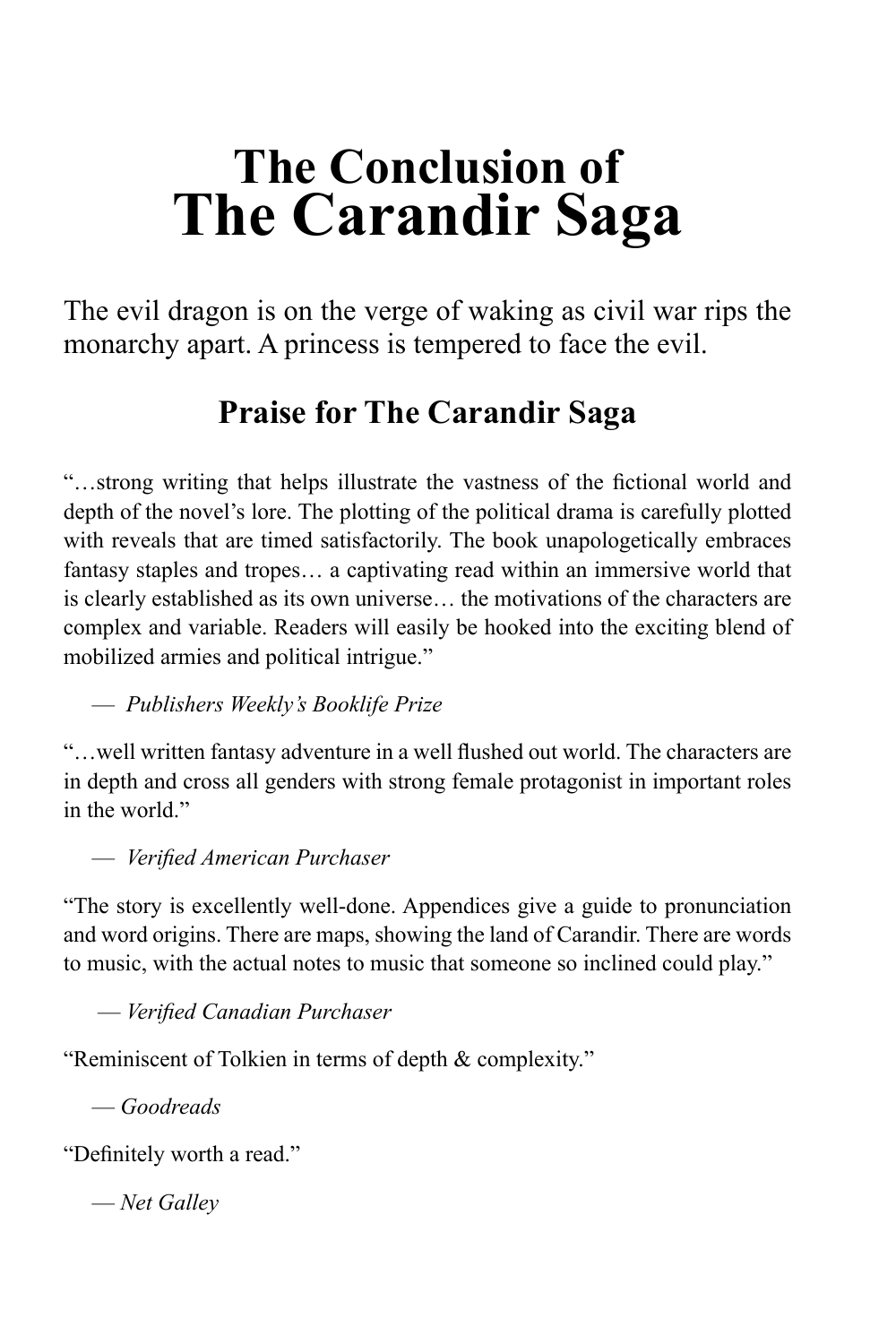## **Covenant With The Dragons**

Volume III of The Carandir Saga

## **DAVID A. WIMSETT**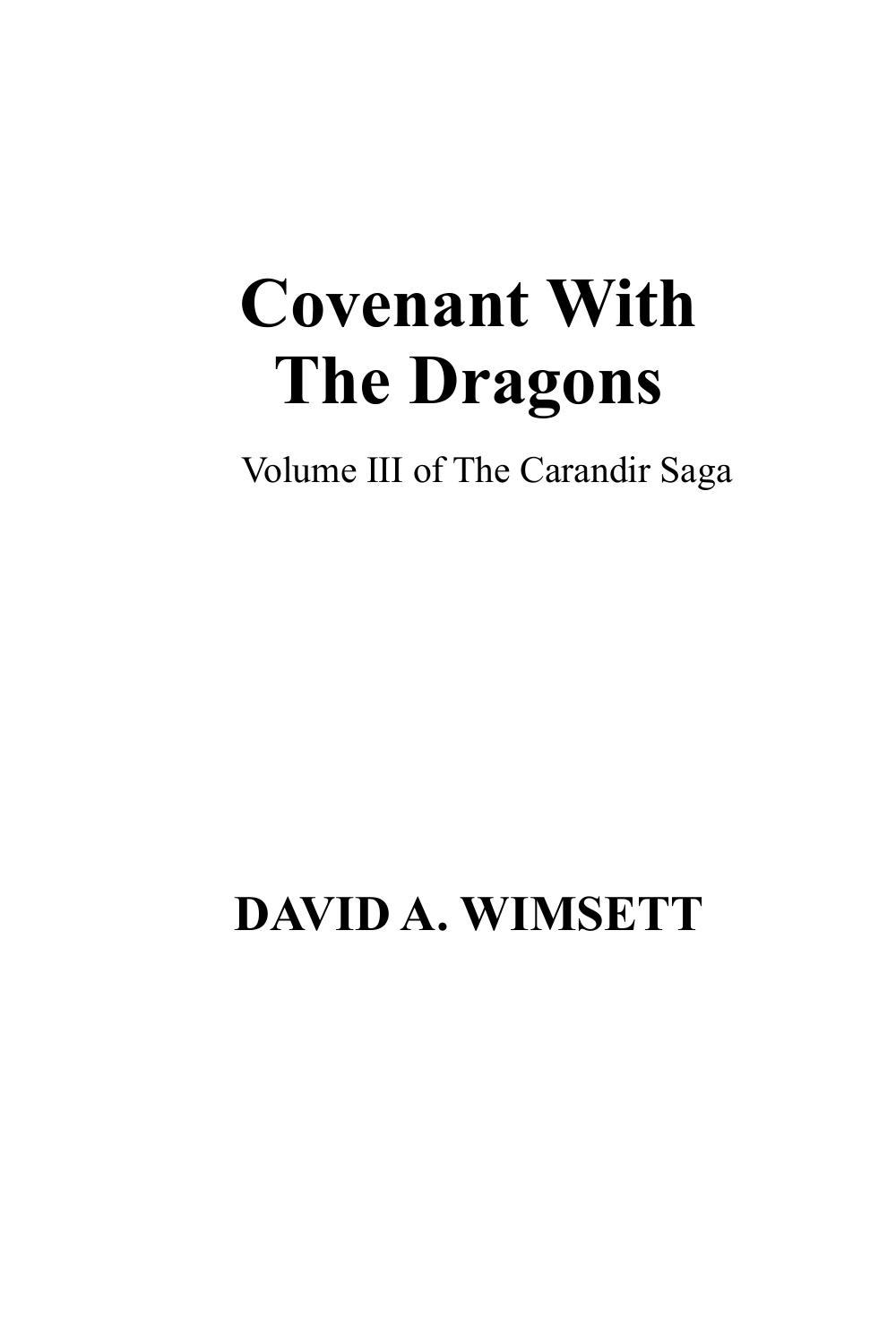#### Covenant With the Dragons A Cape Split Press Book



Published by arrangement with the author

Printing History First Printing 2022

Text, poetry, music and lyrics Copyright © 2022 by David A. Wimsett All rights reserved

This book may not be produced in whole or in part by any means to include photocopy, monograph, audio, video, or any digital media currently in use or to be developed in the future. For information contact Cape Split Press. https://www.capesplitpress.com

The characters and events in this book are fictitious. Any similarity to real persons, living or dead, is coin- cidental and unintended by the author.

#### ISBN 978-1-7775745-1-2

. Woman in hood - © Luca Oleastri | Dreamstime.com Dragon pennant and back cover dragon image - © Elenka990 | Dreamstime.com Map designed by Glendon Haddix | Streetlight Graphics, LLC | www.streetlightgraphics.com

Used through arrangement with the artists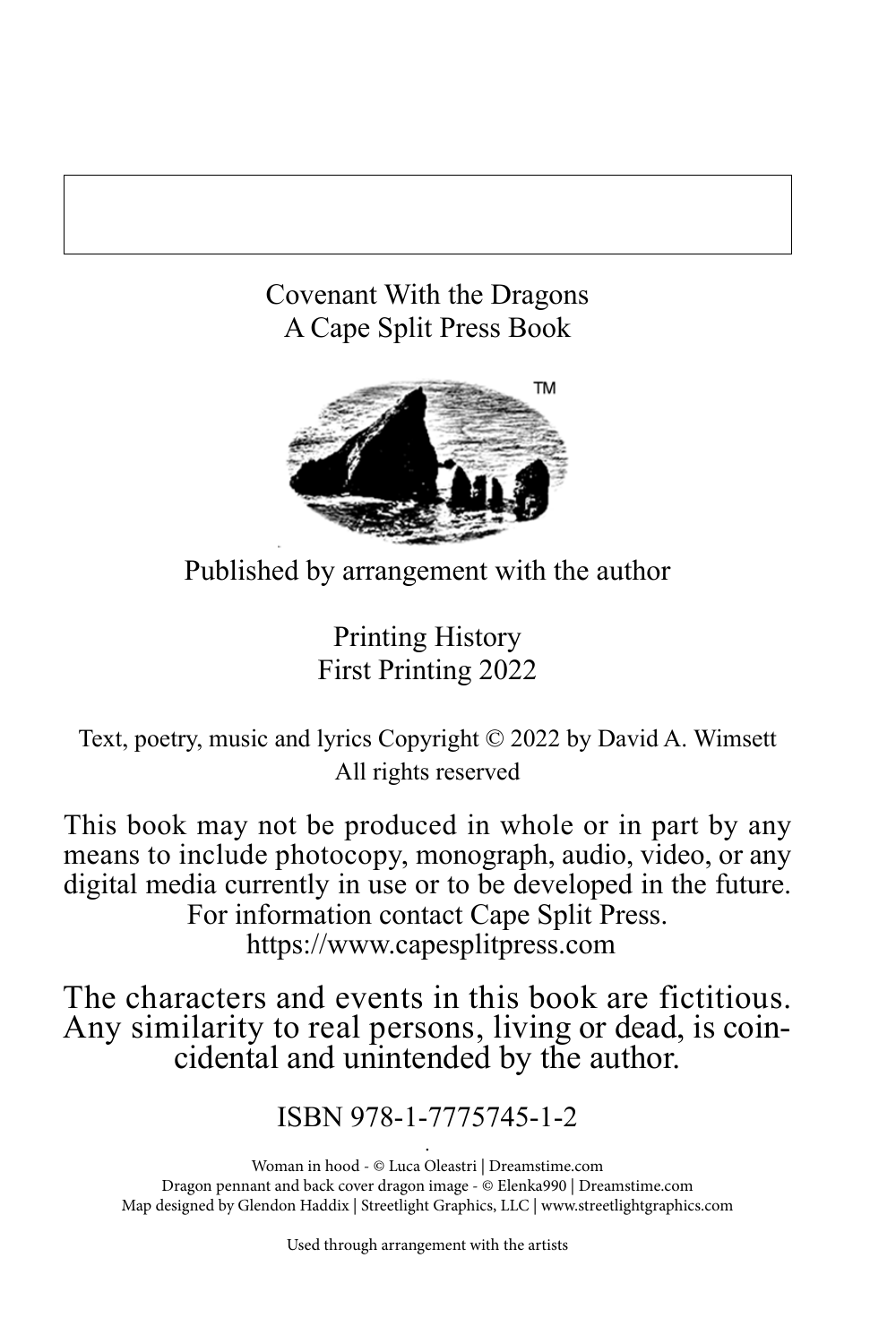## **For Jeff**

## **Fellow adventurer on many campaigns**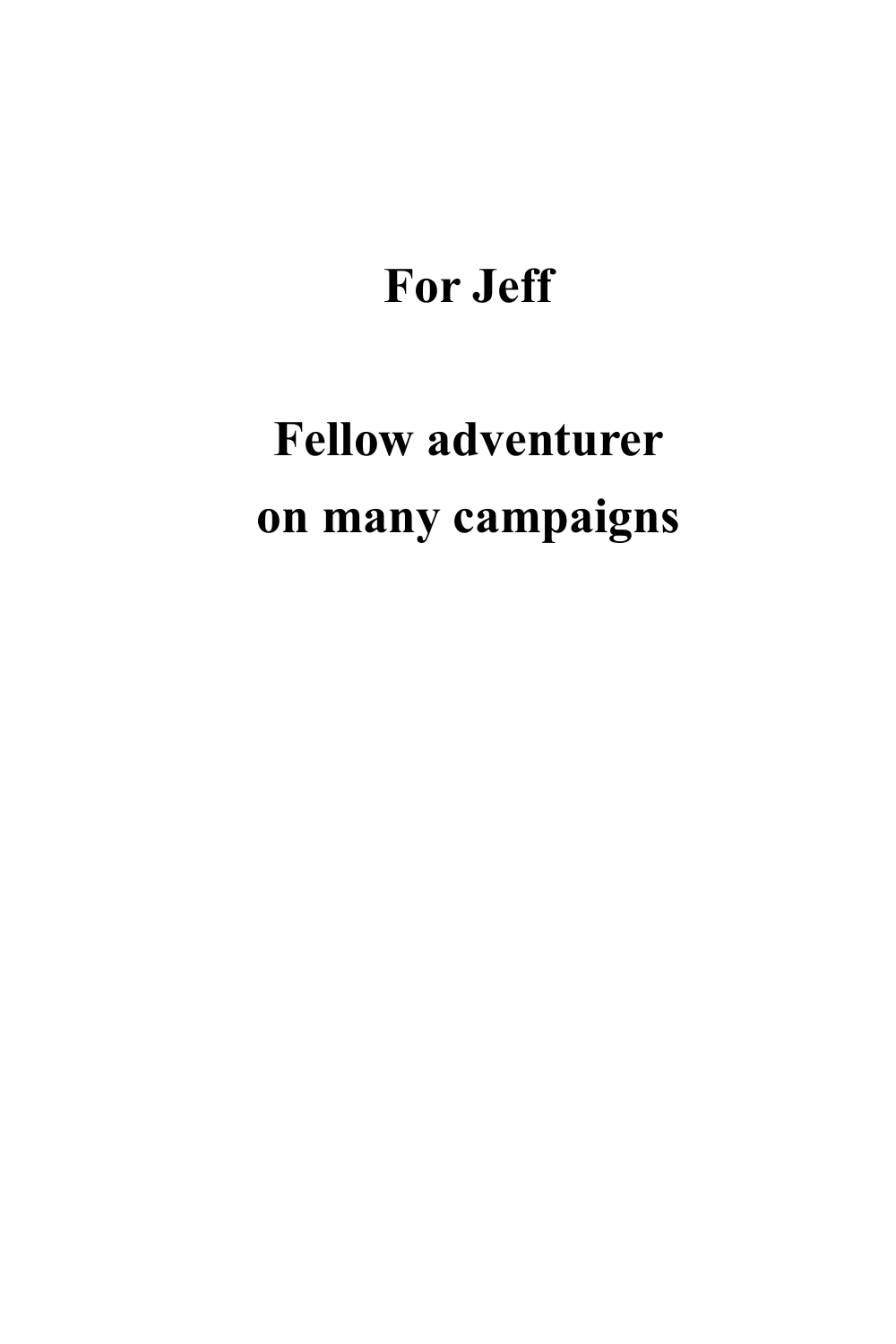#### **Other Books by David A. Wimsett**

Dragons Unremembered: Volume I of the Carandir Saga Half Awakened Dreams: Volume II of the Carandir Saga Beyond the Shallow Bank Beyond the Shallow Bank: Illustrated Edition Something on My Mind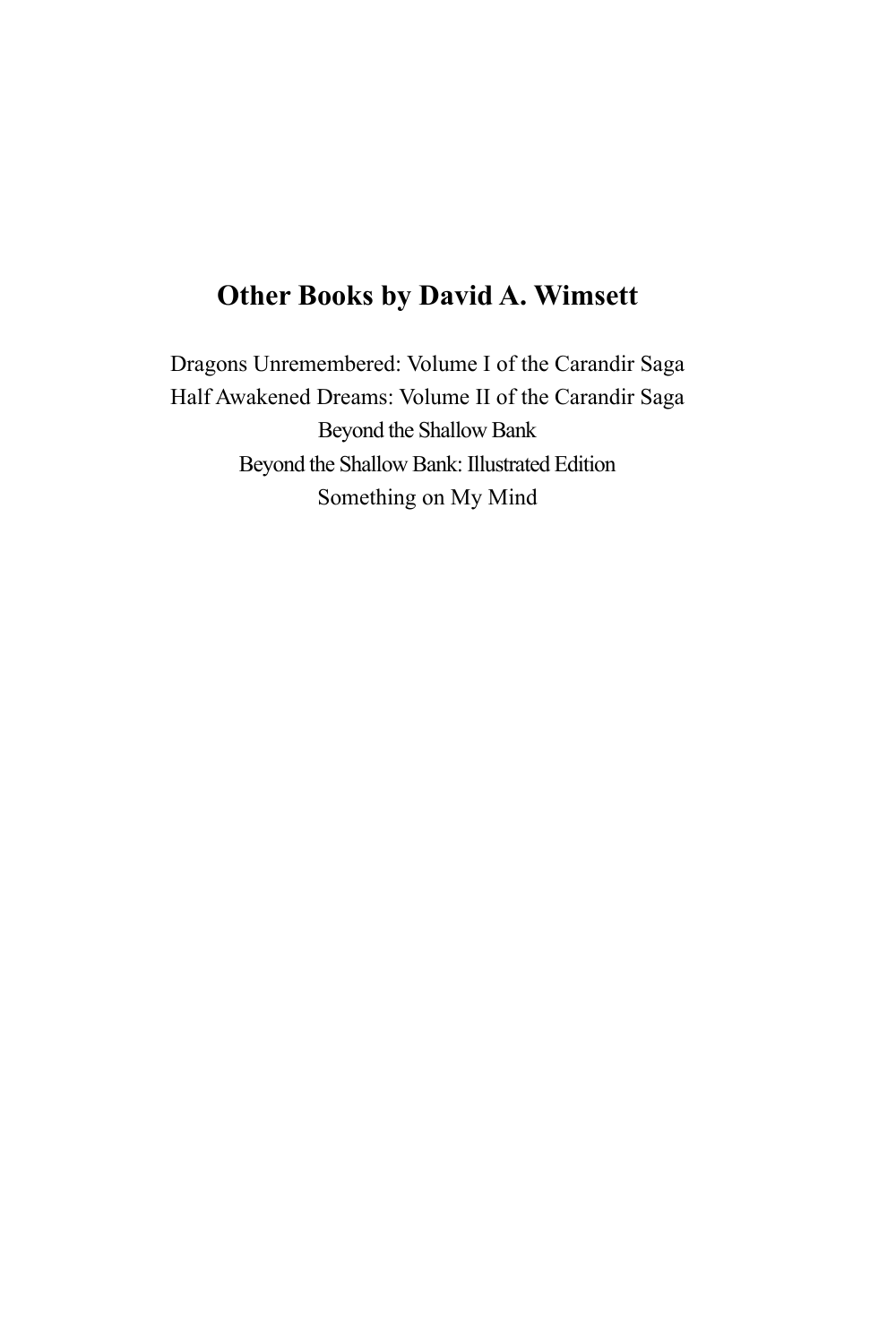#### **ACKNOWLEDGEMENTS**

In this, the third and final volume in *The Carandir Sag*a, I extend my profound thanks to everyone who has supported me during the production of this series; my editors, Nancy Cassidy who edited *Dragons Unremembered*, Denise Pysarchuk who edited *Half Awakened Dreams* and Christine Driver who edited *Covenant With the Dragons* for their excellent work. I also thank my son, Ronald, for his patience and understanding through many long years, Ann who encouraged and supported me and did a final check of the material, Jeff and Randie for their support and suggestions, Ed and Mike who read and commented on early drafts, Bruce and Anna for their moral support, the late best-selling author Leonard Bishop, my first mentor, who was instrumental in pointing out how to address nuts and bolts problems, the members of Leonard's weekly writing group who continually pushed me to be my best and the members of the Squaw Valley Community of Writers workshops who helped me to polish my work. Thank you all.

> David A. Wimsett Nova Scotia July 2022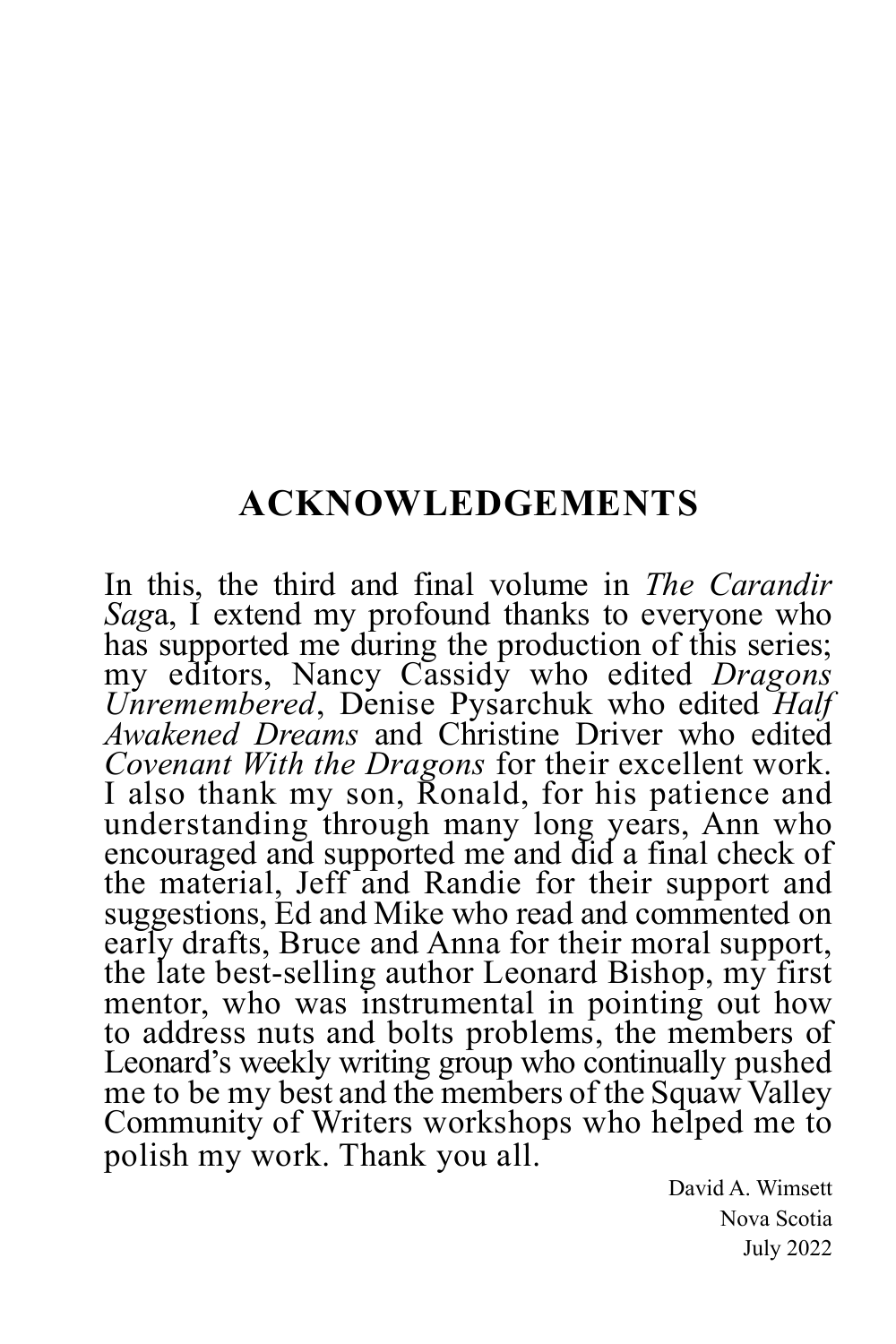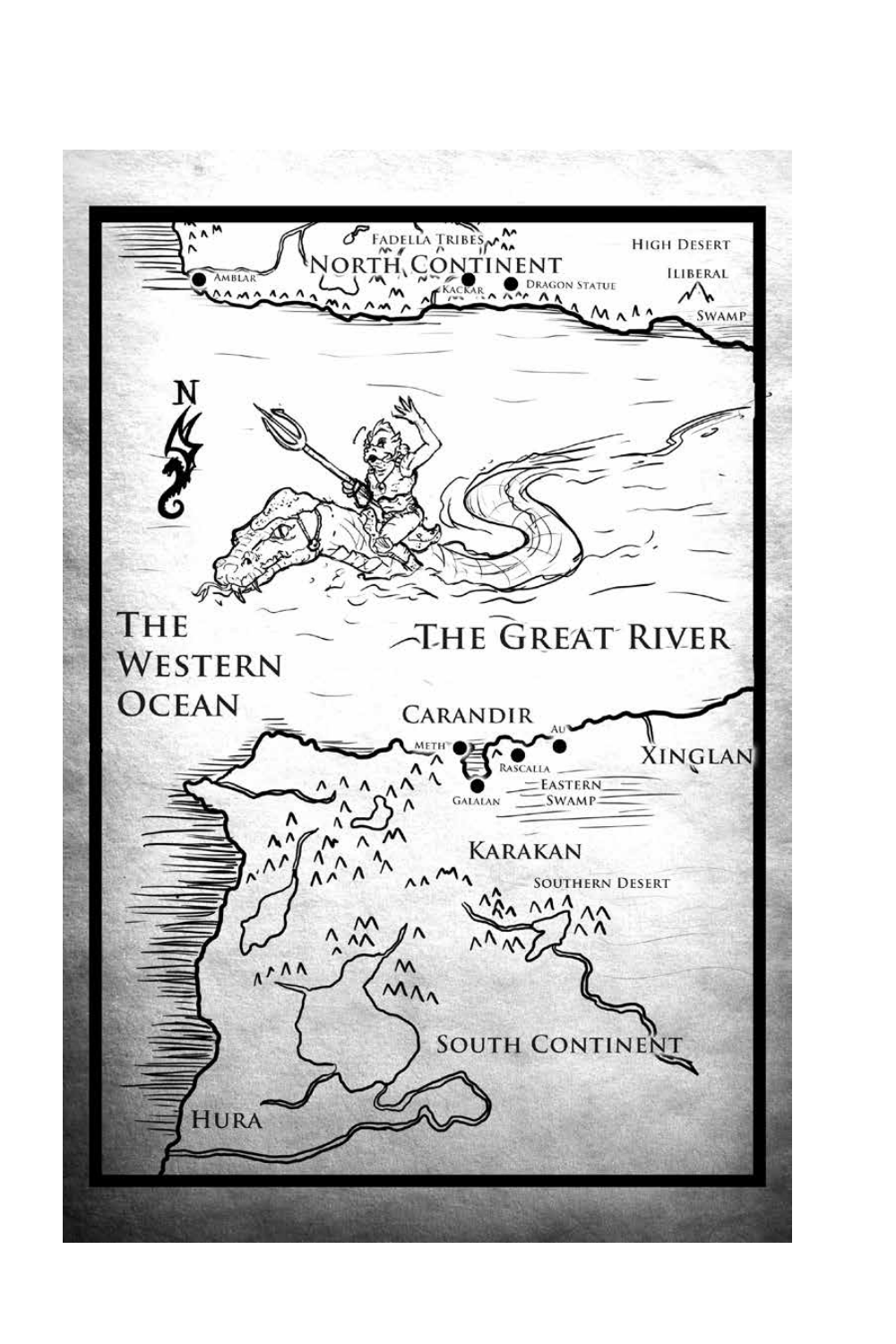### **BOOK X**

One day after the defeat of the Dharam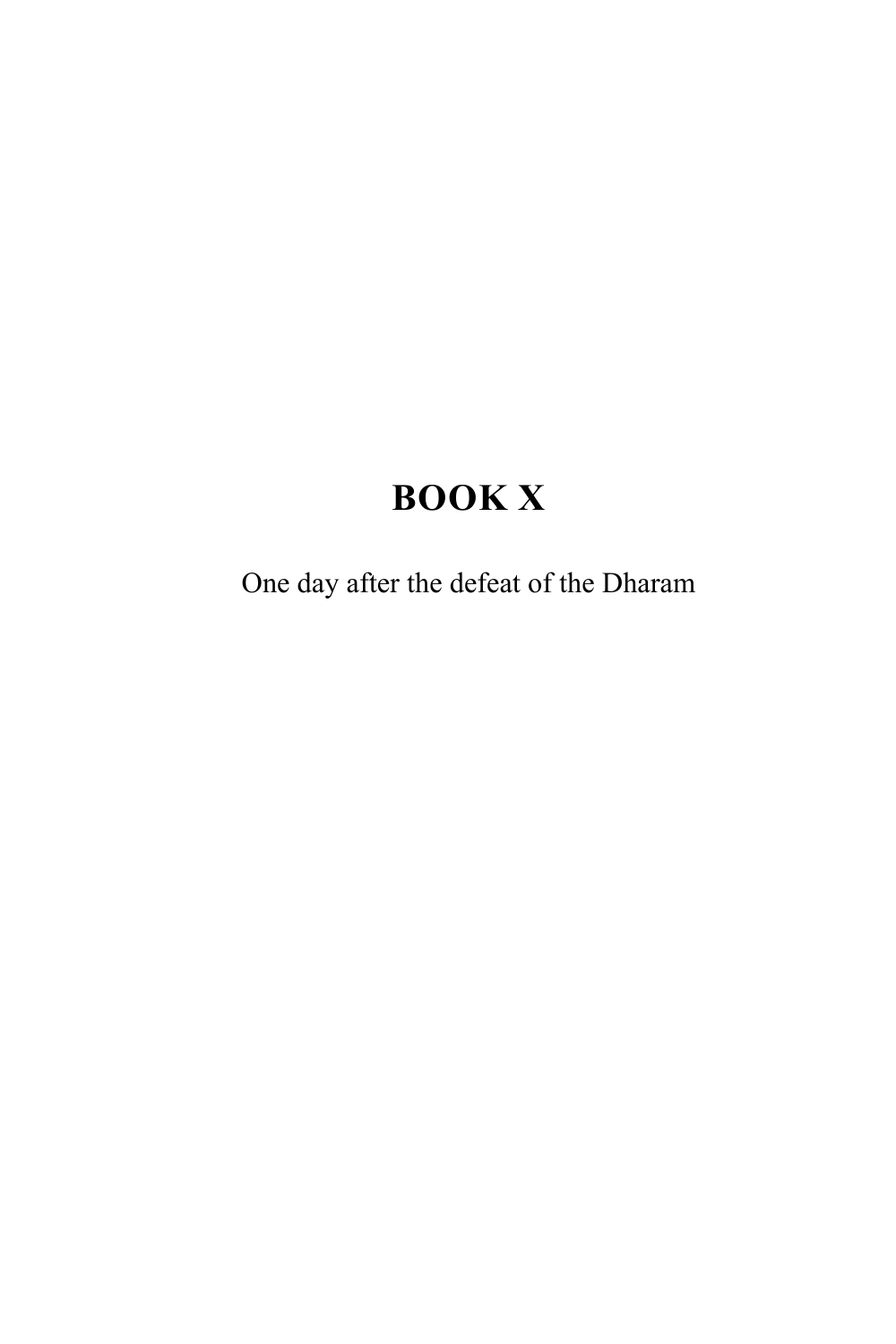#### **CHAPTER ONE**

Column of Carandirian soldiers escorted the<br>refugees who were driven out of the Barony of<br>Petala by Baron Womb. Len guided the wagon,<br>while Umera. Keetala. Yearol and Fera sat in its bed. refugees who were driven out of the Barony of Petala by Baron Womb. Len guided the wagon, while Umera, Keetala, Yearol and Fera sat in its bed. Misty rain had fallen all day. They pulled cloaks and hoods close. The scent of damp ground permeated the air.

No one spoke. The jangle of livery rang over the sound of wheels as they ran over a dirt road that had become a slurry of mud. The other survivors of the attack by Womb's militia moved with them at a somnambulant pace toward the Barony of Lanteler. Some rode in other wagons. A few were on horseback. The majority lifted one boot, then the other as they trudged down the road silently.

Daro healers embedded within the troops used their magic to tend the wounds of the injured. Over a dozen men, women and children had been killed when the rain of arrows pummeled the defenseless refugees. The women healers, who had been taught their skills by the wizards, worked without rest to mend broken bodies. Even with their efforts, several died on the road.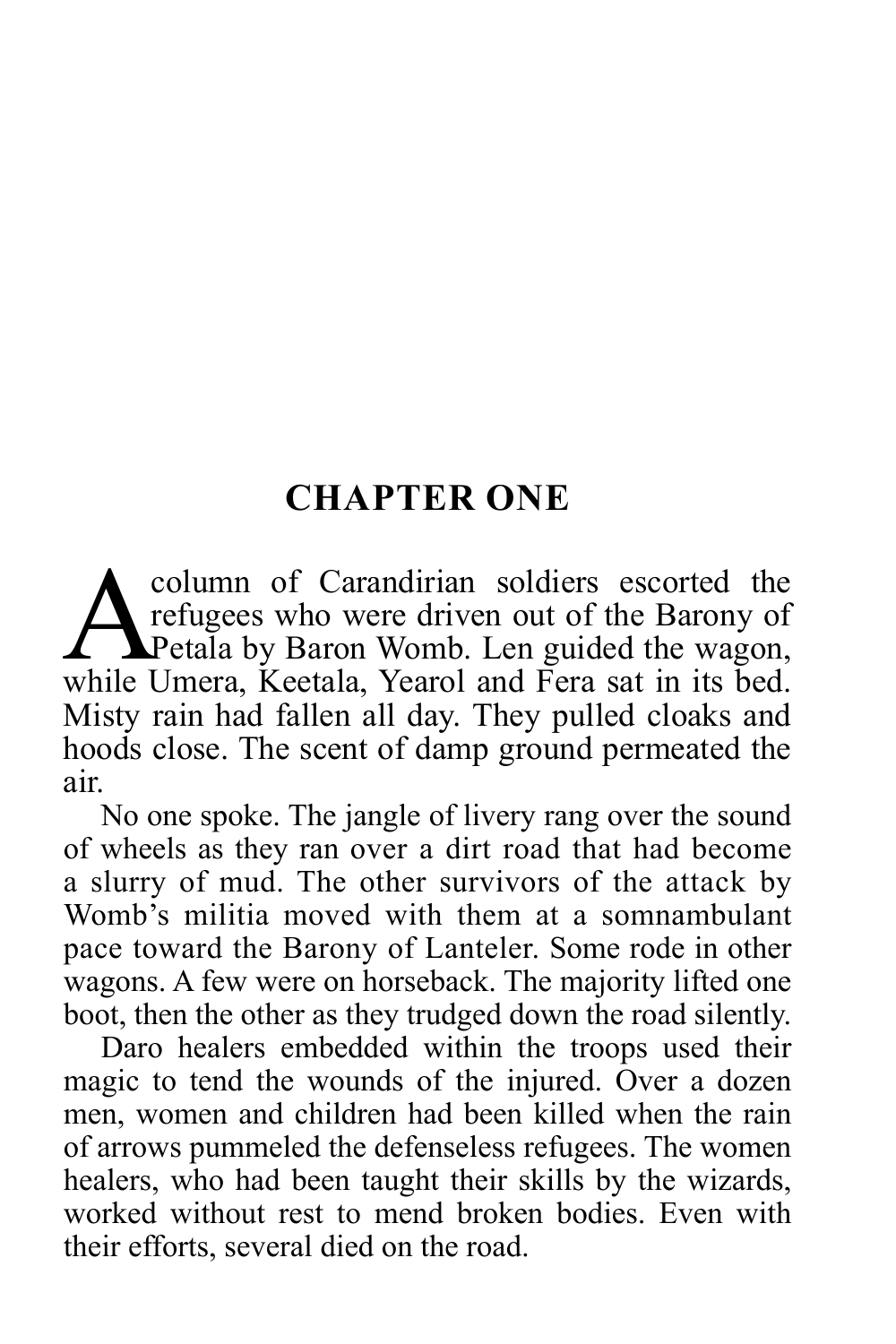Yearol's foot ached where two of her toes had been amputated because of frostbite. She could still walk, though her balance had not fully recovered enough for her to run without stumbling.

She and her brother, Fera, had witnessed Baroness Luja's militia murder their mother as they hid behind barrels of wheat. She flashed on the farmer who wanted to rape her and the fire she had accidentally started that killed him and his accomplice wife.

After she had convinced Fera to ride ahead for help, she mainly slept and barely remembered when Marawee rescued her. All she could recall was Fera's face, so filled with worry, when she woke in the refugee caravan.

A deep hatred now churned inside her that filled with the desire to return to Shenan and kill those who had slaughtered her friends and family.

Fera often crawled into Umera's lap. When he whimpered, she rocked the young boy, his light skin in such contrast to her black arms, and gently stroked his hair while she hummed softly.

Umera had felt great relief when the lieutenant told her that her husband, Marawee, had reached the palace and reported the rebellion to Baron Dek and Narech Herrik. She looked across the bed to Keetala and searched for a way to comfort her daughter.

Keetala felt numb in mind and body. Since the moment her baby, Marshala, had been shot by Womb's men, she had not spoken a word after she screamed as she held the limp body of the infant in her arms. The child's name was the Huran word for great strength in the country of her birth, far to the south. The dark skin of her face held no expression. There were no tears.

Len often looked back from the road to the wagon bed. The soldiers said there were camps under construction in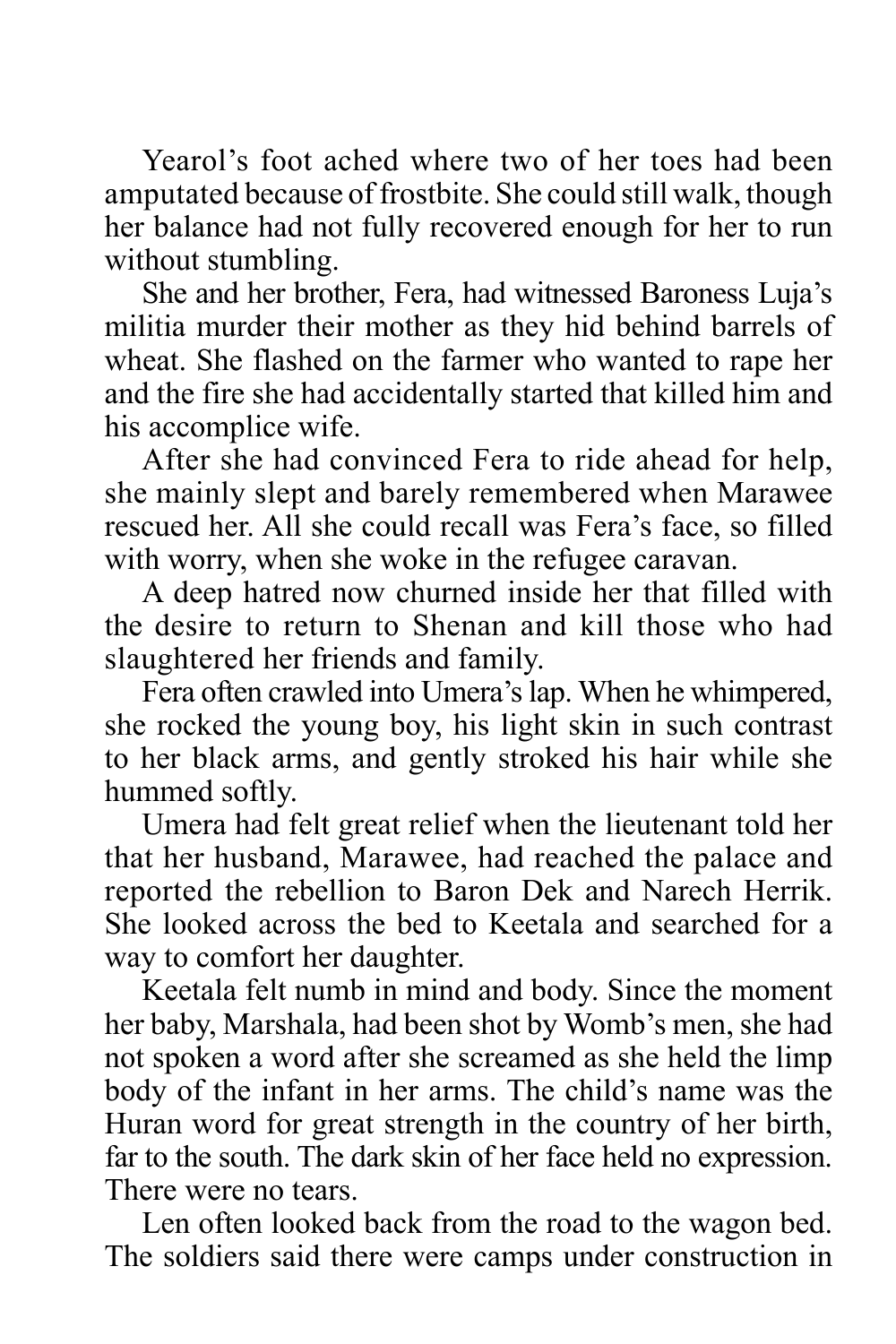Lanteler, away from the battles of the civil war. They would be housed in tents and fed.

He was certain the refugees who were able would join the royal army to fight the insurrectionist. Hebra certainly would have if he had lived. Len closed his eyes at the thoughts of his son's body on a riverbank and his granddaughter, Marshala, with an arrow through her small body.

Keetala and Hebra's marriage was the first in Petala between different races. People openly accepted it, yet, when Womb stirred hatred for those whose ancestors had not been born in Carandir, repressed prejudice and the term "Pure Carandirians" surfaced. A mob had descended on their house with demands that Keetala leave with her half white, half black daughter. Marshala was called horrific names—abomination, mutant, crime against nature. Len was still shocked that friends and neighbors he had known for a lifetime had turned cruel and heartless.

He thought of Baras, who could fully awaken from his stupor in some hidden place at any time. The rebellious nobles were too blinded in their lust for power, and their desire to drive out those who were different, to realize that once the dragon rose, he would take his vengeance on all peoples.

The rain was now a fine mist. They reached the intersection of the main north/south trade route that ran along the west side of Lake Hasp.

A Carandir lieutenant rode down the line. "The camp is only three spans ahead."

The soldiers turned the column north. Farmlands and woods bordered the road between settlements. A farmer's field on the shores of Lake Hasp was covered in tents. Hundreds of people, wagons and horses stood there.

The lieutenant rode up to Len. "The third tent in this row is for you and your family. A sergeant will come with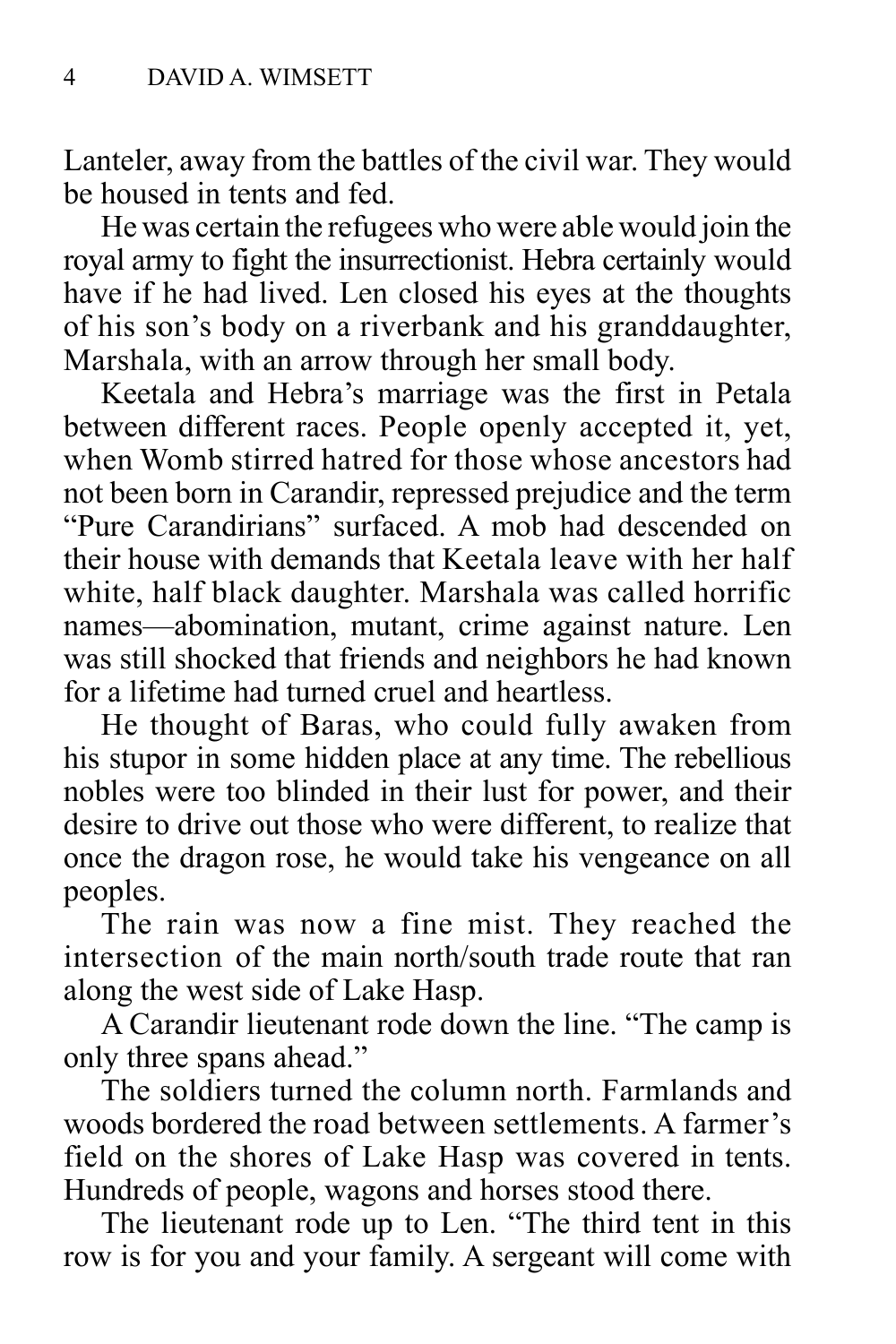the location of latrines and wash areas."

They all clasped their hands together and touched their foreheads in the sign of the covenant with the dragons, except for Keetala who continued to stare into space.

The square tent was a dozen paces across. A sergeant appeared and directed them to a larger tent with tables and benches. "This commissary is for you and several others. There will be three meals a day at sunrise, brightnail and sunset. Wash basins are just outside. This is temporary. A permanent camp is being constructed across Lake Hasp in Varda. It will be as far away from the war as possible."

Umera said, "My husband rode ahead to bring word of the rebellion. Will he be coming?"

"I'll speak with the captain of the camp. He'll send word."

After three weeks, Umera said, "I need to find that sergeant and ask about Marawee again."

Keetala stood next to the table. Yearol and Fera sat together on a cot.

Yearol said, "When you go to ask about Marawee again, I want to come along."

Umera smiled. "Of course."

"I want to join the army and return to Shenan."

Len said, "You may be too young."

Yearol stood and clenched her fists. "I am not too young. I was nearly killed and had to kill. I can do it again. My mother's death must be avenged. I'll slit Luja's throat myself."

Len took a step back and raised his palms. "I apologize. I don't doubt you can fight."

Fera said, "I'll go too."

Yearol looked at her brother, then put her hands over her face. "I'm sorry."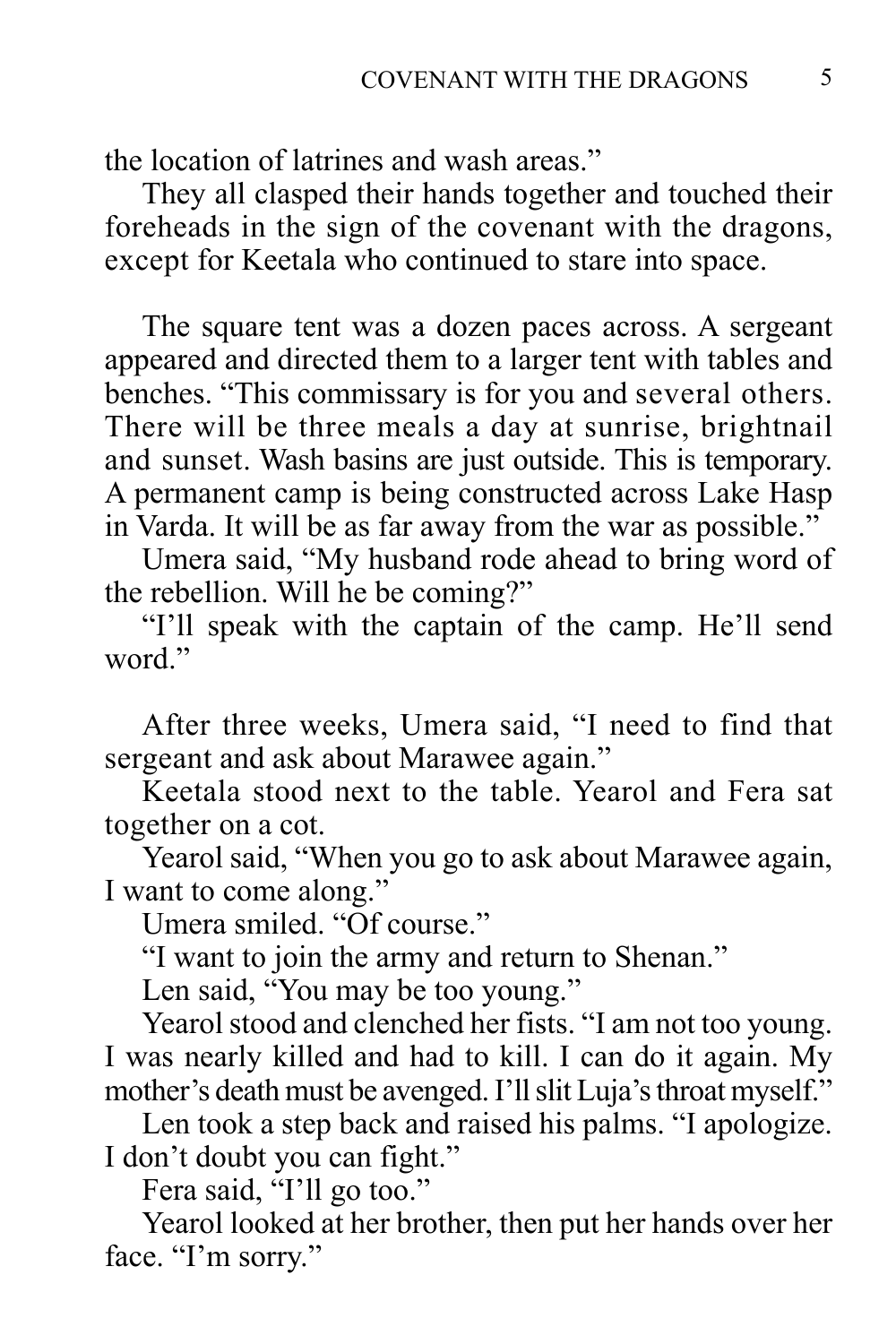Len wrapped his arms around the young woman. "We understand. When we find Marawee, I'm sure he'll speak up for you. Come."

The sergeant told them that Marawee was in conference with Narech Herrik and promised to send another message.

Umera and Len turned to leave. Yearol said, "Please, sergeant. Can I speak with you?"

"Of course."

Yearol looked at the others. "Go on back to the tent. I'll be along shortly."

When Yearol returned to the tent, Len and Fera were not there. Umera was reading. Keetala stood by one of the chairs with a blank stare. Yearol sat on a cot.

Umera came over to her. "What did the sergeant say?"

Yearol hung her head. "He told me I couldn't join the army, that I'm too young. Even if I was older, I wouldn't be able to march with missing toes. I couldn't keep up. Baron Dek was there. He said I could contribute to the war effort in other ways."

Umera sat on the cot. "Perhaps it's for the best. You and your brother are welcome to stay with us. The camp in Varda is almost ready. Len wants to come with us."

Yearol continued to look down at her feet. "Fera needs a home"

"Good. We'll leave in a few weeks." Umera walked out of the tent.

Keetala came over to the cot and sat down next to Yearol. "Will you go to Varda?"

They were the first words she had spoken since the death of her daughter. Yearol stared at Keetala for a moment, then turned her head aside and rubbed her arm with her hand. "I'm going back to Shenan. I'll leave tomorrow night at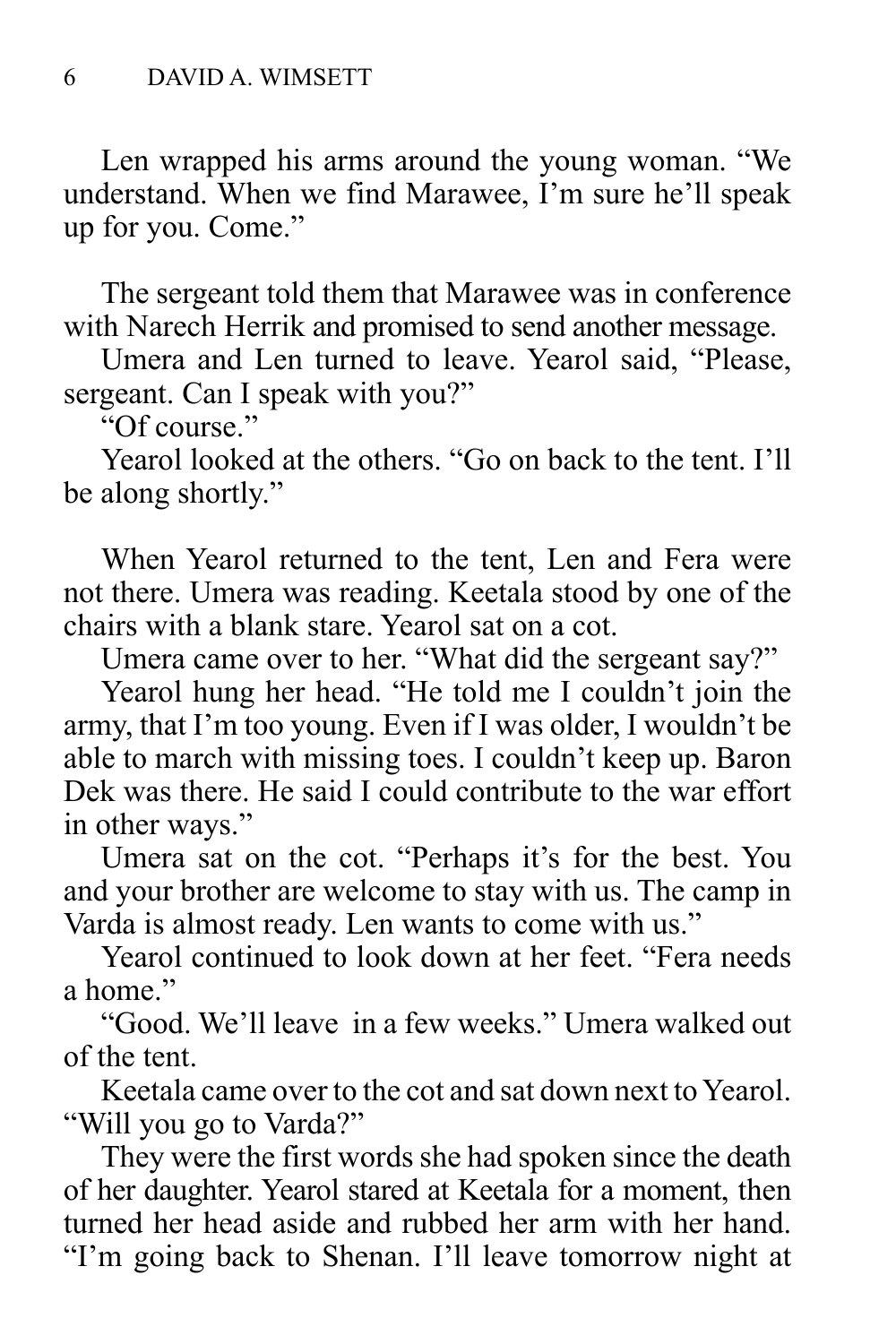darknail."

Keetala said, "Will you kill militiamen?" Yearol turned her head and met Keetala's eyes. "Yes." The two young women stared at each other in silence. Keetala said, "I'm coming with you."

The camp was located just outside of the town of Nekara, whose 1,700 inhabitants worked the fields or fished the waters of Lake Hasp. The buildings were all single-story structures with thatched roofs and stucco walls painted bright colors. There were several shops—a butcher, a cloth merchant, a baker, an inn that served food to travelers and stalls with fresh food. A school sat on the outskirts of town. Children played games as they waited for class to begin.

Yearol entered the double doors of the school room. Tall windows filled the space with light. There were a dozen tables and benches whose broad sides faced the front where a man with white hair sat behind a desk and read papers. He looked up and smiled. "Good day. Can I help you?"

The young woman nodded. "Good day. I'd like to buy some writing supplies."

The man stood. "We have plenty. You're one of the refugees, aren't you?"

"Yes, sir."

"Please, call me Lanan."

"Thank you. I'm Yearol Miller."

He walked to a cabinet. "Are you settled in?"

"Yes, thank you."

He took out a pen, an ink well and sheets of paper. "I hope I'm not imposing by asking where you came from."

"Shenan. My brother and I escaped just after Luja seized control." The memory caused Yearol's hands to shake.

The man put the writing supplies on a table. "I'm sorry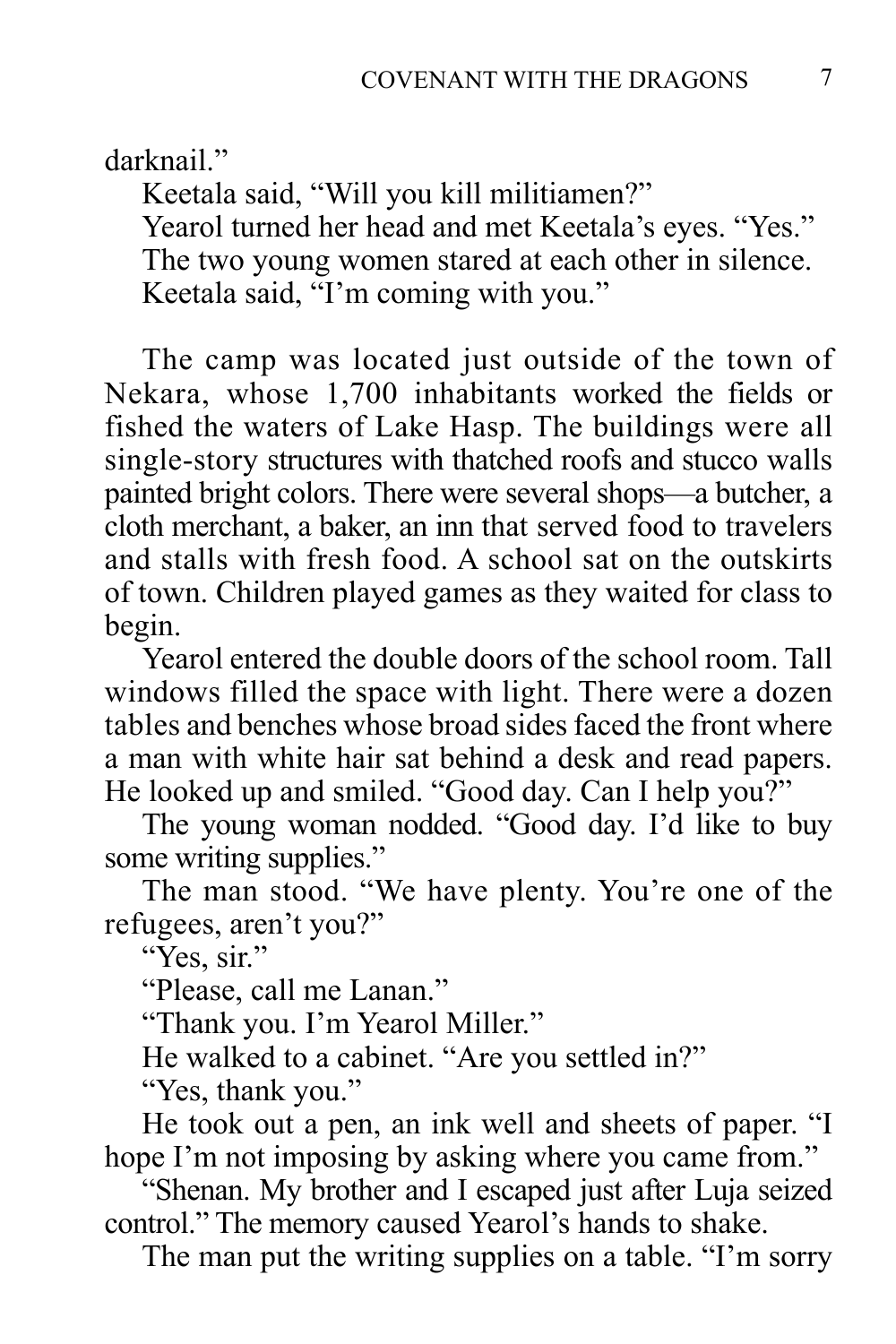if I upset you."

Yearol said, "I'm all right. What do I owe you?" She opened the pouch she carried and inspected the copper pieces within. The silver coins were still concealed in the heel of her boot, where she placed her family's savings after her mother was killed by Luja's militia.

Lanan laughed. "There's no charge. I'm happy to help."

"Thank you. You're very kind. Could I stay for a moment and use one of the desks to write a letter?"

"Class doesn't start for another tespan. Please, help yourself. I'll just step outside for a moment and watch the children."

Yearol sat down, dipped the nib of the pen into the ink and began to write.

*My dear friends,*

*I can never thank you enough or repay you for saving Fera and me, but I must go. Keetala is coming with me. Please don't try to follow us. We have things we must do. Take care of Fera. I know he won't understand.*

#### She stopped and wiped her nose.

*Tell him I love him so much. I wish I could stay and go to Varda with you. I wish I could forget everything thats happened and live in peace. I can't. Keetala can't either. Take care. We will come back. I promise we will come back.*

She signed the letter and left without the ink and pen.

She and Keetala ate heartily at supper the next day. Umera remarked that they both looked better. Yearol got up a span after the others had fallen asleep and went to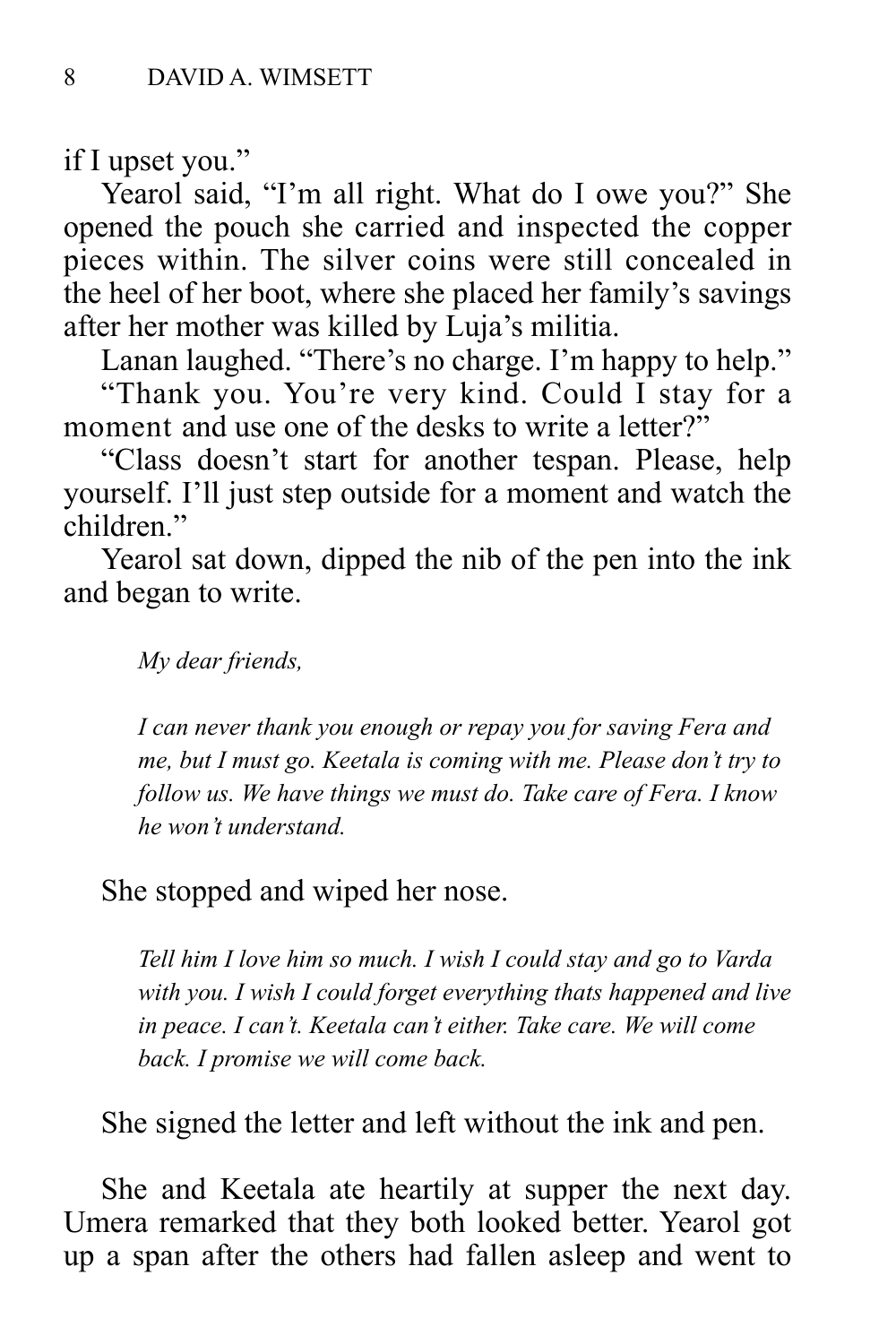Keetala's cot. The black woman's eyes were open. They walked out of the tent together.

The other refugees were still asleep. A few soldiers stood next to fires with cloaks pulled over their shoulders to drive away the damp chill of an early spring evening. Keetala wore a cape with a hood. Yearol had donned the coat she left Shenan in. It was now soiled and ripped in two places.

They reached the paved road and started south. Mist hid the stars of a moonless night. The two women left the road after what Yearol thought to be darknail and continued through a forest just to the west of the highway. When they came to a river, they returned to the road and cross at a bridge.

The dirt road the soldiers had led them down to reach the camp appeared. They looked left and right to make certain no one else was in sight, then crossed and disappeared into the forest again

False dawn brought a glow to the land. They walked around trees and past shrubbery. At sunrise, they spied travelers on horseback and in carriages.

When a group passed, Keetala stepped out of the forest. "There's a town or village up ahead. I can see buildings."

Yearol joined her. "We need horses. Do you know where we are?"

Keetala shook her head. "I've had never been out of Petala."

"We need to find some maps. I should have asked at the school back in Nekara."

"There may be a school here."

"I hope so."

They came to a marker that read, "Village of Temen." At the northern edge sat a building. A sign hung on it with the image of a cow whose mouth was open wide. Underneath were the words, "Inn of the Singing Cow."

It was a two-story stucco structure with narrow windows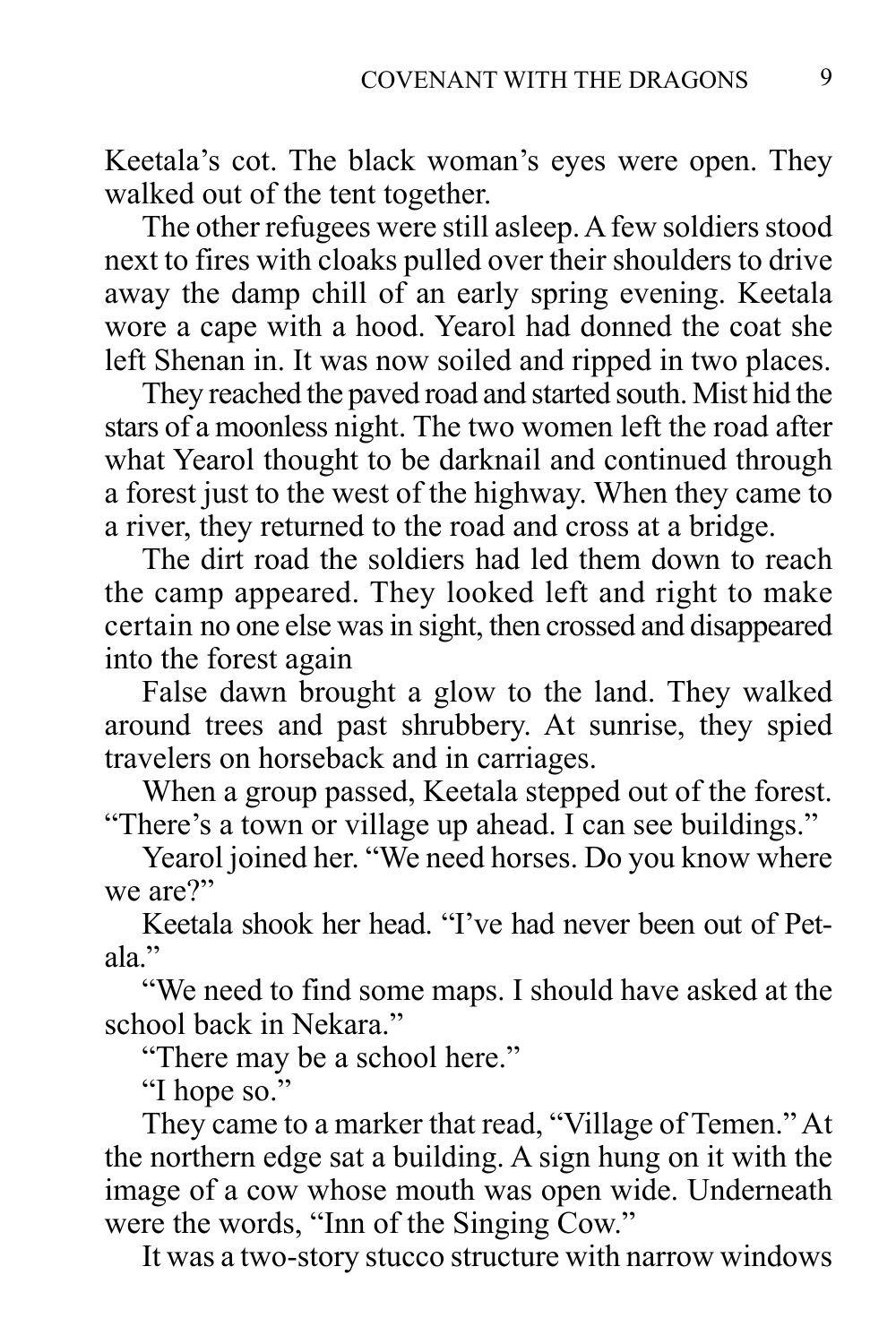and a wooden door. People walked in and out.

Yearol fingered the pouch. "Are you as hungry as I am?" "I'm certain I am."

Inside, they were greeted by a short, stout man. His close cropped hair was speckled with gray. A towel hung over one shoulder. "Good day. Have a seat anywhere."

Keetala looked around. There were two dozen patrons who ate and talked. She motioned to an unoccupied table.

The man came over with a smile. "Good morning to you, fair travelers. Namar Reesa at your service. I'm the proprietor. Can I get you some breakfast?"

Yearol said, "Yes."

Reesa winked. "It will be just a moment."

Keetala said, "We need to buy two horses. Mine broke a leg down the road. My friend's horse went lame."

"Bad luck. Where were you traveling to?"

Yearol pulled the name of a barony out of her head. "Barta. We're visiting my relatives."

The man wiped the table with the towel. "It's best to be with those you know in these troubled times. From all accounts, Barta is still safe."

"We've never traveled this far south before. Is there anywhere we can purchase some maps?"

"Maps, huh? I can direct you to a blacksmith who has horses and gear. I don't think you will find any maps here. Hespatar is a day's ride south. There's a bookstore in town. They may be able to help you."

Reesa brought fish cakes, greens and ale. The women ate in silence while they eyed each patron who entered the building. A soldier came in. He paid them no attention.

When they were done, Yearol lifted her foot to her knee in a nonchalant manner. She moved eight silver pieces from the heel of her boot to the pouch.

The blacksmith had several horses in a stable. They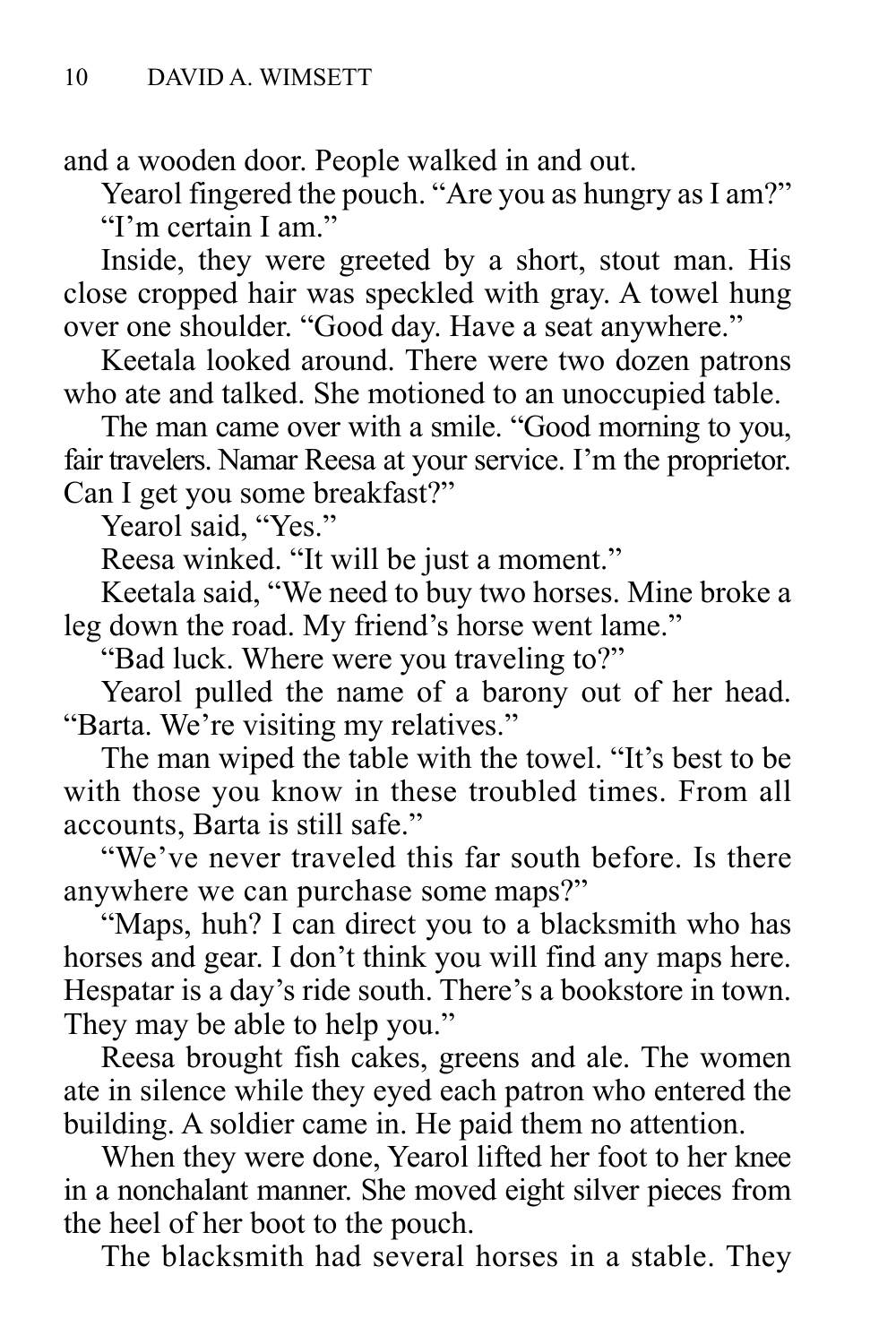selected two and purchased saddles, saddle bags, reigns and tack. Yearol knew the value of a horse and negotiated the price. The blacksmith accepted seven silver pieces and returned thirty-one copper coins in change.

Now mounted, they started south toward Hespatar after the purchase of more provisions at a local stall. The mist burned off before brightnail. The temperature turned warmer, as an early spring day should in the southern part of the monarchy. They kept to the road and mingled with other travelers.

Hespatar was a good size town with several side streets and many buildings, some of brick and others of wood or stucco. Though many roofs were thatched, the majority were shingled. A man directed them to the bookstore located on a narrow side street.

It had large glass windows with books and other items prominently displayed. A bell tinkled when they entered. A woman with gray hair came out from behind a shelf. "Good morning. How may I help you?" She wore scholar's robes of black. Atop her head was a skull cap embroidered with the images of birds.

Keetala was amazed by the collection of bound books. Marawee had taught her to read. She owned many books back in Petala. They seemed like a small pile in her mind now as she ran her hand over the spines of several volumes on a shelf and took in a deep breath. They covered subjects that ranged from cooking to medicine, farming, sailing and road building. There were many volumes of poetry, music and stories.

Yearol said, "Do you carry maps?"

The shopkeeper pointed to the back of the store. "Yes. Let me show you."

She guided the women to a cabinet with dozens of scrolls, each a map of a different part of Carandir. The woman said, "What were you looking for?"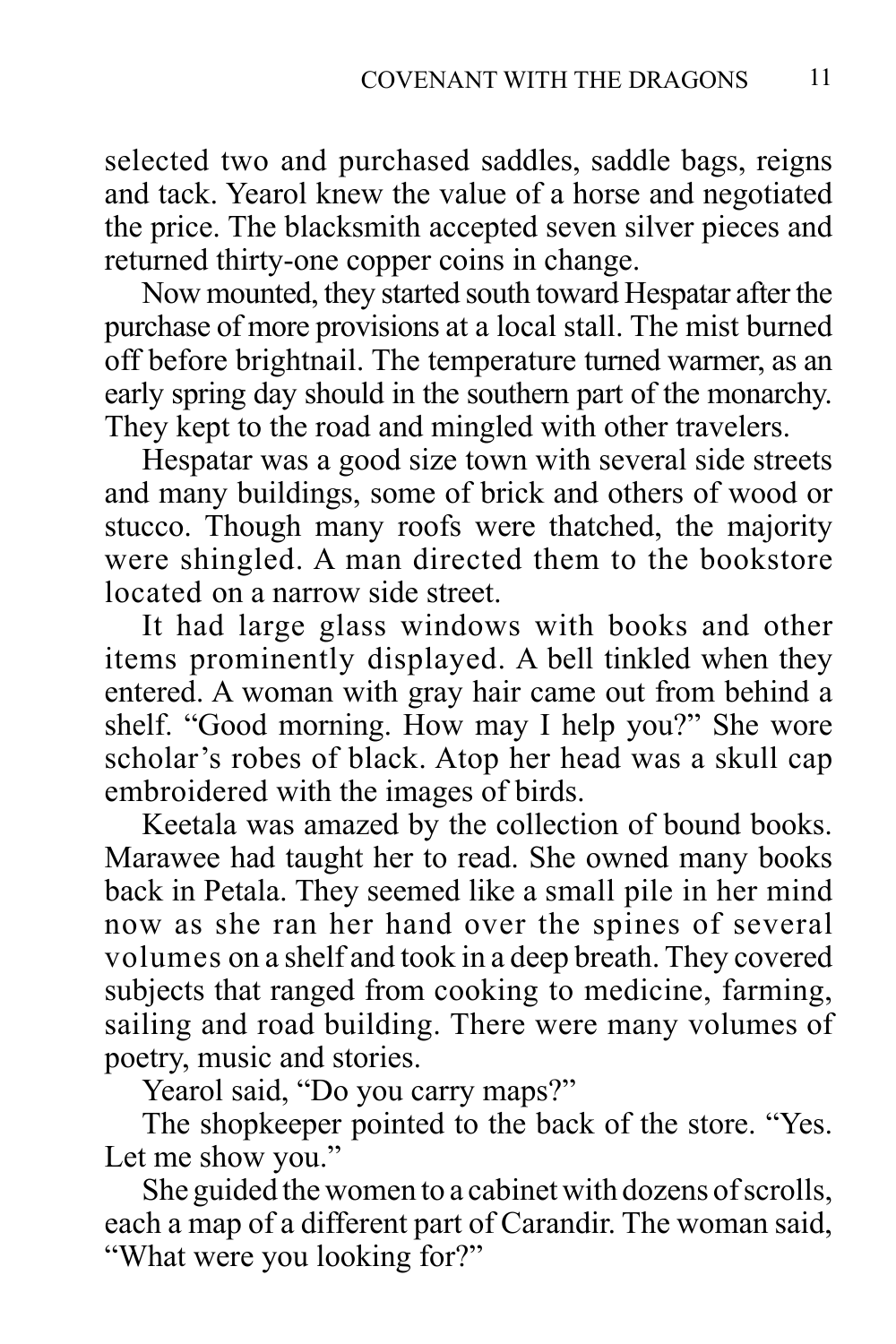Except for some that were reproduced in the books she owned, Keetala had never seen a map before. She gazed at one that was unrolled on a table.

The shopkeeper said, "This is of Nemtanka." She pointed to a spot. "You're here, just inside the northern border."

Keetala said, "We are new to the area. This map would be very helpful. Is it for sale?"

"Everything in the shop is for sale. This one is two coppers."

Yearol said, "We would like maps of all the southern baronies in Carandir."

The woman frowned. "If you plan to travel far, Nemtanka and Barta are still open. You'll find the roads into Ulata and Arana blocked by Carandir troops. No one can go west or east."

Keetala ran her hands over the map. "I'm just fascinated with these. I'd also like to get some books."

"Yes," said Yearol. "We want to study history. My friend is a student of ancient battles."

Keetala nodded, "That's right. I'm interested in strategy and warfare."

The shopkeeper said, "You may see more warfare than you like if the Karakiens decide to invade Barta from the south. Word has it that their armies haven't moved out of the eastern baronies and are just at the edge of Arna. The dragons only know what they'll do next."

Yearol and Keetala hoped their inquiries had not raised suspicion. They didn't want to speak with any soldiers stationed nearby who might send them back to the refugee camp.

The shopkeeper smiled. "Well, it's good to meet fellow scholars, even in these troubled times. I think I have some things that will interest you."

They rented a room in the second story of an inn. It was small, with two beds, one chair, a table, a chest with a mirror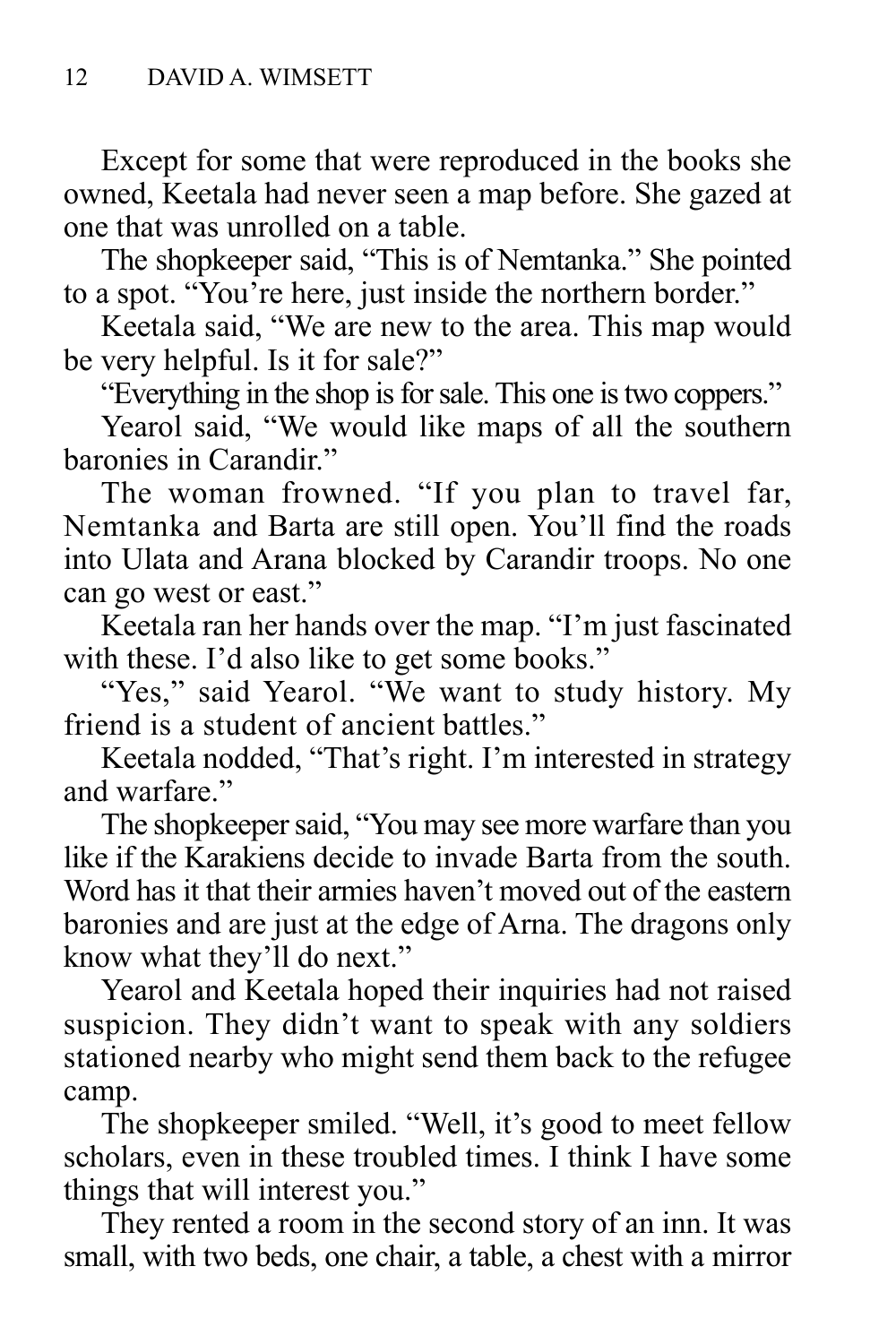above it and a wash basin. Though there were no lanterns, the innkeeper had supplied many candles. One window looked out in the street below.

After a meal in the tavern downstairs, they settled in and studied the maps of Nemtanka and Barta to the south along with those of Ulata, Shenan and Lusar to the west. Yearol had never traveled far from her home before she and Fera fled Luja's troops.

The books contained a wealth of information on military tactics, improvised weapons, concealment and many other subjects.

Keetala said, "We should stay here for a week or so and read. We may want to go back to the bookstore."

"I agree. We also need to find knives and swords."

"Knives will be no problem. An attempt to buy swords will bring unwanted attention, if we can even find any with the war so close."

Yearol closed the book she was reading. "We have to have weapons."

"I know." Keetala sat down on a bed. "What will we do when we reach Shenan?"

It was a question Yearol had not completely thought out. Stop Luja was all she could think of. She now realized that she had no actual plans. The fire that killed the man who intended to rape her had been accidental. She remembered how she vomited into the snow after she escaped the flames of the burning house when she realized what she had done.

Keetala said, "Can you stick a sword or a knife in someone's flesh?"

Yearol remembered the sight of her mother's body on the mill floor as blood seeped from the wound in her belly while Luja's militiamen laughed. "I have to. Luja and the others must be stopped." She looked to Keetala. "Can you?"

Keetala looked across the room. "I don't know. When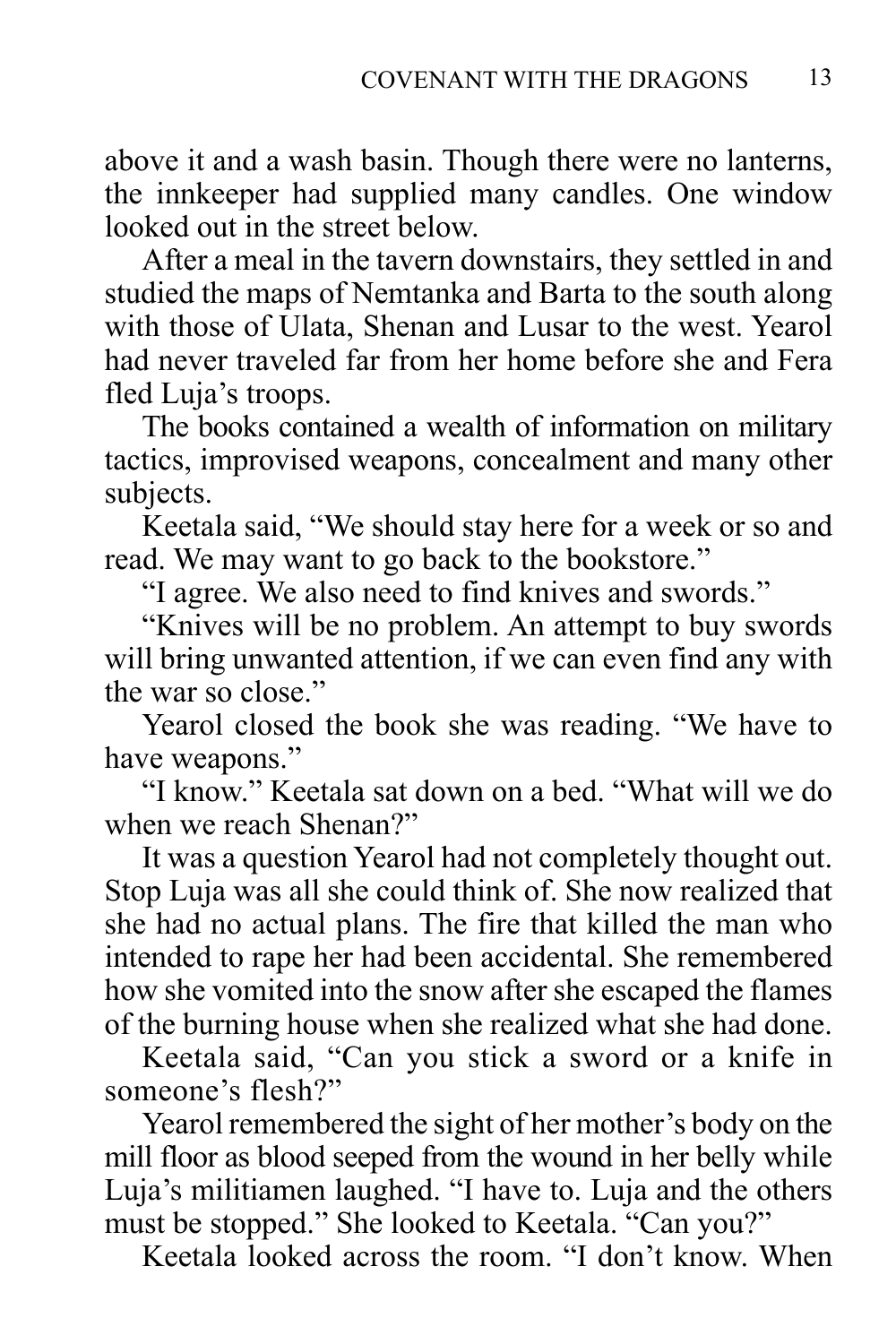Hebra drowned, I was so filled with hate I only thought of killing those who drove us out. My father told me that we can't hate because one day we all have to live together again. After they killed Marshala… I don't know now."

The silence returned. Yearol went to the window and looked down at the street. People came and went out of shops. Many smiled, some laughed, as if there was no war and the world was right and just.

They had never seen their family and neighbors forced into military service or killed because they defied a tyrant. "Your father told me that if you fight out of hatred your enemy can manipulate you. You have to fight for a higher purpose. I told him that I'd fight for my friends and my mother who died to protect Fera and me. I want to believe that. I'm just so filled with rage."

Keetala walked behind Yearol and put her arms around her friend. "Then we must both purge that rage. My father is right. It's a trap. There's more at stake here than just our revenge. We can do things no army can. We can travel where no troops can go. We have to plan what we can do, how we can harass the enemy to support Carandir in the war. You can never forget your mother nor I, my husband and daughter. We must always think of Carandir and the people we fight to free."

Yearol turned around and embraced Keetala.

They bought long knives, short knives, butcher's knives and cleavers, along with whetstones and straps of leather. They also purchased hammers, picks and shovels. They read the books on military strategy and tactics well into the night, until eye strain from the candlelight made the words blurry. Keetala cut out key areas and routes from maps. They also cut out passages from the books.

They stayed into late spring before they packed the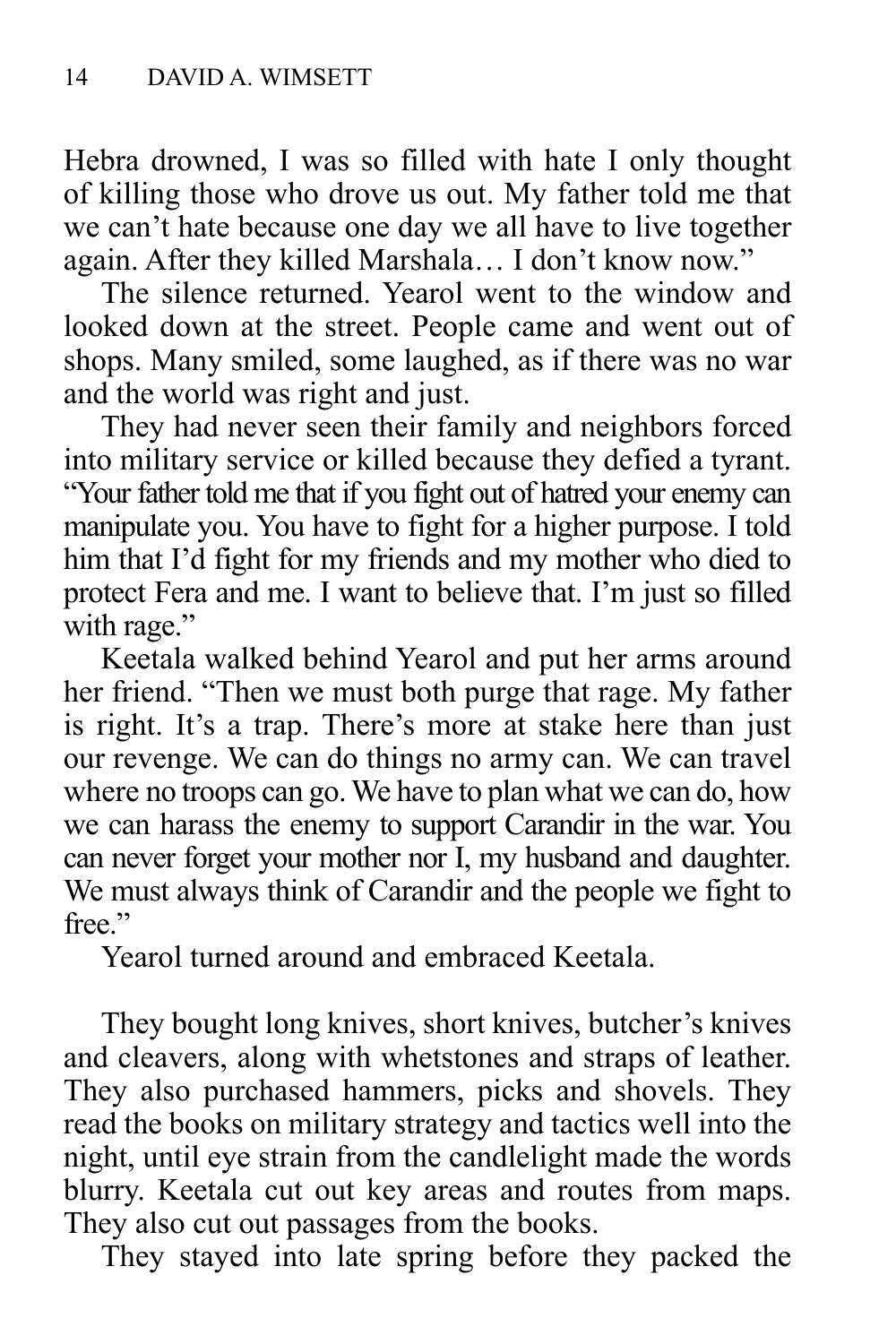weapons and supplies into saddle bags. The remaining books and maps were taken into the woods outside town and buried.

Many roads led west. There were reports of battles along the edge of Barta, just across the border form Ulata. They took a southerly road for a day, then moved even farther south, into a forested area near the border with the Kingdom of Karaken. No signs of a Karakien attack on Barta had been seen. Still, they moved with caution and listened intently to every sound.

The sections of map they carried showed a set of high hills ahead. They walked toward them over the next three days to get a better look over the land. The women encountered no one else in the woods. When they reached the hills, smoke rose at the crest of a peak.

Yearol said, "It could be Carandirians or traitors."

"I don't like it. We should go around. The map says the hills grow shorter to the south."

Yearol nodded. "I think you're right. I'd have liked to climb that hill so we could get our bearings. We can't take the chance."

They made camp near a stream and ate a cold supper with no fire. Yearol wanted to light a candle and read. Keetala cautioned her not to make any light. "Someone might see us from the hilltop."

A rustle of leaves came from behind, then in front. Four men in the uniforms of the Shenan militia charged into the women's camp with drawn swords.

One of them wore sergeant's stripes. He was the oldest of the group. The others seemed hardly out of their teens. The sergeant grabbed Keetala by the arm. "What's this? A black foreigner?"

Keetala struggled to break free. One of the other soldiers slapped her. "Be still."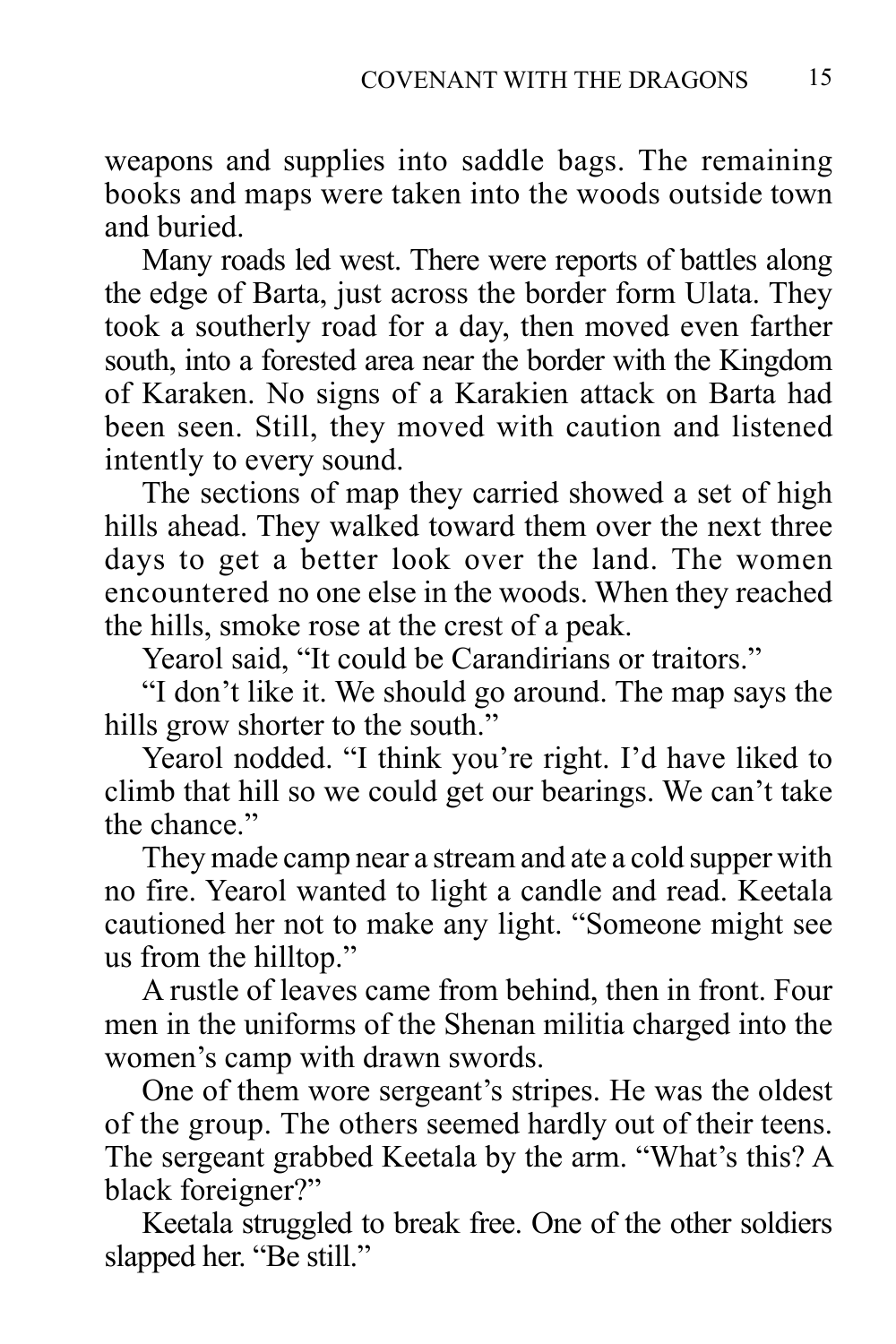Yearol kept her hands to her sides. "What do you want?"

The sergeant gave a snort. "Why are you in these woods?"

"We're on our way home. We were out gathering berries." He looked to Keetala. "Who's this, your servant?"

Yearol looked to her friend. "Yes."

One of the militiamen grunted. "Dark-skinned foreigners. That's about all they're good for."

"No brains, that's for certain," said another.

"How about a little sport, sergeant?" said the fourth. "She's probably good for that. Her mistress too."

The men laughed.

In one smooth movement, Yearol drew a long knife from within her coat and rammed it into the sergeant's gut. He cried out and slumped to the ground. Yearol charged another.

Keetala pulled a knife from her cloak and killed the man nearest to her.

The fourth stepped back, then ran. The two women took off in pursuit and quickly caught up to him.

The soldier stopped and turned. His hand shook as he held his sword. "Get back."

Keetala said, "Drop the weapon."

Yearol took out a second knife. "On your knees."

The militiaman shouted and swung his sword at Yearol. She used the two knives to parry the blow, a maneuver she had read about in one of the books. The man stepped back and waved the sword with erratic swipes. "Get back, I tell you."

Keetala threw her knife. The man deflected the blade with the sword. She took out two more knives. The man dropped his sword and ran. Keetala sprung forward and overtook him. She knocked him face down on the ground. With a hard strike, she jabbed a knife blade into his back.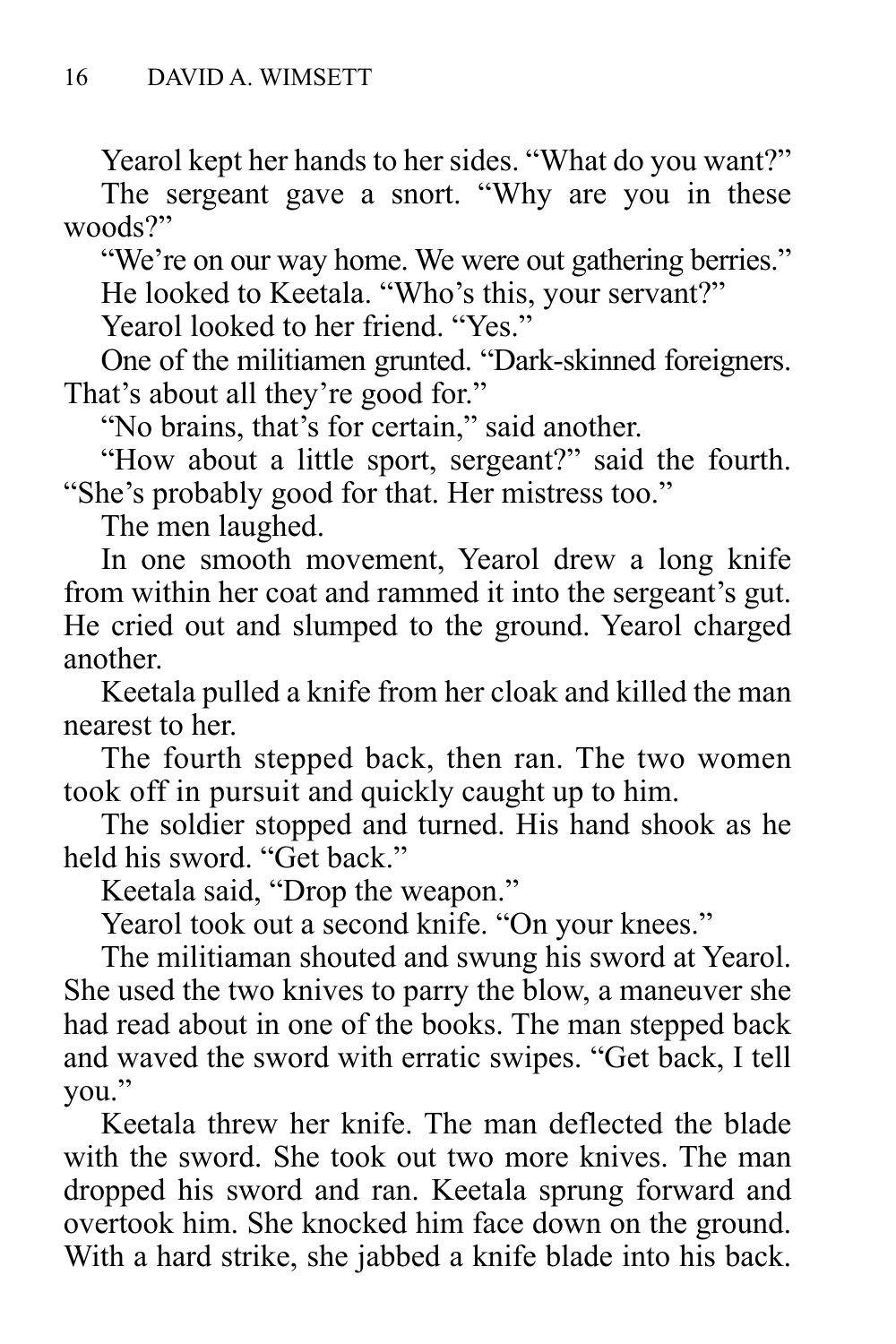The young man screamed and clawed the ground. "No. Please no. Mother!"

Keetala drew the knife out and plunged it in again. The man grunted, then lay still.

Yearol ran up and grabbed Keetala by the arm. "What have you done? He was down. You didn't have to kill him."

Keetala shook herself free and stood. "Yes, I did. He could have alerted others to our presence. This is war."

Yearol put her hands on her temple and shook her head, then sat down on the ground. "Oh, Ilidel." She relived the memory of ramming a knife into the sergeant. "I'm sorry. You're right. I just didn't know what it would feel like."

Keetala sat next to her. "I didn't either."

They sat in silence for a long time. The stars wheeled overhead. Neither moved.

Yearol stood. "We'll encounter more patrols."

"Do you want to go back?"

"No." Yearol looked to the south. "We'll have to cross into Karaken and travel west. Hopefully, all of their forces are concentrated on the east."

Keetala nodded. "We should rest here today and set out tomorrow night."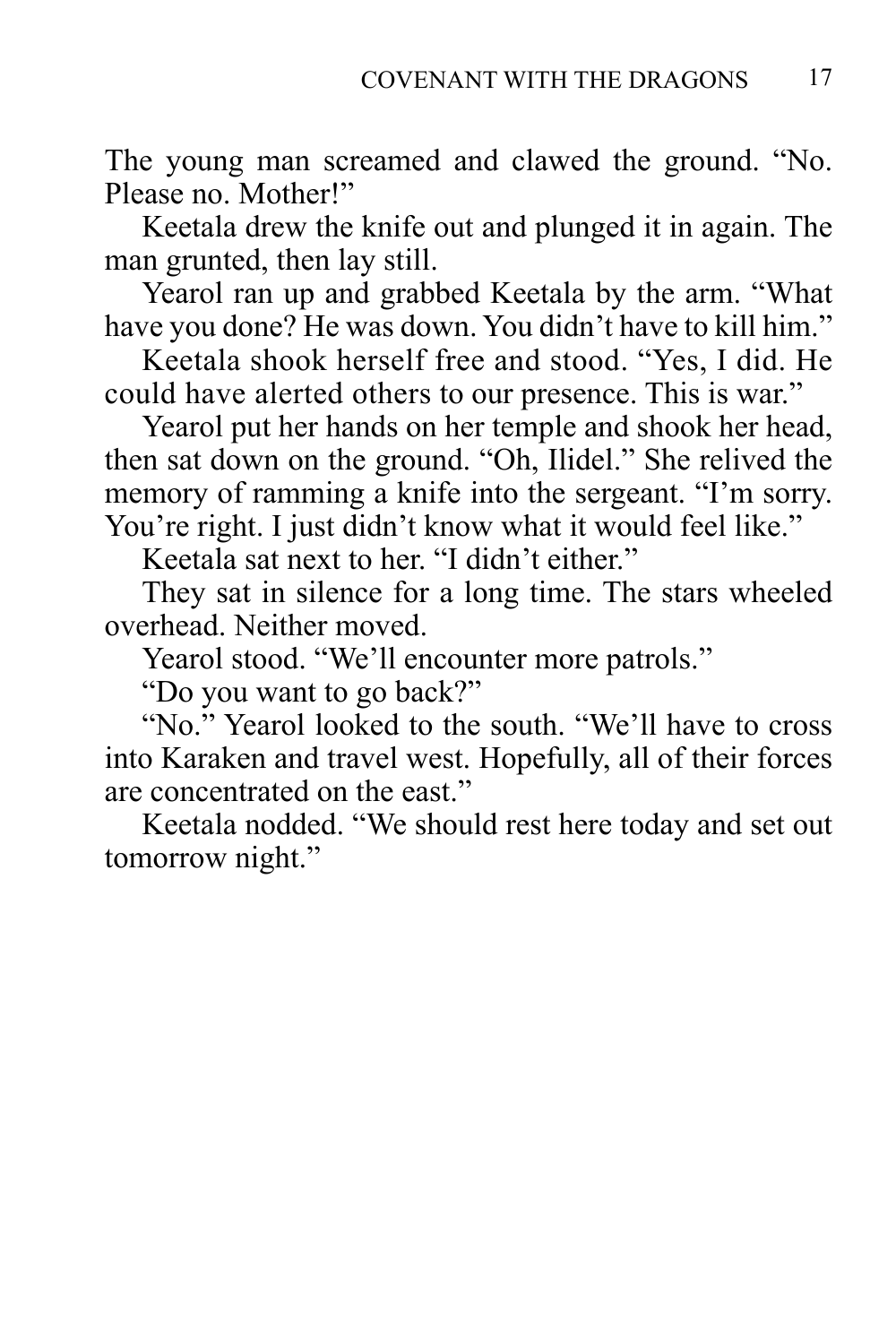#### **CHAPTER TWO**

I<br>col n the desert camp of the defeated Dharam on the North Continent, Neshra stood next to Sif and Tarawee while they watched Mirjel and Ryckair lead the column of Carandir soldiers into the west, on their way to Kackar.

Hundreds of people captured by the Dharam milled about, many of them just released from a spell that robbed them of their identities and will. She faced east. "First, we have to send these people home, then we hunt Baras."

Tarawee shook his head. "The eminence isn't gonna like this."

Sif said, "You agreed Ryckair had to return to stop the civil war"

"Begrudgingly. If Baras wakes before Ryckair gets back… well, I don't want to think about what the eminence will do to us."

Neshra said, "The sooner we send these people on their way, the sooner we can start the hunt."

Tarawee said, "You're going home too. We'll handle this."

Neshra placed her hands on her hips. "I pledged to lead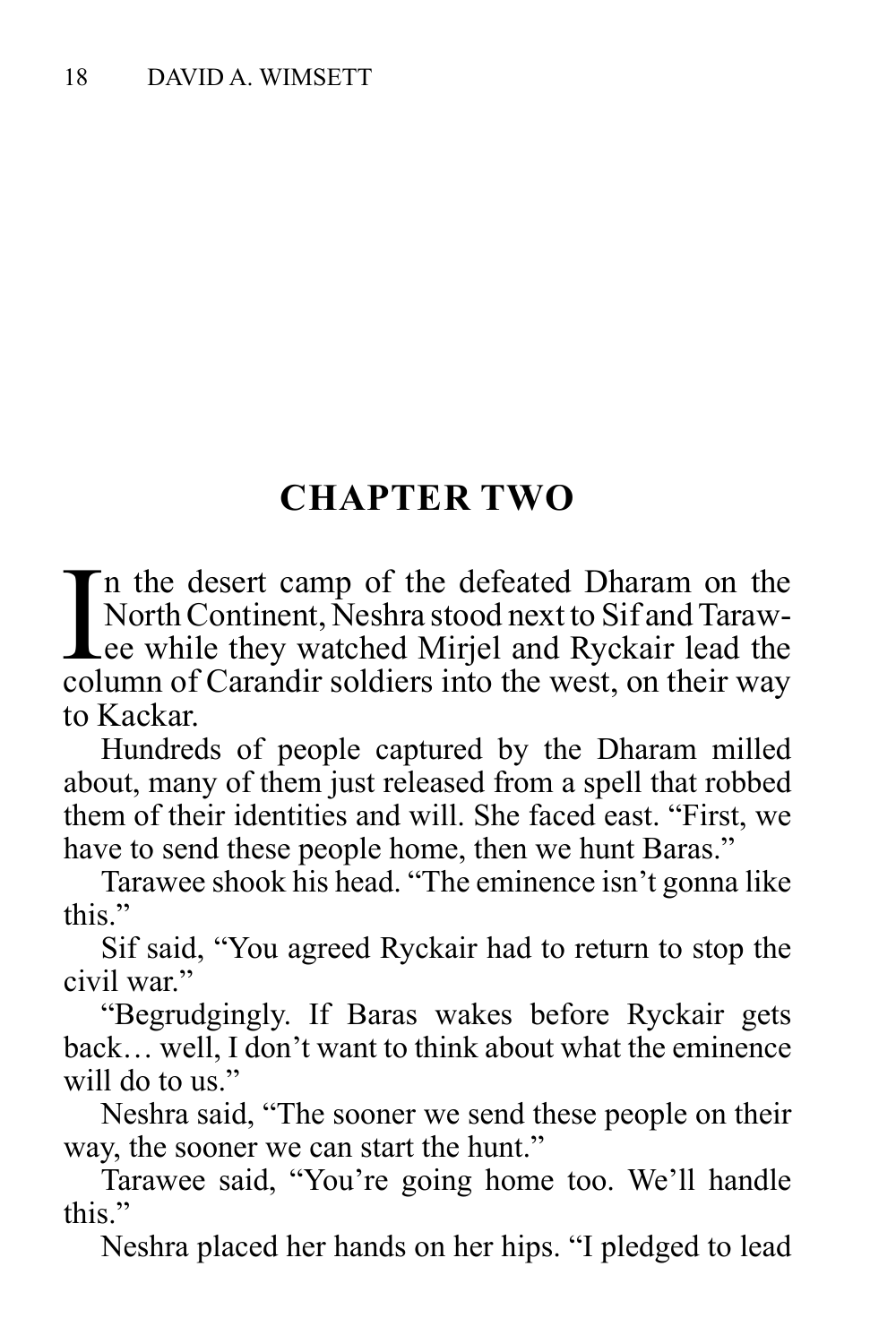Ryckair to the dragon. If I return before Baras is found I will be dishonored."

Sif laughed. "You should have learned by now not to argue with her."

The monarchs had left five-hundred soldiers to round up the defeated Dharam troops, along with the brigands recruited by Masalta, who had not been killed in the battle. These were confined in a guarded area outside of camp. Neshra had no concern for them. Her charges were those people the Dharam had enslaved.

Sif and Tarawee argued over how to find Baras.

"Can't you smell him, Taree?"

"All I can smell is your stink."

"You should talk. I wish Eminence Levalat hadn't given me a nose when he made us human."

"Oh, and you wouldn't draw attention without a nose." "Oh, shut up."

Neshra sighed at the thought that the Zerites would bicker all the way across the desert.

The Carandir captain in charge of the Dharam prisoners rode up. "We are about to escort the captives back to Kackar for judgment. Can we assist you in any way before we ride?"

Neshra said, "Just leave us horses and wagons. I need to return to my tribe and get a peretan to continue our hunt in the desert. I sent mine back."

As if called by his mention, Ento gave a bellow and strolled into camp on his six legs. Neshra ran to the large lizard and put her arms around the scales of his thick neck. "Oh, Ento, I told you to go home to Verka."

The peretan gave a mournful coo in reply.

Neshra was crying. "Oh, but I'm glad you didn't. I missed you, you silly."

The Carandir officer looked at the six-legged beast with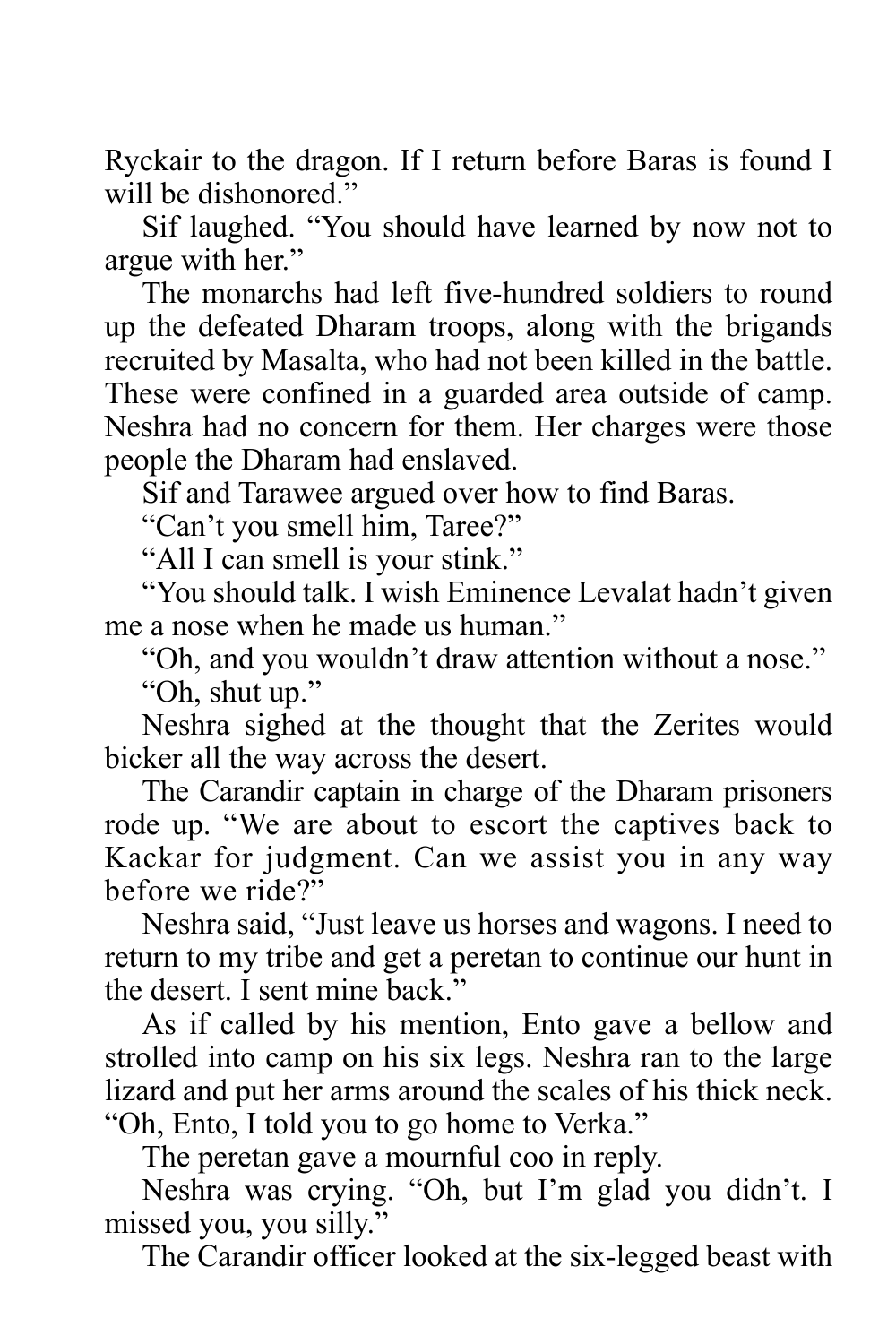wide eyes. "I've heard that such creatures roam the southern desert. I never believed they really existed."

Neshra stroked Ento's nose. "Come on, you two. We need to retrieve the sinthra. Then we'll return here, load the provisions and hunt for Baras."

Tarawee rolled his eyes to the sky. "You humans are so stubborn. Can't you understand? We don't have time to wait for everyone to recover enough to travel. You promised Ryckair you would take care of them. Sif and I must go now. You have to leave the hunt to us. Besides, it'll take too long if we ride the peretan. We'll have to root jump."

"You took me to root jump before."

Sif said, "And it slowed us down. When we bring a human along it uses a lot of magic. Have you forgotten what I told you about us being forbidden to use it? The eminence may have missed the other times. Taree and I might not be noticed. If we drag you around the desert it can't be easily masked."

"I promised to lead Ryckair to the dragon. Commitments are sacred to my people."

Tarawee said, "You also committed to see these people safely to their homes."

Neshra opened her mouth, then exhaled. "I want to go with you."

"We would like to bring you," said Sif. "I, for one, have grown very fond of people now that I've met them, especially you and Ryckair. It just can't work. These survivors need you as much as Carandir needs the monarchs and their crown."

A hot breeze blew from the east. Ento made a mournful sound. Neshra pressed her cheek against his. "Go. I'll see that everyone returns to their homes." She looked back to the two Zerites. "Keep Baras from waking. If you do care about people, don't let him rise."

There was a tear in Sif's eye. He took Neshra's hands in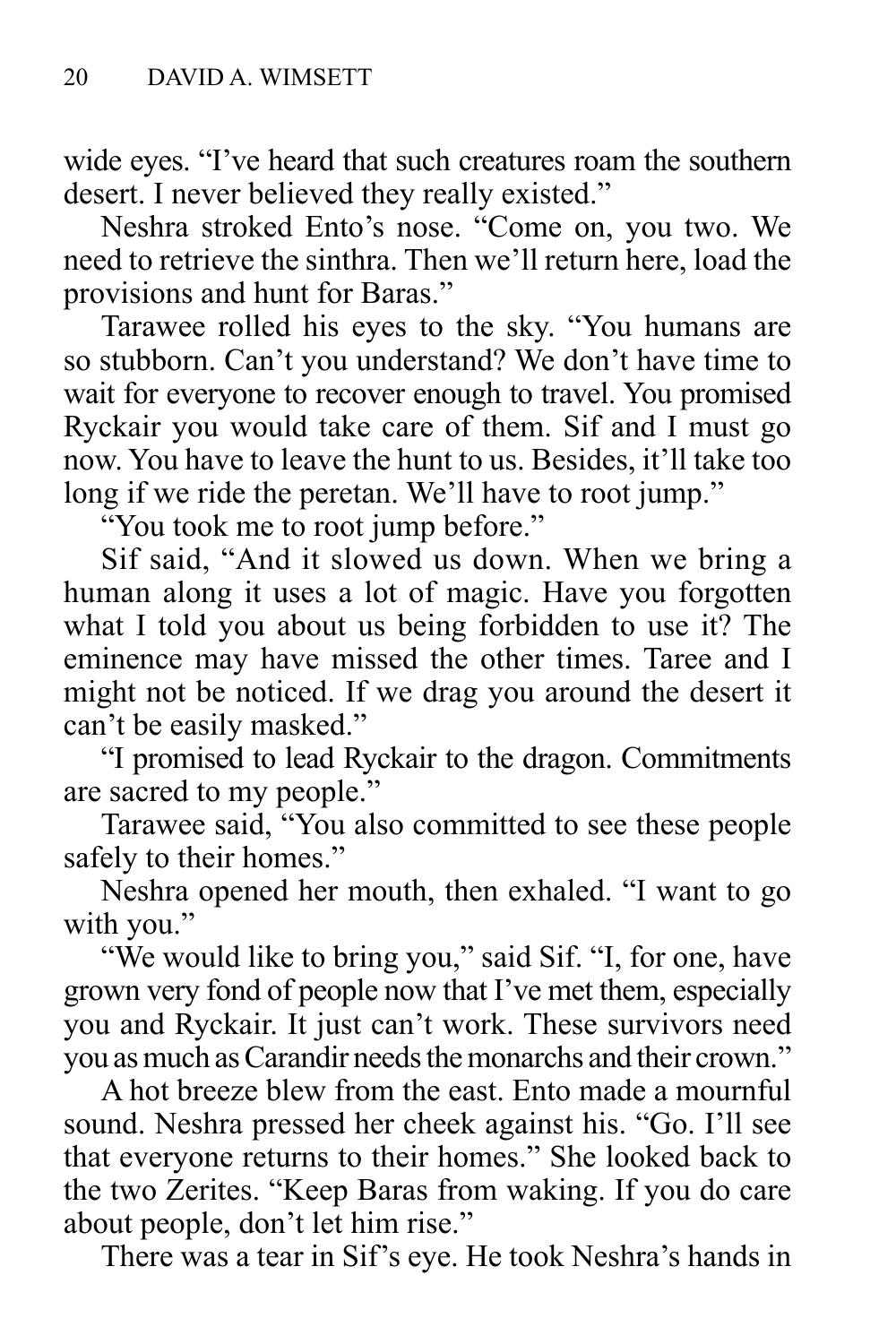his. "We promise."

He and Tarawee turned and walked to the oasis to find a root to jump into.

It took weeks for the monarchs to lead the army across the North Continent to the gates of Kackar. After a feast, thy took Batu and Amar to a secluded room.

Mirjel sat in a wooden chair and smoothed the fabric of her dress. "None of the troops here know that Lek sits on the throne with my semblance. If I return suddenly from away, people will realize that the woman they thought was the queen is an impostor. This would shake confidence at a time when all Carandirians must be united."

Batu said, "Everyone who rode against the Dharam knows you are here, as do the Dharam prisoners who will arrive soon. Even if you sneak into the palace, they will tell of your exploits. How can people unknow a thing?"

"With the power of the crown, my friend," said Ryckair. "The queen and I have discussed this on the ride back."

Mirjel held her hands over her belly now swollen in pregnancy after the power of the crown had magically transferred the infant from the womb of the woman killed by Ryckair's son into her own. "When the troops we left behind arrive in Kackar with the Dharam prisoners, we will use the crown to change the memory of everyone, except for you and Colonel Amar. All will believe that the colonel led the troops into battle to defeat a Dharam force that threatened to invade Carandir—even the riders sent ahead to Amblar. Everyone will forget the king's illegitimate son and my magical pregnancy."

Amar shook his head. "The troops deserve to know the truth, Majesty. Such a deception violates the principles of the plan of the dragons."

Batu said, "How will you hide yourselves on the ships?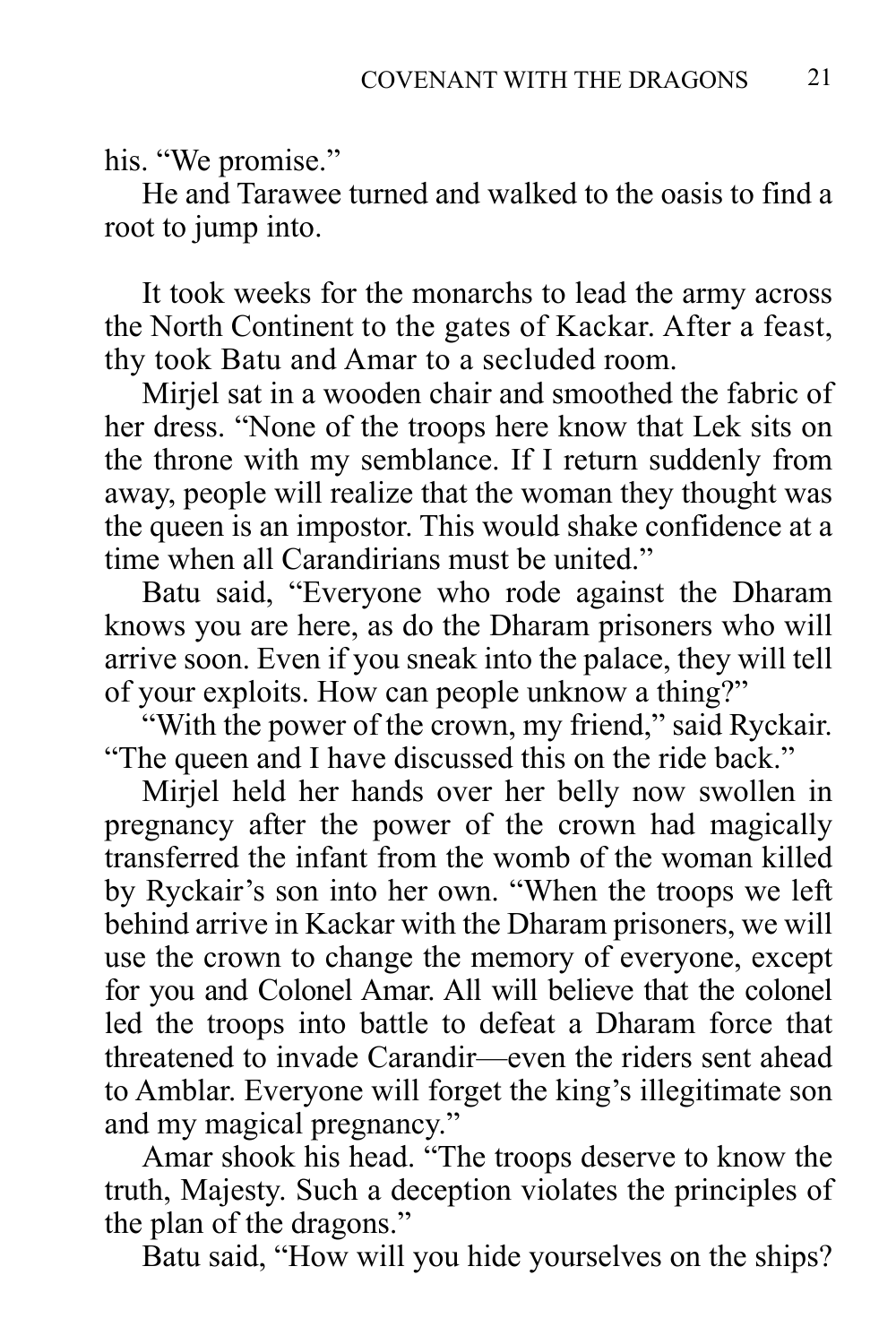There are tens of thousands of troops. Someone will see you."

Ryckair said, "We will not travel by ship. The queen and I will remain hidden outside of Kackar and ride to Amblar after the army leaves. We will use the crown to enter the wizard tower, where we will cross the bridges at their tops and come to the tower in Barta. Though the towers are separated by vast distances on the ground, it takes less than a tespan to cross the magical links that connect them."

"We will make our way to the palace," said Mirjel. "Lek will withdraw. It will be announced that after the return of the king, the magic of the crown has given me a child. Hopefully, Orane and Telasec can change Lek's features back to their original form. If not, she will have to hide until the spell wears off."

Ryckair clasped Batu on the arm. "I know you despise Shara"

"If I may speak candidly, Majesty, I would have rather left her in the desert to rot."

"I understand your feeling. She is no longer the person she was. The demon that killed Dhamar blanked her memory."

"It could be an act, Sire. I can never trust her."

"It is no deception. I saw through the crown what has happened. She is a child again. Whatever she had done before is no longer a part of her. I want you to escort Shara to the Daro<sup>"</sup>

Batu sat silently for a moment. "Majesty, please find another for this task."

"Aside from Mirjel, I trust you more than anyone."

Batu stared at Ryckair, then bowed his head. "I will do as you command, my king."

Mirjel said, "Take the troops to Amblar at the rise of the sun, colonel. May the dragons protect you."

They each made the sign of the covenant.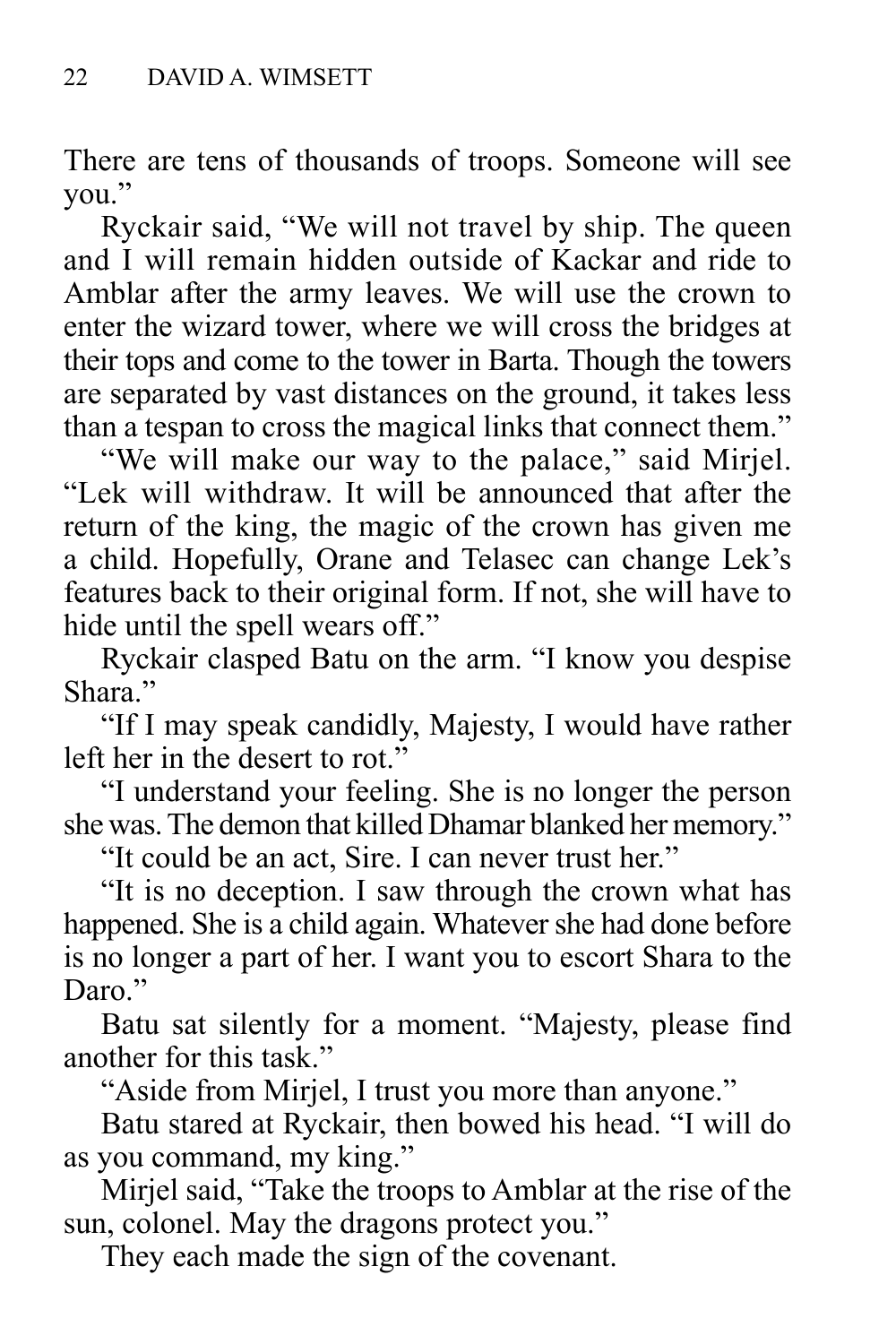#### $99 + 89$

Amar led the army across the North Continent to the gates of Amblar. The army marched into the city and down long, wide boulevards. They passed shops where merchants stared and parks whose fountains had been rebuilt.

The column reached the west wall, where the wizard tower stood. It was difficult to judge its exact height. In different light and weather, it seemed taller and shorter to the eye. Steps led to a threshold with a stone wall where a door should have been. No windows could be seen.

Batu climbed the wall to the tower. He extended his arms to the assembled troops. "The Dharam are defeated and our eastern borders secured here in the north. We now sail to Carandir to confront the traitors and push the Karakien army back across our southern borders."

Five oceangoing sailing ships were moored at the stone docks. Dozens more lay in anchor offshore. Each had multiple gangplanks where soldiers boarded. When a ship filled, its captain weighed anchor and moved out to allow another to dock.

The sun had nearly set when the last of the army boarded. Amar and Batu came onboard the flag ship *Vigilance,* with Captain Efra as its master. Commander Watoola served as his first mate, as she had on the *Star Fire* that was sunk by the Sarte.

Batu said, "Take us up the river to Meth, Captain."

Efra saluted. "Aye, First Minister. Commander Watoola, take the fleet out and make ready for attack by enemy ships."

The Great River was a body of water so wide the other bank could not be seen, even after many weeks under sail. Carandir sat along the south bank that was called the South Continent. Until only a few decades before, no Carandirian had made that crossing for millennia. At that time, none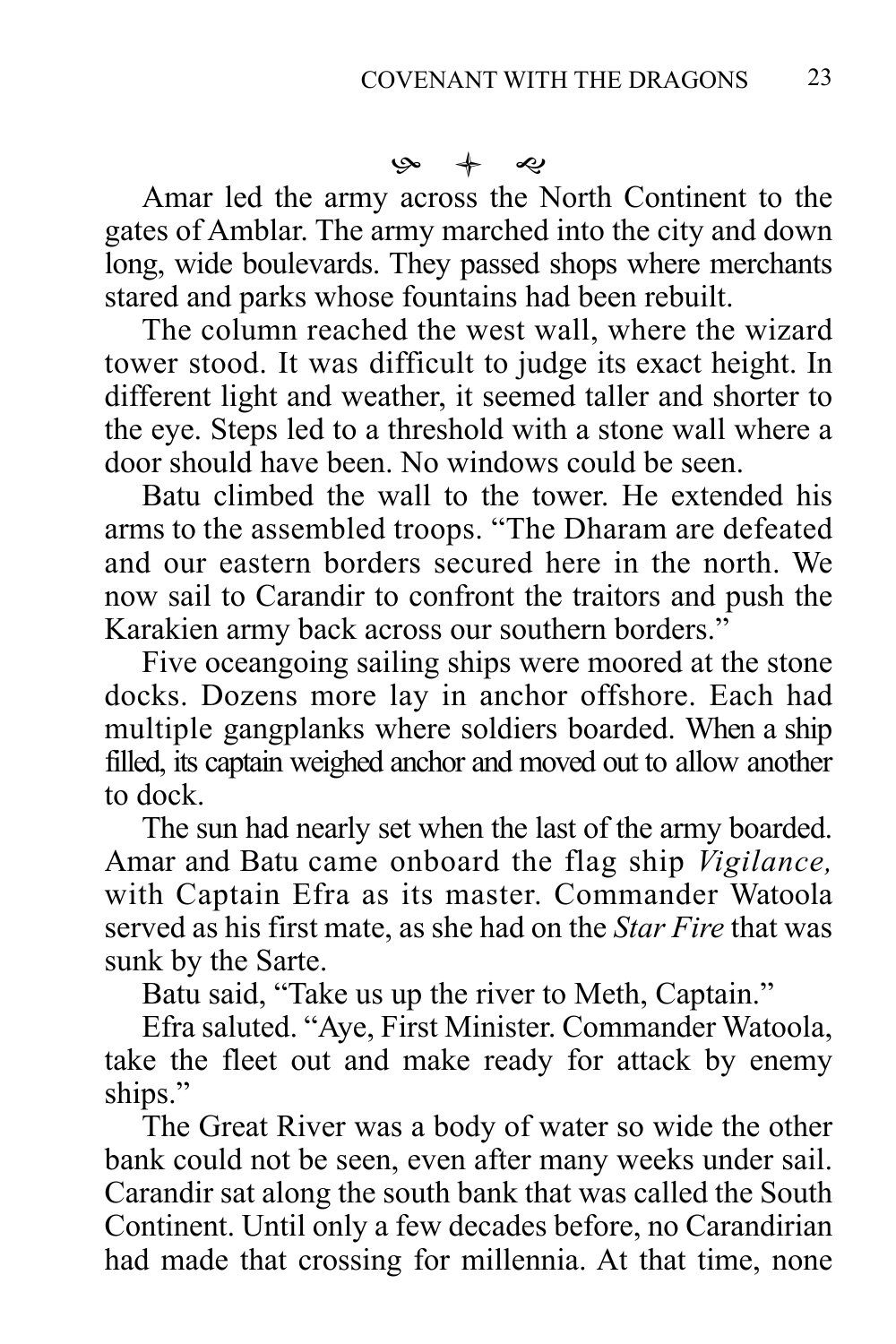had known exactly how wide the river was and the North Continent was only a name in legend.

Had he been able to send a telepathic message by terec, Batu would have coordinated with Narech Herrik in a plan to land troops along the banks of the Great River, in a coordinated pincer movement to recapture Fellant and Lena.

A Kyar named Velatar, who had been driven mad by a demon, cast a spell on the small birds. No terec could now fly.

Baroness Luja of Shenan had convinced Velatar the Barasha were using the birds to attack Carandir. She told him she, Barons Womb of Petala and Gilyon of Eel fought the sorcerers. Velatar had no idea that these three were the power behind the civil,war against the Crown.

Without the telepathic terecs to relay military intelligence, Batu didn't know where the rebels were or what their strength was. Narech Herrik did not even know of their coming. The fleet would have to return to Meth first, where strategies could be planned.

Most of the military vessels were armed with catapults, fore and aft. They tacked up the Great River for several weeks. Eddies of currents made navigation difficult. Each captain had to keep constant vigil.

A cry came from a sailor in the crow's nest of the *Vigilance*. "Ship ahoy. Rowing galley flying the flag of Petala."

The galley turned about back toward the south bank of the river. Efra said, "Bosun, signal the *Defender* and *Regent* to pursue and capture that vessel."

The two sailing ships moved away from the fleet. With its oars, the galley was not slowed by tacking maneuvers and pulled ahead.

The captain of the *Defender* said, "Load catapults. Fire a warning shot."

A group of sailors at the forecastle turned a wheel to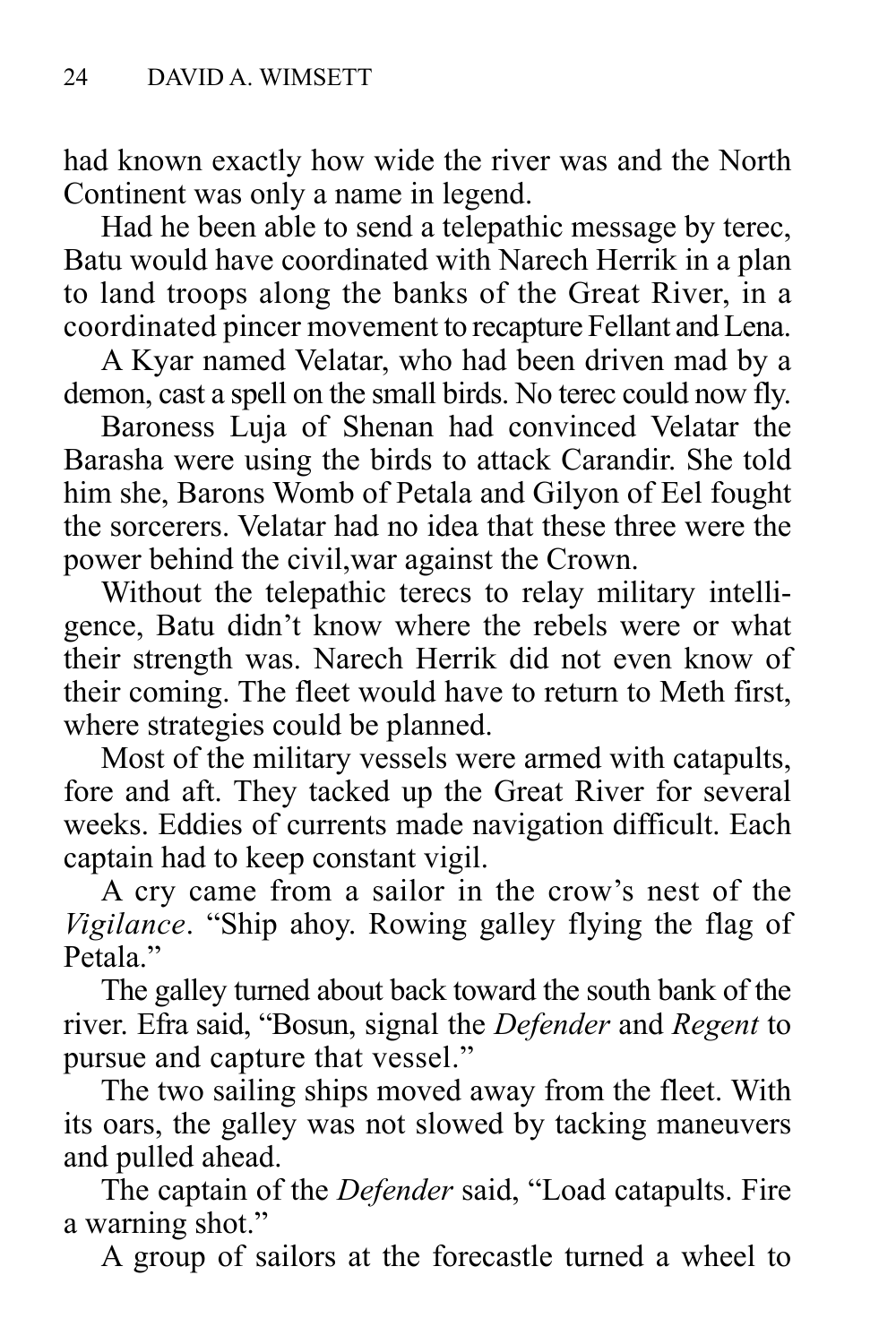bring tension to the mounted weapon. When the bowl was at deck level, a large rock was loaded and the catapult aimed. An ensign shouted, "Fire."

The catapult threw a stone in an arc that landed next to the galley. The smaller craft did not slow. Another stone was loaded and fired in the galley's path. The smaller craft picked up speed. Hot chains that had been soaked in boiling oil flew from a catapult in the galley's stern and struck a sail of the *Regent* that set it ablaze. Sailors climbed rigging to extinguish the fire with buckets of sand.

The two Carandirian ships came alongside. Boarding parties charged onto the galley. Seven outnumbered rebels drew swords to repel the Carandirian sailors. After a short battle, the crew of the galley surrendered.

The rowers were chained in their seats and pleaded to be released. Carandirian sailors broke the shackles with battle axes. The rowers were taken on board the *Defender*. Those who had tried to defend the galley were secured in the hull of the *Regent*.

Once the *Defender* and *Regent* rejoined the fleet, the voyage continued to Meth.

One of the enemy sailors had a deep gash in his left leg. Another man's fingers had been cut off his right hand. One man's belly was slashed. He died while a Daro healer tried to stop the bleeding. The others were unhurt.

Captain Efra and Batu took a launch to the *Regent* and descended below deck to the brig. Batu pointed to one of the prisoners who had suffered no hurt. "Take him to an aft compartment." The man's hands and feet were bound. A hood was secured over his head before he was carried out.

Carandirian sailors placed him in a chair and tied rope around him before they removed the hood.

Efra studied the man, whose skin was light, as was that of all Carandirians who descended from the first settlers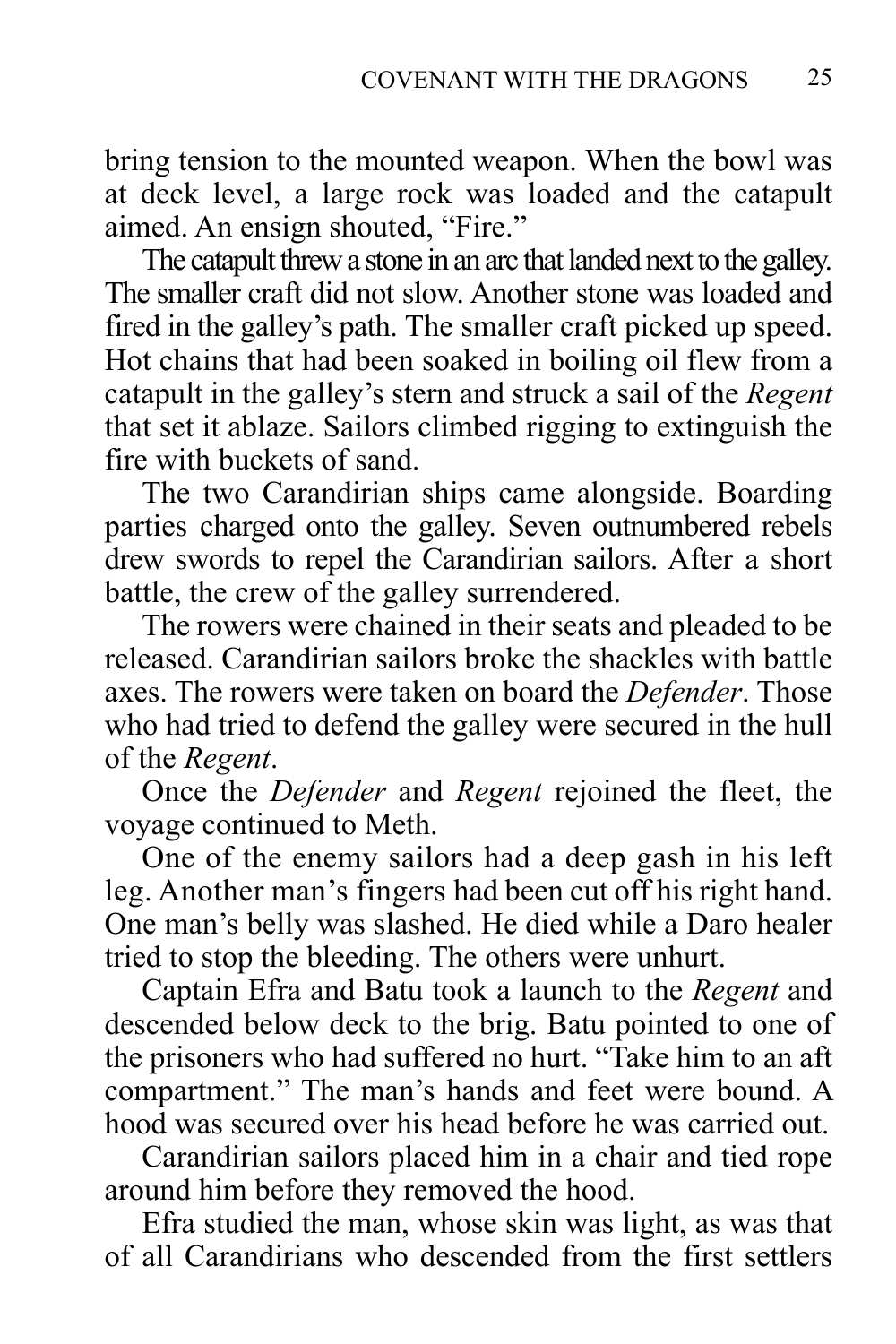from The North continent millennia before.

The captain said, "Where did you put out from?"

The man stared straight ahead and remained silent.

Batu said, "You have committed acts of treason against the Crown. Tell us what we want to know and your sentence will go easier."

The man spit in Batu's brown face, then looked to Efra. "It is you and your monarchs who allowed the easterners to become the new nobility and foreign scum with black skin from the south and brown faces from the deserts to live here. They tried to steal Carandir. We will crush the Crown. All of you will hang." He glared at Batu. "The color of your skin is a sign of your inferiority. You should never have crawled out of the desert to think you could stand among your betters."

Batu raised his hand while he stared into the man's eyes.

"Go on," said the prisoner. "I am a pure Carandirian and the only patriot here."

Batu slowly lowered his arm.

Efra said, "Take him back to the brig. Bring me the one with the wounded leg."

The second man was brought in. The Daro healer had cast a spell and bandaged the wound. The man was tied to the chair and the hood removed. Tears poured down his face. "Please. I had to. Oh, Jorondel, I had to. They would have killed my wife and children."

Efra said, "Where do you come from?"

"Shenan. Luja's militia rounded up all the men and threatened to murder our families if we deserted. Oh, please, please, don't kill me. I don't want to die. I want to see my wife and children again." He broke down into sobs.

Batu said, "Where did the ship sail from?"

"The Fellant port."

"How many soldiers are in Fellant?"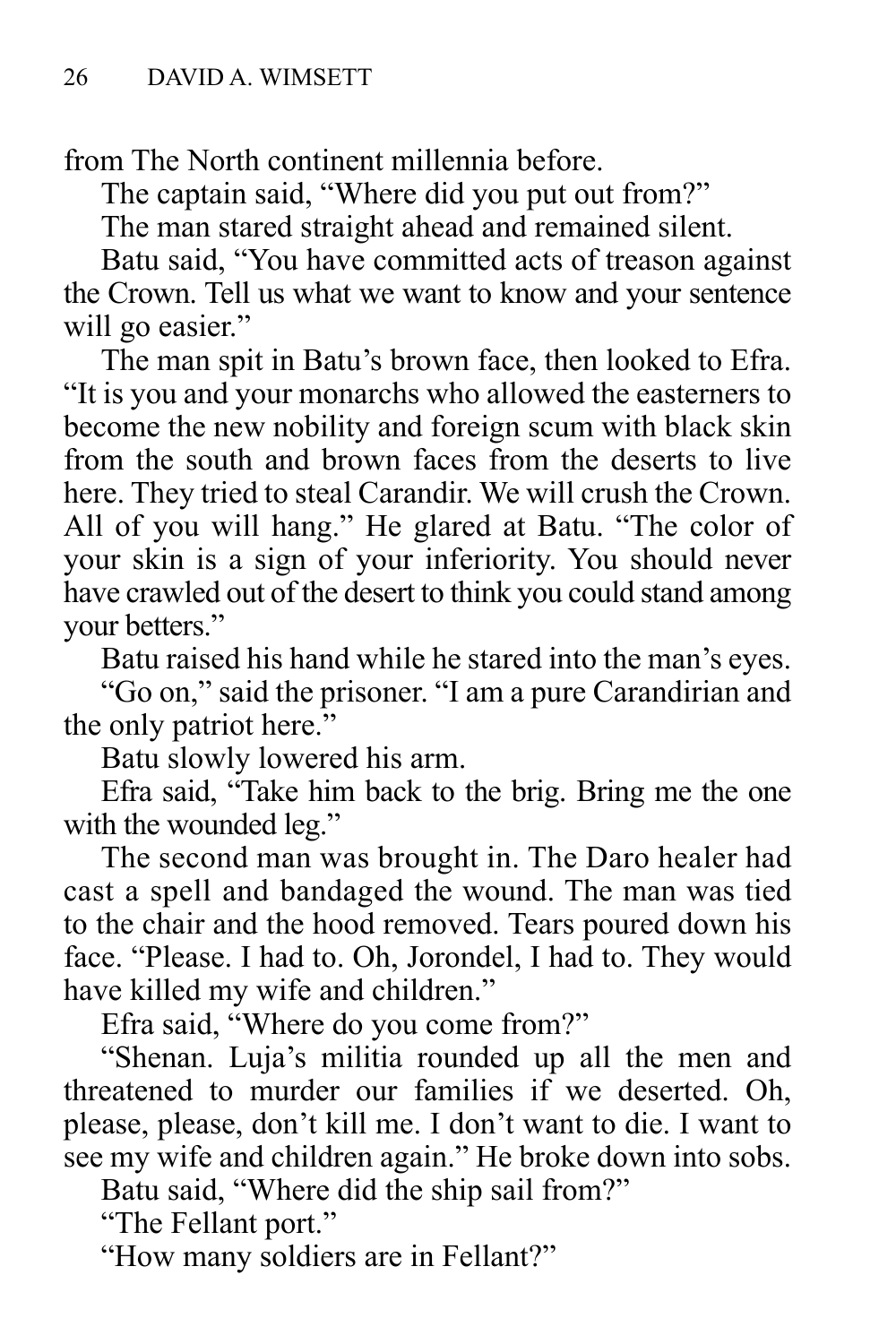"They'll kill my family if I tell you."

Efra spoke in a soft voice. "No one in Fellant knows you were captured. The others from your ship will be imprisoned in Meth. None will ever know what you say."

The prisoner's voice was barely audible through sobs. "We were marched from Shenan, through Petala and into Fellant. They made me kill people. Women. Children. I watched them run screaming. When I didn't pursue, I was beaten. Oh, Jorondel. I'm damned for eternity. My soul will wander the nether world and never be allowed into the Dragons' Halls."

Batu cupped his hand gently over the man's arm. "What is your name?"

"Darateen. Darateen Minser."

"What are the names of your wife and children?"

"Cela. My wife's name is Cela. We have two girls, Gena and Lousella."

"Darateen, I hold faith with the dragons as strongly as you. I know that you will not be damned. If you tell us what we need to know, it will help the Crown defeat the traitors. That is the only way to save Cela, Gena and Lousella."

Darateen stopped crying, though he sniffled, and began to report what he had seen and heard since being conscripted into Luja's militia. A sailor wrote down every word while Efra and Batu questioned the frightened man.

When Darateen' report concluded, Efra said, "Take him to a cabin on the *Defender* and post a guard. If he is sent back to the brig, the other men will kill him."

The royal standard was raised on the flagship *Vigilance* when the fleet rounded the point into Lake Hasp, in sight of the catapult emplacements on shore just northeast of the palace. The battalion raised coded flags. Efra ordered the proper response to be flown. The fleet headed for the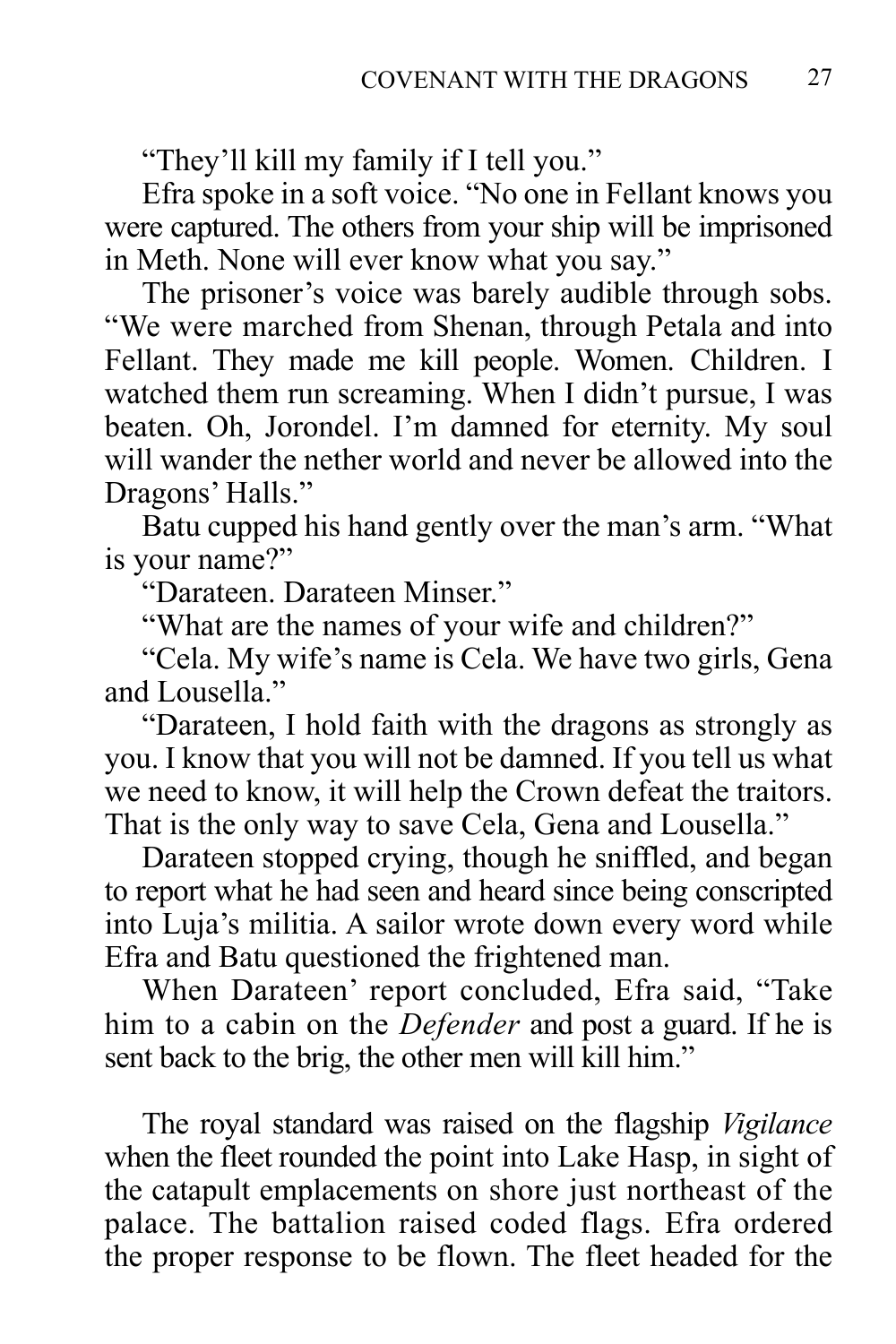docks at Meth. When they reached them, only the *Vigilance* put in.

Batu saw Narech Herrik and Baron Dek onshore. He and Amar descended the gang plank. Amar saluted. Dek wrapped Batu in a great hug. "Thank the dragons our message got through."

Batu said, "We captured a galley out of Fellant. The rowers were slaves chained to their seats by Womb's forces. One of the crew told us what he knew."

Dek said, "Why have the monarchs not come on the flagship?"

Batu gave the baron a quizzical look. "Aren't they here?" "No. How could they be?"

"They intended to enter the wizard tower at Amblar and cross to the one in Barta."

Herrik looked to Dek, then Batu. "Their majesties have not appeared. The wizard tower fell behind enemy lines three months ago."

Batu's mouth fell slack. "Were they captured?"

Dek said, "We have no word to that effect. Had the enemy seized the crown, they would have used it. The monarchs may be trapped inside the tower. It is possible that the magic of the crown will not work within it."

Herrik said, "Let us adjourn to the palace."

The narech met with her senior staff, along with Dek and Batu. Baron Enesta and Baroness Edawee who had escaped from Fellant also sat at the table.

A captain said, "Narech, the intelligence Darateen Minser revealed gives us much needed information about the traitors' strength and positions. We should concentrate the fresh troops from Amblar on the attacks from the west. It would be a swift campaign to squash them and turn our full attention on Karaken."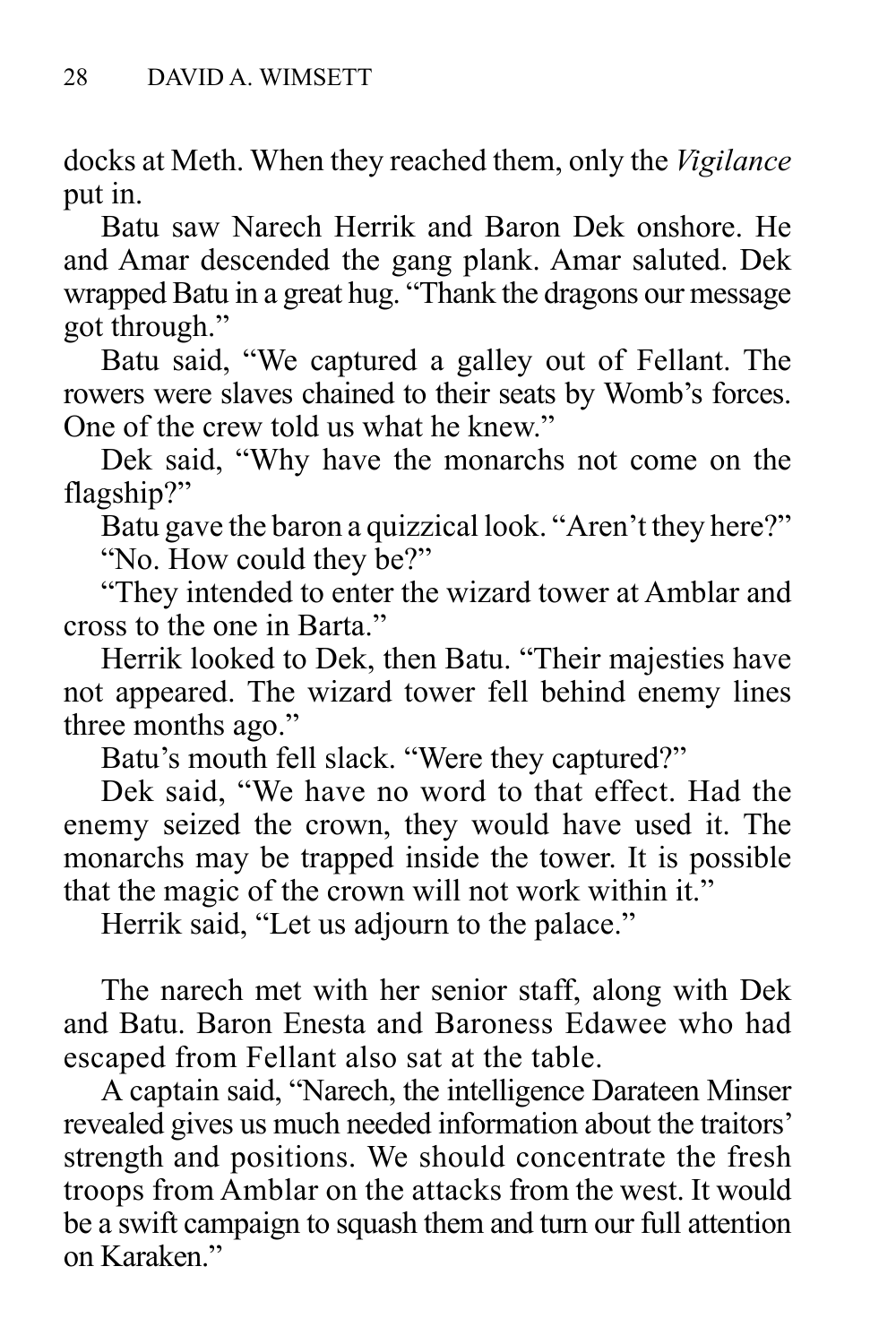A colonel, who had seen action at the Karakien border, said, "We should mount a full invasion of Karaken. They cannot be allowed to raid Carandir again."

Another officer said, "Ma'am, the rebellion in the west stems from deep-rooted prejudice. Military action alone will not quell it. A campaign there will be long and bloody."

The discussion continued with points and counterpoints.

The room quieted. Herrik turned to Dek. "What say you, Lord Baron?"

Dek stroked his dark beard that was now flecked with gray. "These are all good concerns. It is true that hatred still seethes among many in the west for the eastern houses and people from other lands. Carandir has become two nations at war, both by force and ideology. The plan of the dragons has been forgotten by many. Yet, Karaken has waited for an opportunity like this for too long. Whatever comes of the war with them, we cannot concentrate on one or the other."

The front in the west extended along the borders of Lanteler, Nemtanka and Barta. Karakien troops occupied southern portions of Mentaro and Respa, into the eastern edge of Arna. The Carandir military and the militia of the loyal baronies fought as one force. Militia from the city-states of Au and Rahala to the east of the swamplands had sailed to the Port of Rascalla to aid the war against Karaken. Baroness Quib of Mentaro and Baroness Jea of Rascalla held the Karakien army at the Kar River and away from the iron mines in the mountains, yet Herrik knew they would not be able to hold out much longer.

She weighed the arguments. "We will send the fleet with one third of our forces directly to Gelalan to keep the Karakien army from advancing farther. The rest of the troops will disembark in Meth. Half will march west to confront the rebels. The rest will be held in reserve. When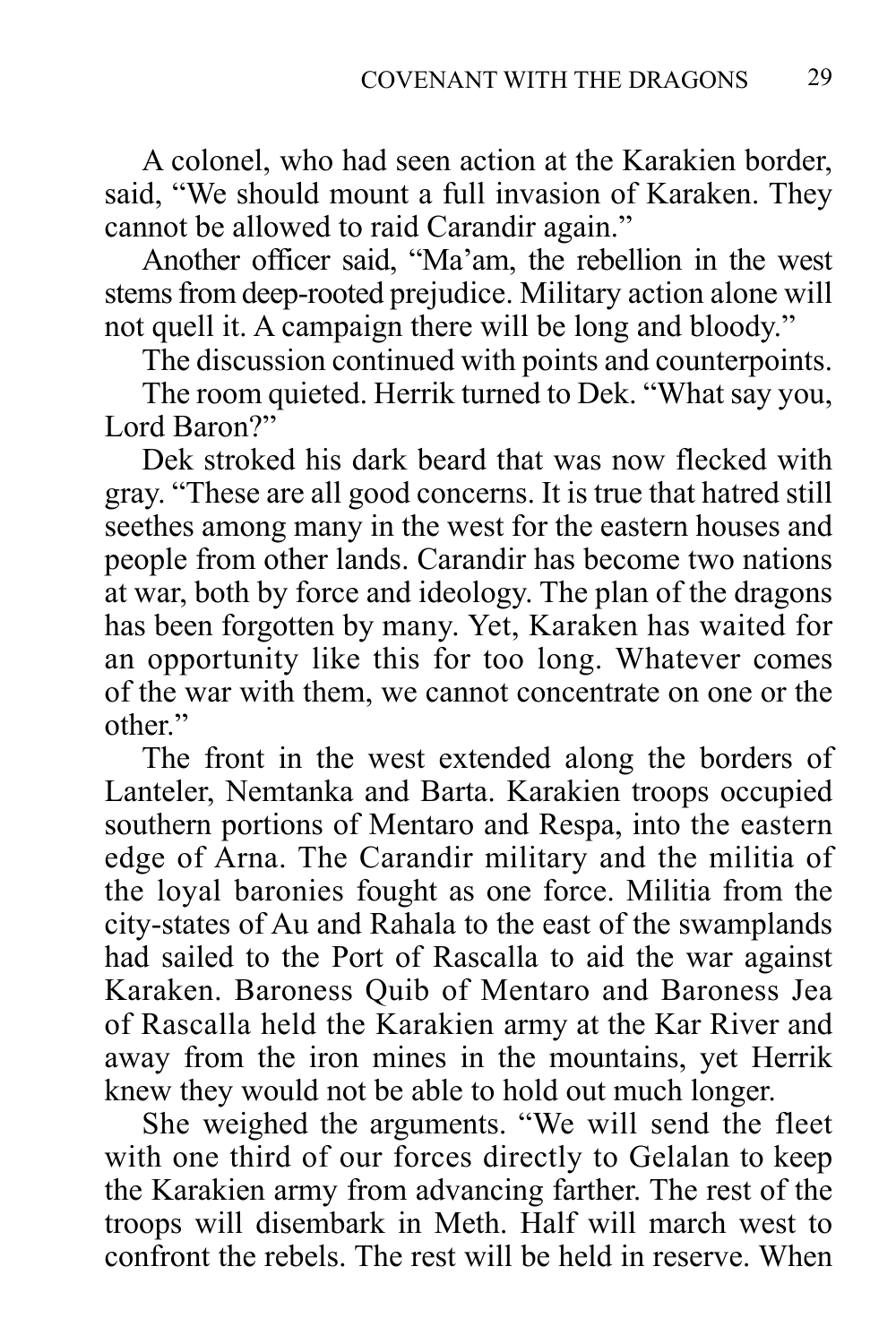the western front is stabilized, a flotilla with the remaining forces from Amblar will attack Fellant."

Baron Estray said, "The baroness and I must sail with that fleet. We alone know the location of the catacomb where our troops shelter."

Herrik said, "Of course, My Lord."

Batu tapped his fingers on the table. "It is unlikely Luja's forces have captured the monarchs, or they would have used the crown against us. I do not think they hide in the tower because they could have used the crown's power to overthrow any resistance."

Baroness Edawee said, "Might they have emerged from another tower or found the way blocked after the death of the last wizard, Jarat?"

Dek said, "The ways of the wizards are filled with mystery. The monarchs may have discovered some other matter that they had to address. Even if we held the territory around the tower, none of us has the power to enter and find them. We must proceed with the acceptance that they may not return<sup>"</sup>

Shara was absorbed in the pictures she drew with chalk on paper on the voyage. She barely acknowledged anyone else. A Daro healer brought her meals and sat with her. Crew members who interacted with the former Dharam princess found it strange to see a middle-age woman act and speak as if she were a four year old.

Batu escorted her to the palace in a carriage. She looked out the window and pointed. "Horses. Look at the horses. They are so pretty. I would like to pet them." Her speech had become flatter than that of the Dharam, who held the vowels long and pronounced the letter *r* with a strong trill.

They reached the palace. Batu held her hand. He walked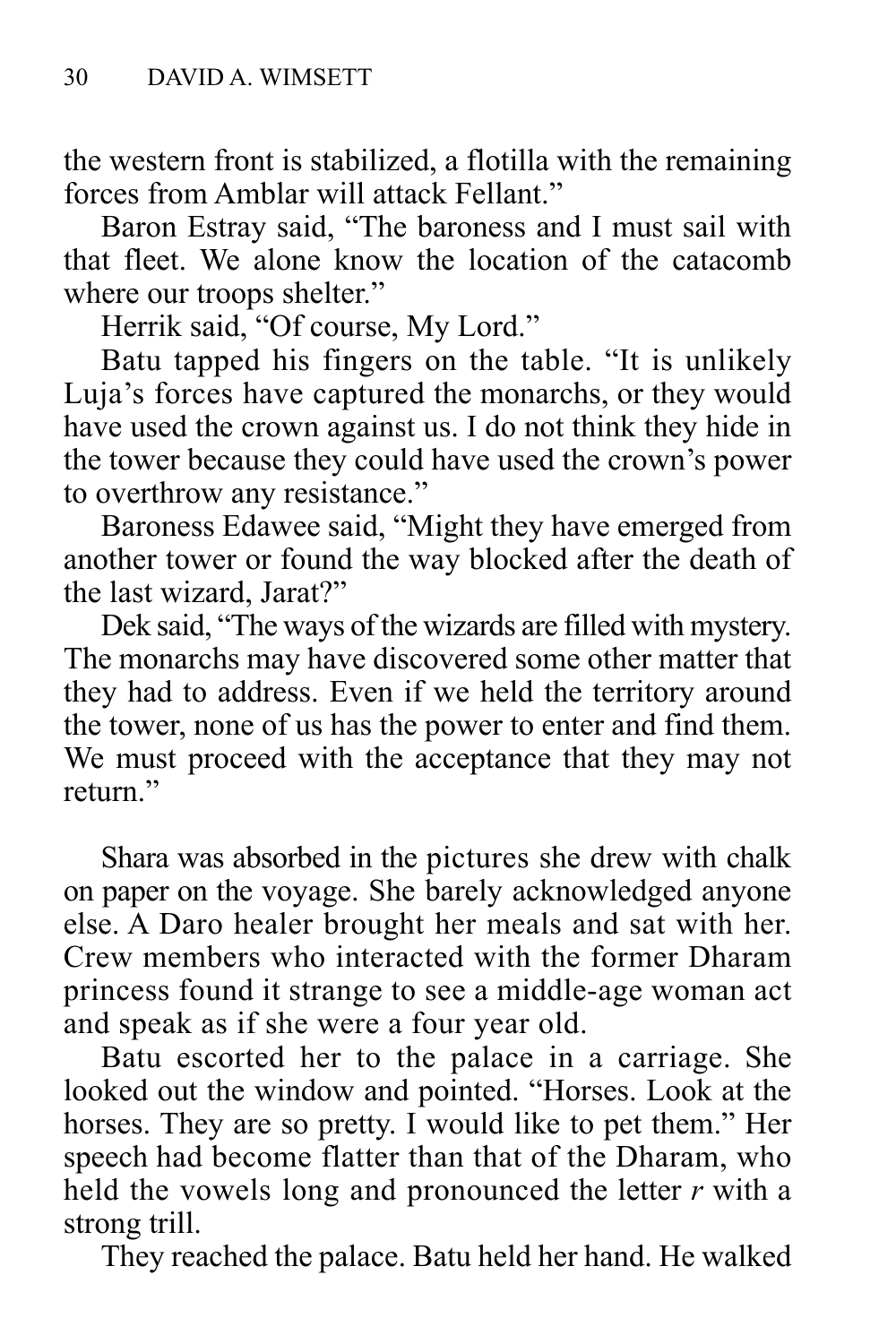and Shara skipped down a corridor, to the halls where the Daro healers taught their magical arts to women who joined their order and where many of them resided.

Mistress Telasec, the head of the order, and another Daro healer greeted them at the door. Telasec said, "Hello, Shara. I understand you like to make pictures."

Shara looked around and hummed to herself.

Telasec formed a kindly look on her face. "Well, Neesa will show you to a nice room. I'll come see you in a tespan."

Shara took Neesa's hand and followed the healer into the halls.

Telasec said, "I am not certain what can be done. She has the body of a woman in her forties, yet her mind is that of a four-year-old. I sense no malice. Whatever happened erased who she once was. The best we may be able to do is make her comfortable."

Batu gazed after Shara with a hardened look. "I saw through her the moment we met, even though Ryckair became ensnared in her schemes. I promised the king I would bring her to you. I still don't trust that evil side. Beware."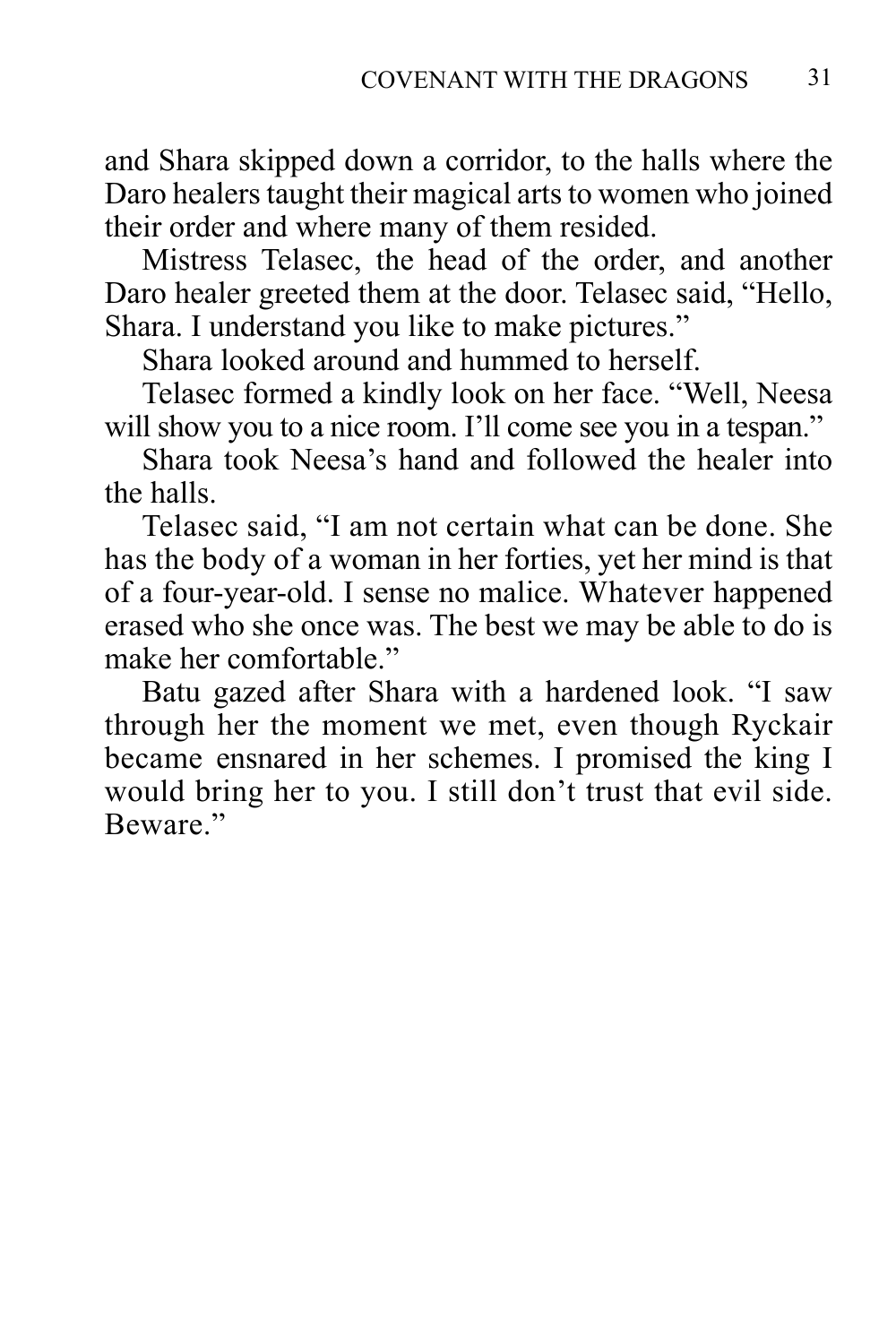#### **CHAPTER THREE**

The monarchs rode from Kackar two days after the army left. They traveled at a slow pace, so as not to overtake the forces. Some small towns had sprung up along the road since Carandir reclaimed the army left. They traveled at a slow pace, so as not to overtake the forces. Some small towns had sprung up along the road since Carandir reclaimed the north from the Dharam. They avoided these and camped among trees and behind rocks.

They reached the outskirts of Amblar at sunset several week later. Travelers on horseback and merchant wagons raised dust as they moved into the city. Ryckair pulled the hood of his cloak over his face, so his eyes were barely revealed. A scarf covered Mirjel's features. She rode side-saddle to ease her pregnancy.

Lanterns were lit along the wide boulevards of Amblar. The monarchs guided their horses to the west wall and the foot of the steps to the wizard tower.

Ryckair dismounted first and helped Mirjel down from her saddle.

She stroked the cheek of her mount. "Thank you for a safe journey. The town guard will be by soon. They will find you a good home."

Ryckair undid a sack that was attached to his saddle bags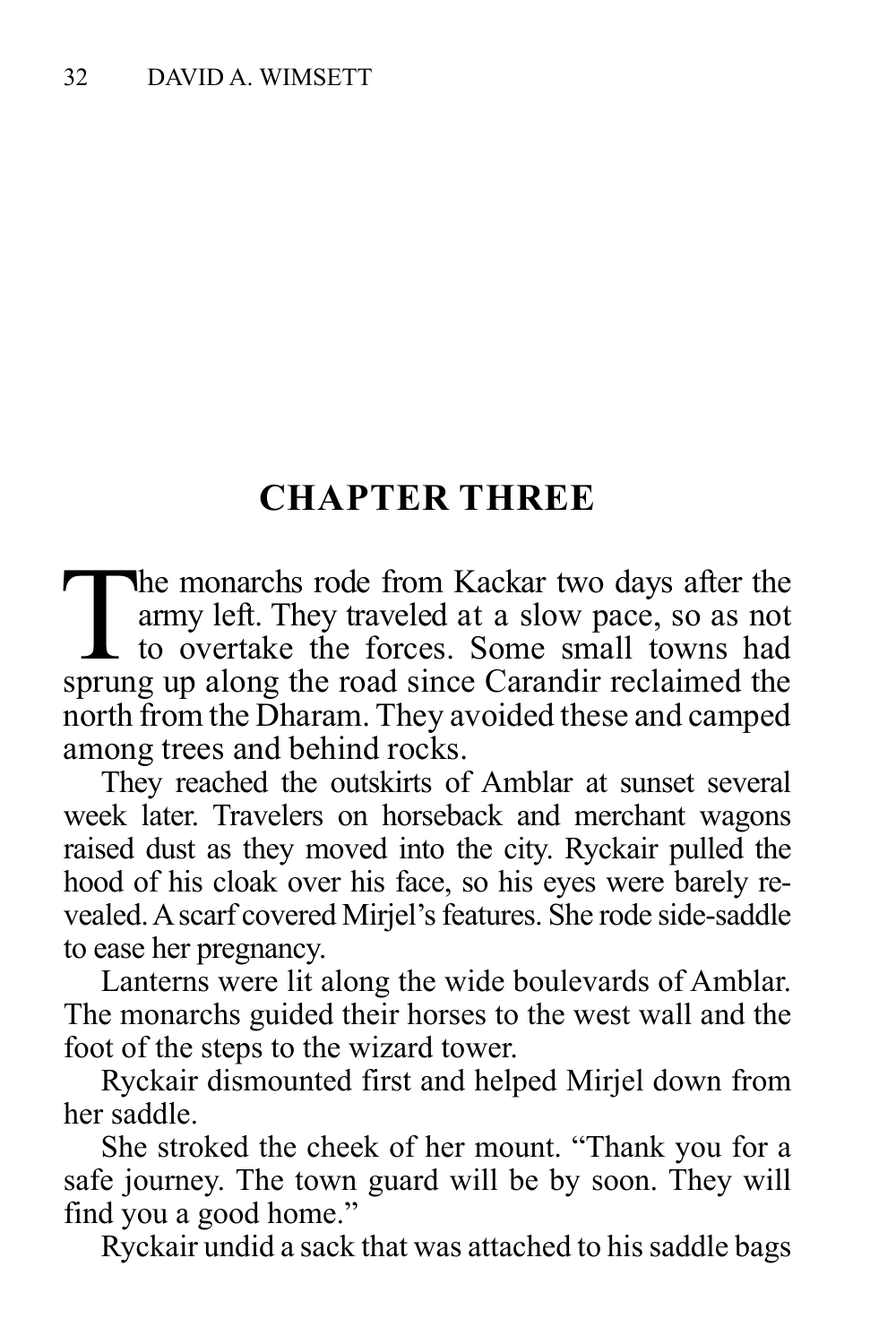and opened it to inspect the dragon-crested crown that was secreted within. He climbed the steps. Mirjel followed.

They reached the archway on the tower where a door should have been. It appeared to be a stone wall. Ryckair placed the crown on his head and took Mirjel's hand. "This will seem a little odd." They walked through the seemingly solid stone wall into the wizard tower.

Mirjel saw that the door was made of oak, not stone. The round room they stood in was three times the perceived diameter of the tower from the outside. Soft light emanated from an unseen source. A staircase followed the curve of the tower and rose past the ceiling. She said, "This is amazing."

Ryckair smiled. "It took me by surprise too. The climb is long. We'll pass several doors outlined in glowing colors that imprison demons. There are also some windows. You're in for some more surprises."

When they rose above the round room, the steps formed a staircase with walls on either side. Mirjel felt a sense of disgust when they passed one of the doors.

Around the inner wall of the tower, the stairs continued until they came to a window on the right. She stared with wide eyes at the scene of an ocean whose waves crashed against the base of the tower several stories below, even though the tower did not sit next to the ocean and she had not seen any windows from the outside.

They passed the window where desert sand extended up to the sill so that they could have stepped out onto it. Bright sunlight shone in a cloudless sky, even though they had entered the tower at night. A city stood on the horizon.

Mirjel said, "Do you think we could walk over to it?"

Ryckair said, "I imagine so. Jarat told me that the towers intersect many worlds. I've often thought of that city and wished I had been able to explore whatever is there." He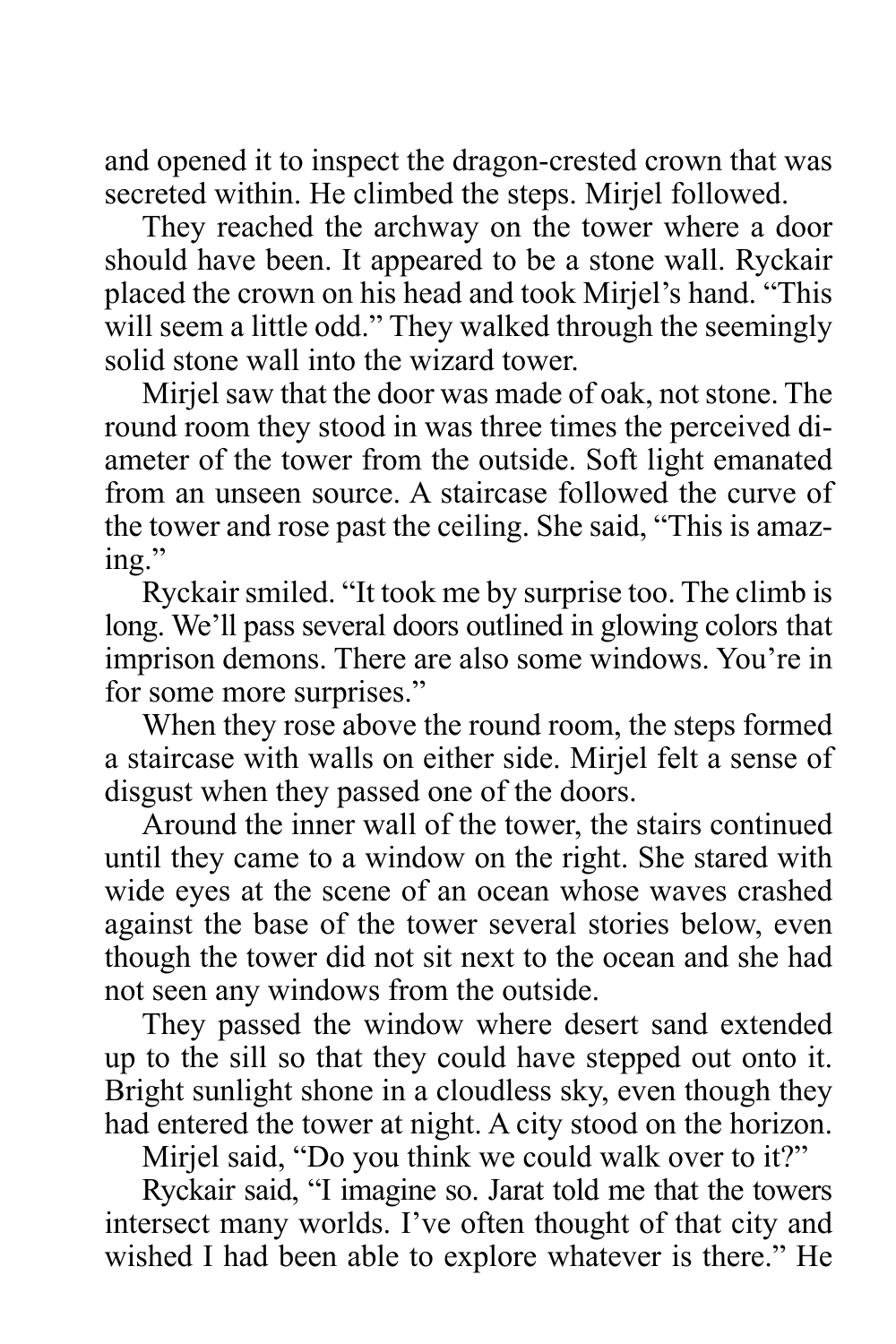paused and studied the scene. "That's odd. There were several towers and a tall spire. I don't see them."

Just ahead was a landing and a door outlined in red. Mirjel felt malevolence behind it. The door rattled. A roar pierced her mind. She instinctively clasped their hands over their ears.

The door burst open. A dark form jumped onto the landing. It was as tall as a human with an over-sized, bald head from which spikes protruded. The creature snarled with sharp, jagged teeth.

Ryckair saw images in his mind from the memories stored in the crown. He faced a minor demon that the wizard Lo had imprisoned millennia before. A spell formed in his mind that would push the creature back into the cell and lock the door once more.

The demon charged. Ryckair cast the spell. A blue fist shot through the air. It struck the demon in its chest and knocked it back into the cell, whereupon the door shut and locked itself. The king sighed in relief.

The magical fist struck a wall just past the door and shot back towards the monarchs.

They ducked. The fist passed harmlessly overhead. Mirjel watched it fly down the stairs, hit another wall then, angle back. It struck them with a flash of blue light. The force knocked them through the window.

Ryckair got to his knees and brushed sand from his face. "Are you hurt?"

Mirjel lay on her side. "I don't think so." She remembered the child she had lost in the fall decades before. Her hands went to her belly. The baby kicked. Mirjel gave a sigh, stood and turned around. "Ryckair, look."

The tower and the window they had fallen through were nowhere to be seen. There was only a vast horizon of sand dunes.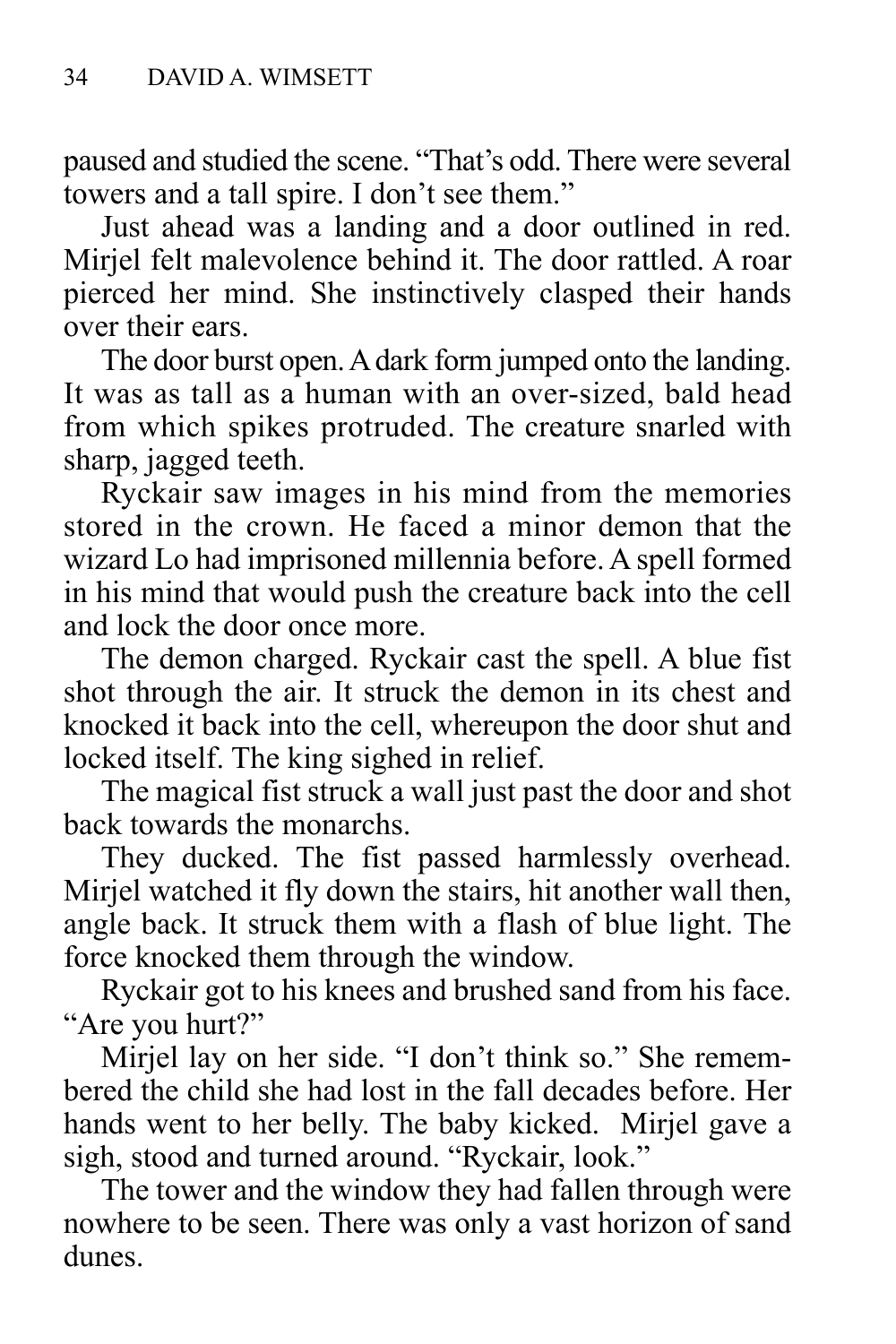Ryckair searched the memories of the crown for references to the wizard towers and the windows. He could no longer perceive any memories or spells. The vast experiences of every monarch who had ever worn the crown back to Avar the Great had vanished. "Father of dragons. I can't sense anything." He removed the crown and handed it to Mirjel. "What can you detect?"

Mirjel put the crown on her head. No images or insights came. "Dear Ilidel."

Ryckair reached out and waved his arms where the tower window should have been in case it was invisible. His hands passed through empty air. "We're trapped."

Mirjel pointed to the city. "Perhaps we will find an answer there."

They set off across the sand dunes. The sun shone brightly overhead. Soon, sweat soaked their heavy clothing. Ryckair undid his jerkin. The crown on Mirjel's head offered no relief from the heat of the sun.

As they approached, the city appeared deserted. Ryckair saw the ruins of the tall spire he had spotted years before. It lay toppled and broken on the sand. The buildings, too, had fallen to ruin. Streets were filled with sand. There were no bodies, human or animal, not even bones.

Ryckair shook his head. "It would have taken centuries for the city to decay like this, yet I saw it intact only two decades ago."

They came around a corner and jumped back. Baras stood directly in front of them, The dragon looked through rubble with his wings folded.

Ryckair whispered, "This explains how the city was destroyed."

Mirjel removed the crown from her head. "The spell."

They placed their hands on the crown and stepped back around the side of the building. Baras turned his head at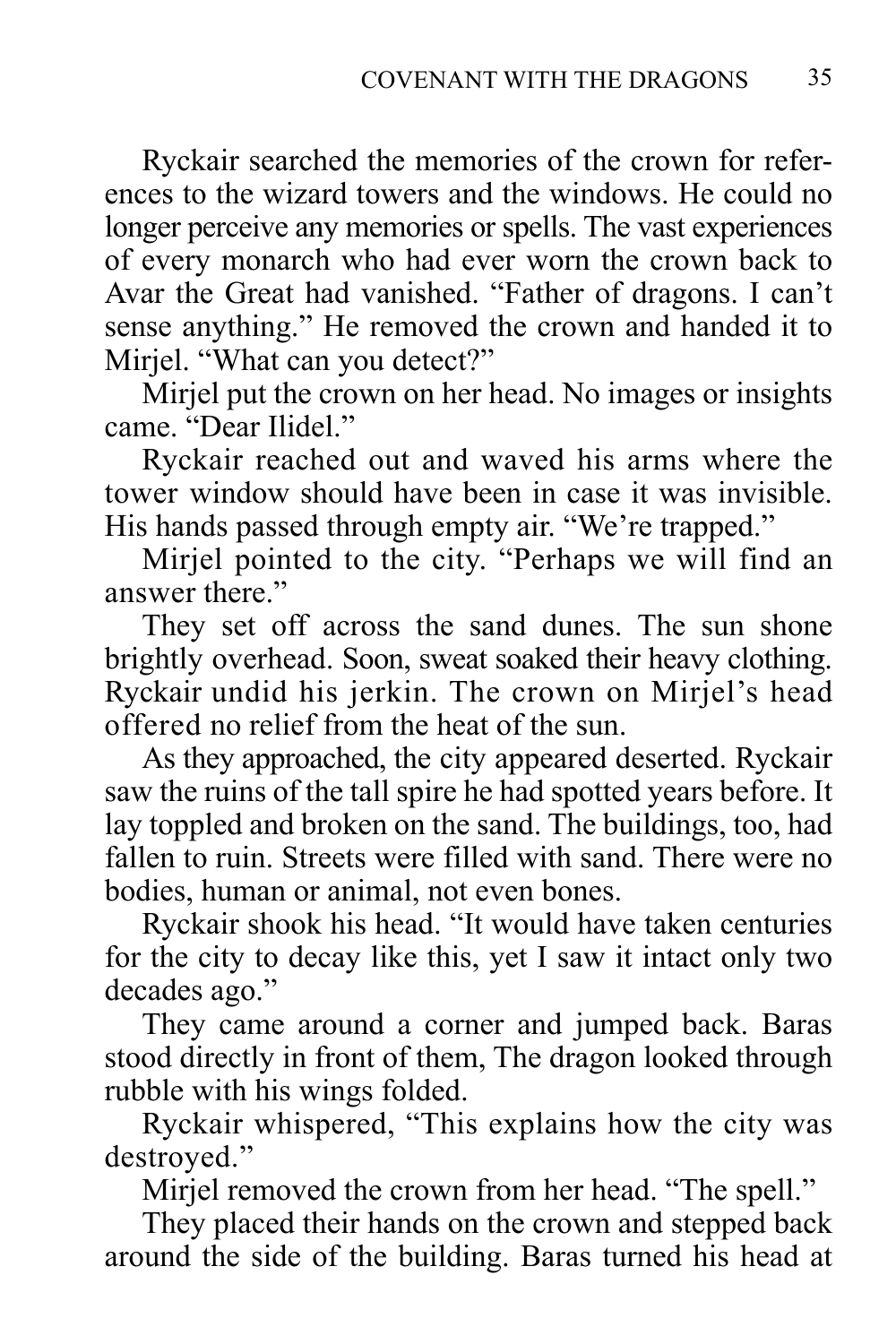their approach.

The monarchs recited the words of the spell in unison. "There is no conflict, only peace. Find now peace and rest until the world is unmade."

These were the words they had spoken when Baras held them in his claws two decades before. The dragon had confused the rest of the spell in their minds and escaped. Now, with clarity, they completed the incantation to send Baras back to the void. "Be at peace. Withdraw from this world."

The dragon raised an eyebrow and squinted, then spoke in a deep voice. "What are you doing?"

Ryckair said, "Yield, Baras."

The dragon looked around. "Baras? What do you mean by betrayer?"

Mirjel pointed a finger. "Play no games with us. Sleep now for eternity, Baras."

The dragon tilted his head. "Did you address me?"

Ryckair said, "As well you know."

The dragon looked to the sky. "It's the sun. You've been out too long. For that matter, why are you here? For another matter, how did you get here?"

Panic flooded the monarchs. The crown not only blocked memories of past rulers, it had lost all magical abilities.

Ryckair said, "We came through a window of the wizard tower. How did you get here, evil one?"

"Evil one? Wizard tower? You need to get into the shade. What is a wizard and why are you dressed in clothes suited for the cold? You are in great danger of overheating."

Mirjel said, "Do not threaten us. You see the dragon-crested crown. Where are the people of this city? Have you eaten them?"

"Why would I do that? No one's lived here for hundreds of years. Who would I eat?"

Mirjel placed her hand over her swollen belly. "You are the betrayer. You taught magic to the Barasha. You broke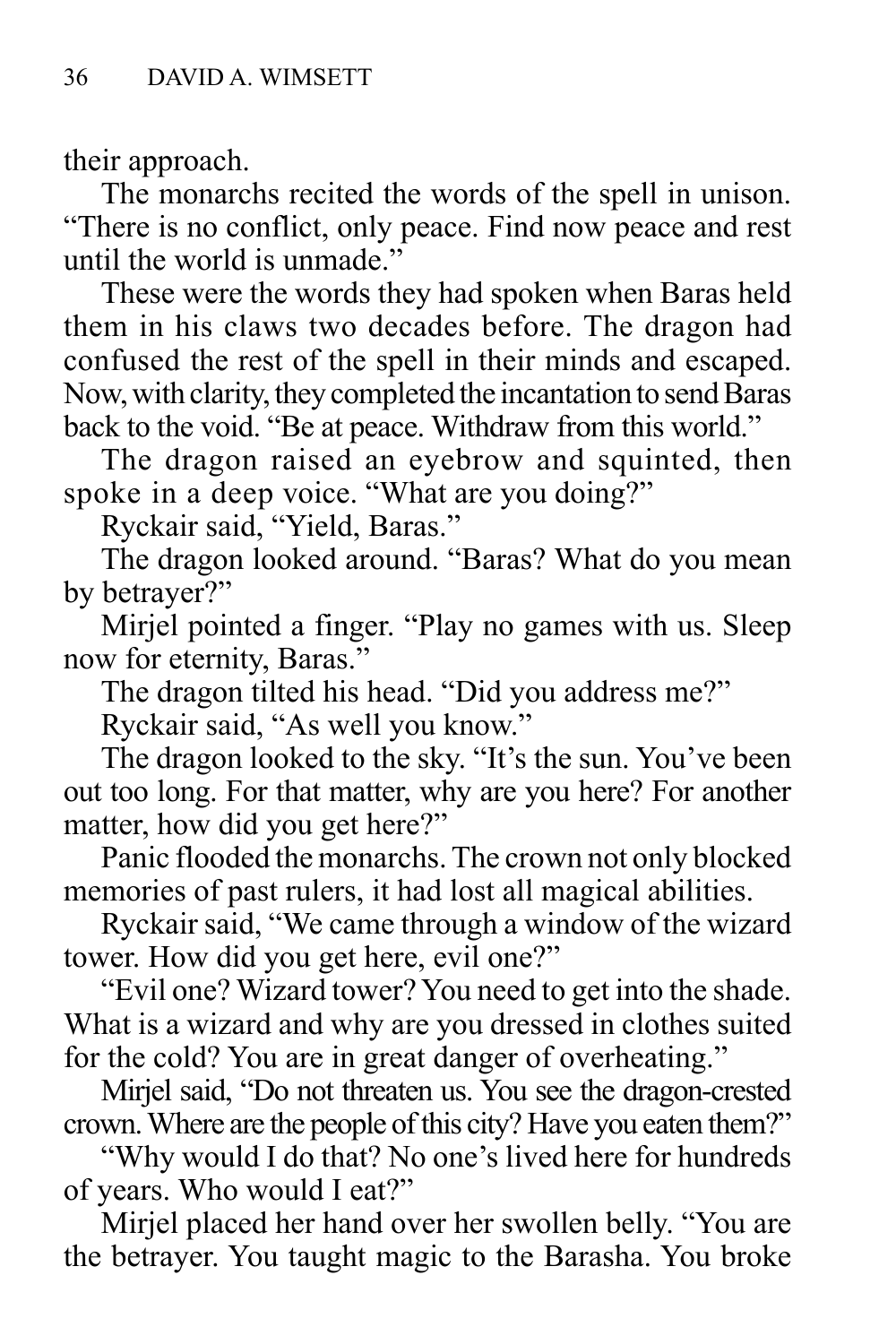from the Great Plan. We will not listen to your lies, Baras."

"My name is Magadel. I never taught magic to anyone. The Great Plan has not been disrupted. Why do you say these things?" He paused for a moment, then lifted a fore claw. The crown flew out of the monarchs' hands and into the dragon's. Magadel inspected it. "I see the handiwork of Jorondel in this crest. To my knowledge, he has never made such a thing. Where did you get it?"

Ryckair said, "Do not play games with us."

Magadel lowered the crown. "This does not belong here." He looked at the monarchs. "You do not belong here. You are out of phase with this place. I sense great confusion and surprise. You know of me, yet you do not know who I am."

Ryckair felt odd, as if he did not walk wholly on the ground. "A wizard told me that their towers touched many lands and many worlds. How did you travel here?"

"Wizard? I don't know what they are."

A cramp seized Mirjel. She winced.

Ryckair said, "What is it?"

"I'm in labor. Oh, Ilidel."

Magadel transformed into human form before their eyes. He now appeared as a middle-aged man with pale skin and red hair. He wore white pants and a blue coat. The transformed dragon said, "Do not fear. I will help."

A canopy formed over their heads. A bed appeared. With a start, Mirjel found herself prone upon it. Magadel smiled. "All is well."

Mirjel felt her muscles push only once before the baby emerged. There was no pain, as she had been certain there would be. Nor was there fear. Before she had time to think, Magadel placed the infant in her arms, a baby girl. Her skin had a tint of brown that reflected the mixed lineage of Ryckair's son and the desert woman who had conceived the child. Mirjel undid her shift. The child began to suckle at her breast.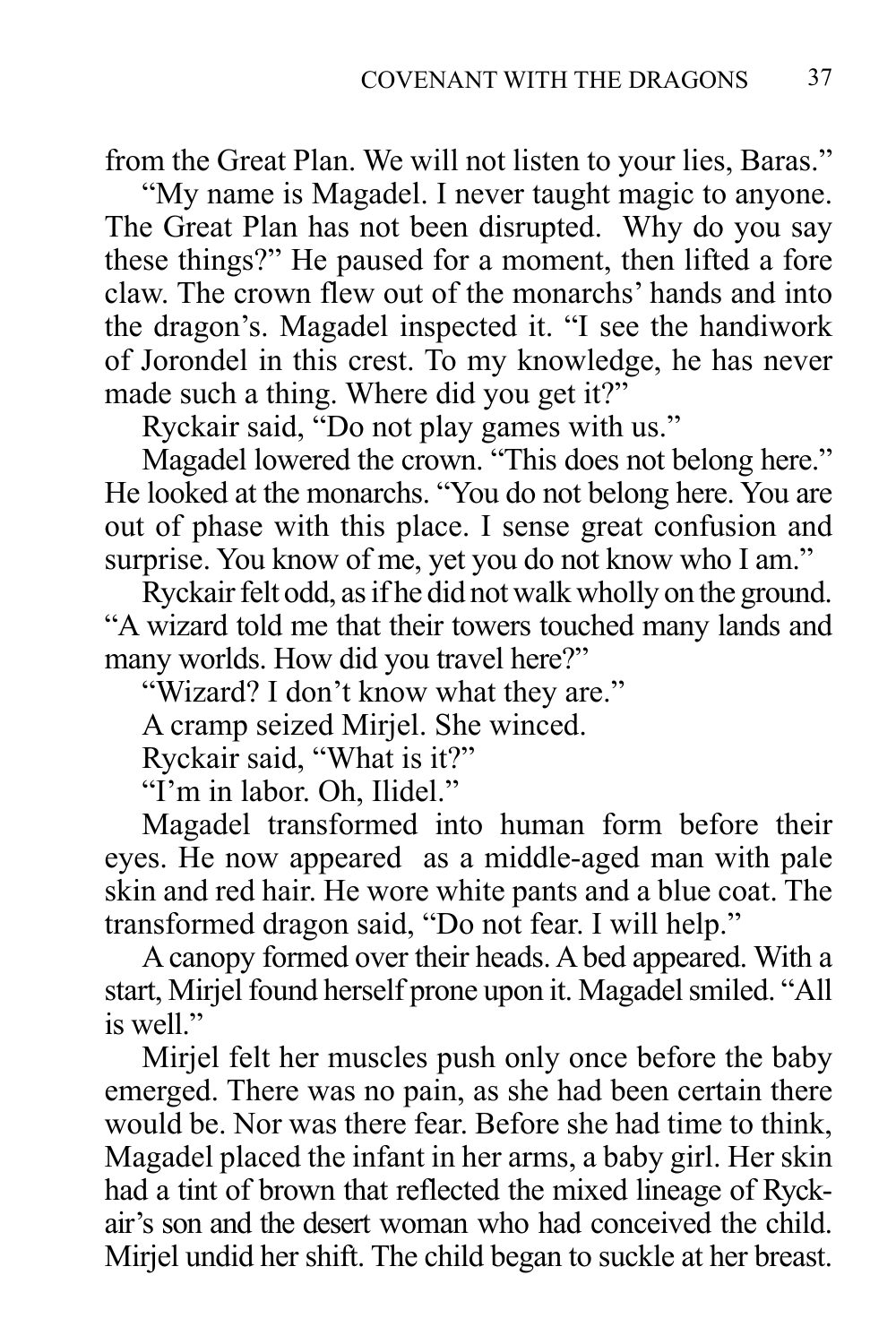Ryckair came to her side and gently brushed a finger across the newborn's cheek.

Magadel stepped back. "Congratulations. It is a fine girl you hold this day. There is a mystery here. For now, rest."

A room appeared around them. Within was a table laden with fruits and nuts and bread, along with water. Exhaustion came to Ryckair. He sat on a chair next to Mirjel's bed and held her hand. The baby stopped suckling and nestled into the queen's arms. The three of them fell asleep.

The dragon inspected the crest of the crown in minute detail. It was certainly the crafts-work of Jorondel, yet, the Father of Dragons had never spoken of it. Magadel would have to take it to the council as soon as possible. First, he had to understand where these humans came from.

He probed their minds while they slept. Their thoughts were chaotic. There were wars, treachery and deceit in their past. This shocked him, for these things had never come to his world. He spoke aloud to himself, "By the great egg, is it possible?"

He waited until Mirjel and Ryckair woke, then entered the room with the crown. "I see now how confused you are, not of your own doing, and how you thought me your enemy. By means I do not understand, you have come into what is an alternate reality to you from a different world, where your Magadel rebelled against the Great Plan and became Baras, the betrayer."

He sat in a chair and stared at the crown. "In this world, I once petitioned the council to teach simple magic. Ilidel showed me the wisdom of her mind. I realized that such power would corrupt some who would use magic against others. I abandoned my petition.

"Though I did not teach magic to humans, I feel guilt at your story, for I too was filled with rage when my petition was denied. I can understand how your Magadel felt."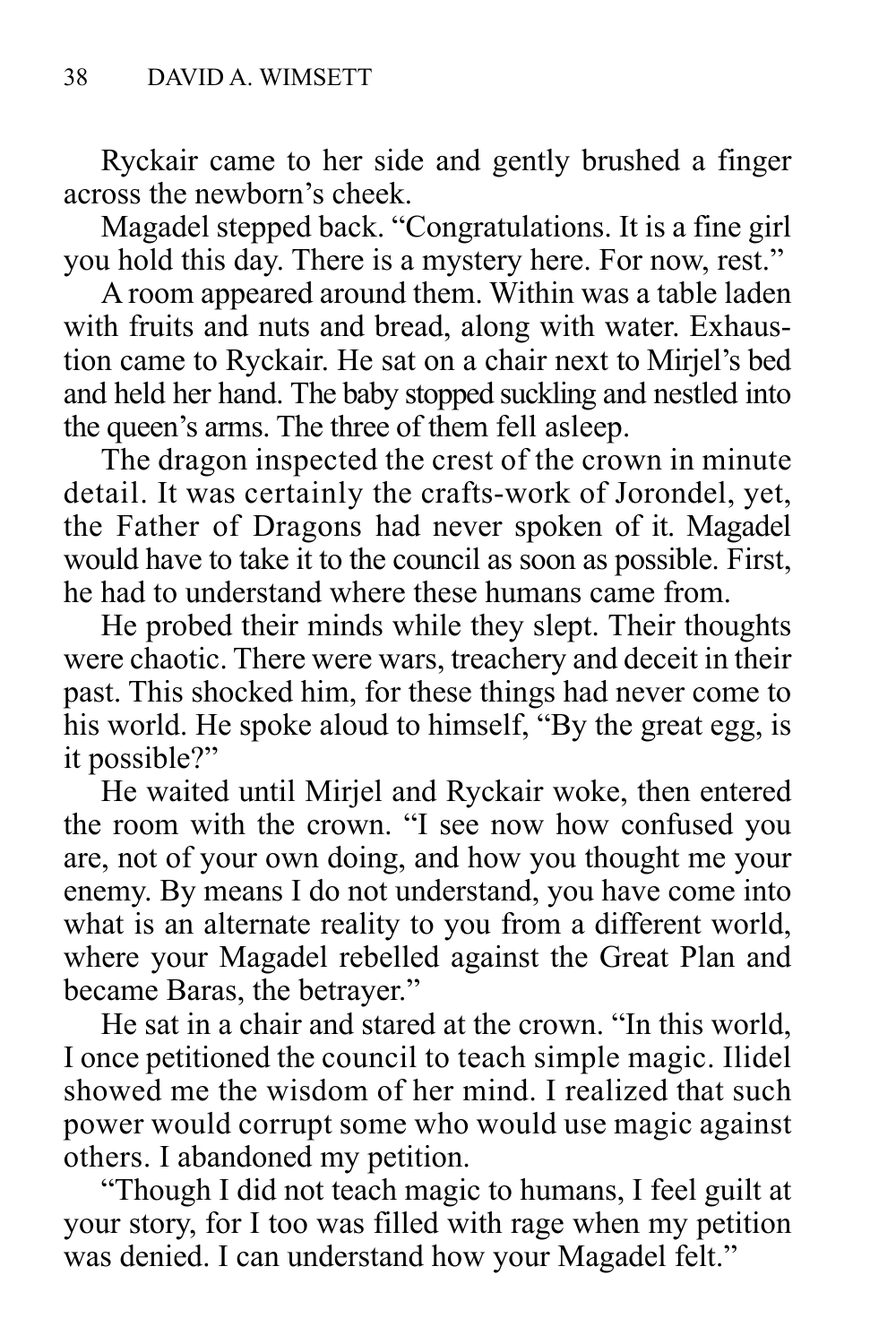He looked up. "You spoke of a wizard tower."

To his surprise, Ryckair no longer felt fear or anger toward this dragon. He was filled with the kind of trust he had experienced when he first met the wizard Jarat. "A demon escaped captivity in the tower. We were knocked through a window into this desert. I had passed that window once before many years ago. The city had tall spires and towers then."

Magadel shook his head. "I never thought this possible. In your world, these wizards discovered how to connect worlds and draw magic from each to confront demons. You are now in one of those worlds where the Great Plan was not subverted and harmony remains."

"How do we get back?"

"I don't know. The council will have to ponder this. I will take this crown and crest to them for examination."

Mirjel sat up in bed. "We must get back. Baras will wake soon. This crown is the only thing that can place him back into eternal sleep. Civil war rages in my land. Many have already been killed. The crown must return."

Magadel said, "There is an anomaly between our worlds. You saw the city at a time when it thrived. That was two and a half centuries ago. The people tired of the desert and moved to a lush island. It seems that for every year that passes here, only a month passes in your world. We have time to solve this riddle and hopefully return you before my counterpart wakes and your monarchy falls."

Ryckair said, "How long must we wait?"

Magadel said, "It's impossible to tell. In the meantime, I will take you to the place where the people of this city resettled. You can rest there until the council finds an answer."

Magadel stepped outside. The room shook. They looked through a window and saw that Magadel had once more taken the shape of a dragon. He carried the house across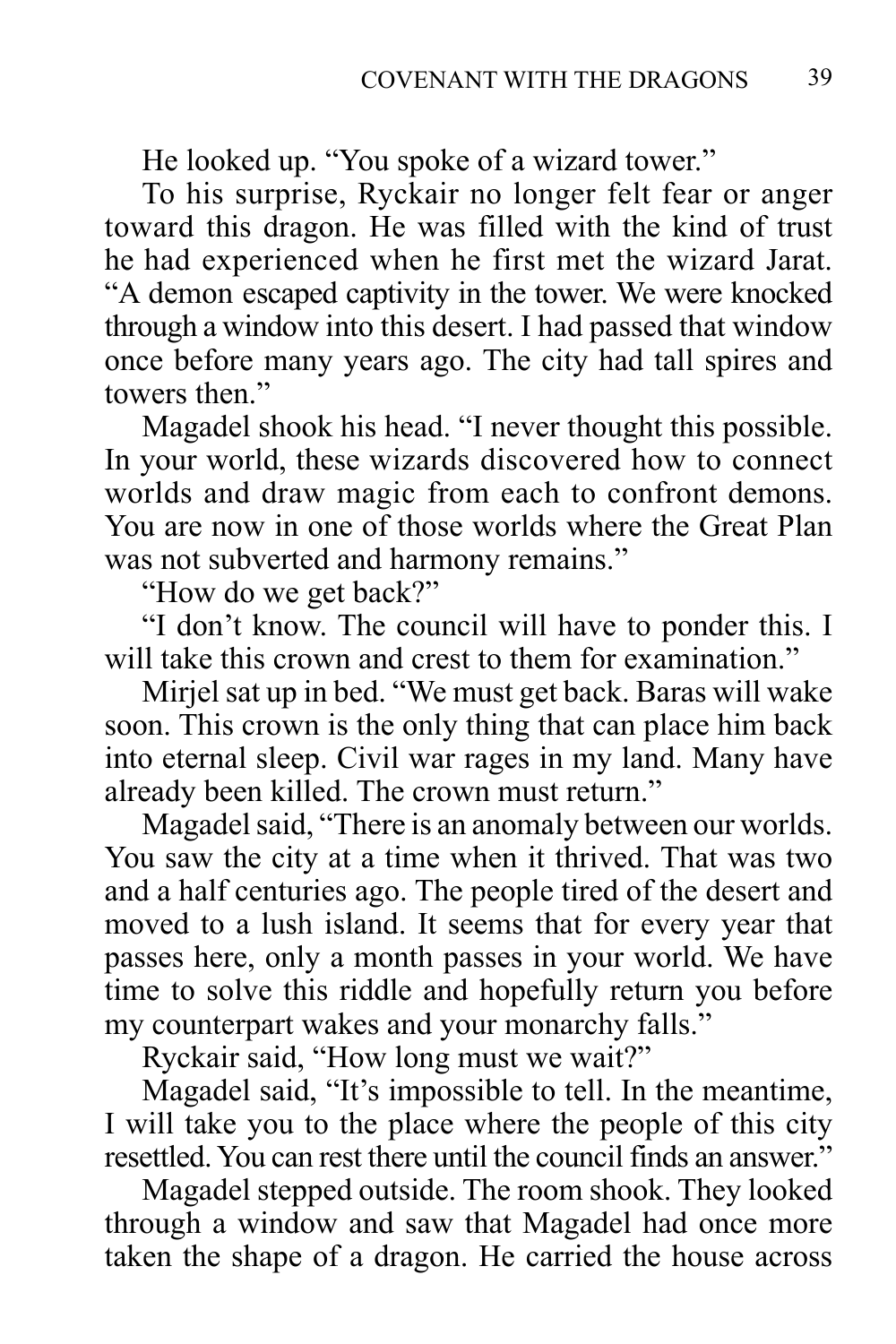desert dunes.

They came to an ocean and watched waves roll beneath them. Soon, they spied a shore with wide, sandy beaches behind which vegetation grew. There were mountains in the background.

A village came into view. There were no walls around it. The streets were laid out in what seemed to be a random pattern. People gathered and looked up. Many waved.

Magadel sat the house down on the outskirts, then hovered overhead. "My dear friends. Here are three people from far away, Ryckair, Mirjel and their newborn infant. Please, help them until I return." He flew off.

Ryckair stepped out of the house. Mirjel followed with the baby in her arms. A young man bowed. "Greetings. I am Kenalan, your neighbor. Welcome."

Mirjel smiled. "Thank you."

An older woman came up to Mirjel. "Such a lovely child." The infant woke and smiled. The woman laughed. "And so friendly. I am Darmon. I live just over there. Welcome."

"Thank you," said Ryckair. "We have had a rather strange journey. Where can we find the mayor?"

Darmon said, "Mayor? What is that?"

"The leader of the village."

Kenalan raised an eyebrow. "I don't understand. Leader?"

"The person who sets the rules that you live by."

"The dragons established The Great Plan. We follow that. We elect an administrator every two years to coordinate trade between communities and organize festivals. Why would we need someone to make more rules? Are there such people where you come from?"

Mirjel said, "We also follow the dragon's plan. Our speech is different. My husband misunderstood."

The tension she had sensed evaporated. Kenalan said, "You must come from far away. I propose a party to celebrate